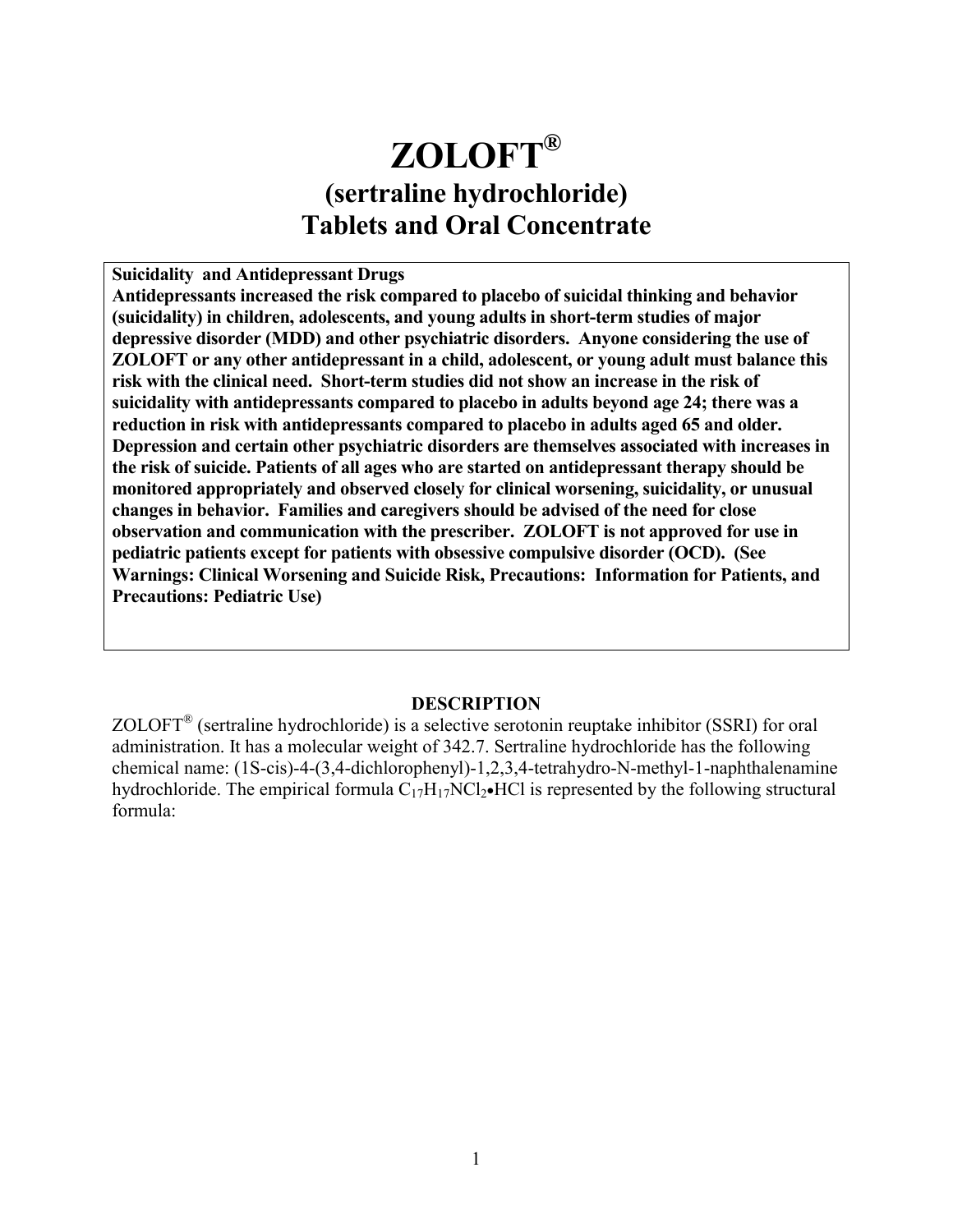

Sertraline hydrochloride is a white crystalline powder that is slightly soluble in water and isopropyl alcohol, and sparingly soluble in ethanol.

ZOLOFT is supplied for oral administration as scored tablets containing sertraline hydrochloride equivalent to 25, 50 and 100 mg of sertraline and the following inactive ingredients: dibasic calcium phosphate dihydrate, D & C Yellow #10 aluminum lake (in 25 mg tablet), FD & C Blue #1 aluminum lake (in 25 mg tablet), FD & C Red #40 aluminum lake (in 25 mg tablet), FD & C Blue #2 aluminum lake (in 50 mg tablet), hydroxypropyl cellulose, hypromellose, magnesium stearate, microcrystalline cellulose, polyethylene glycol, polysorbate 80, sodium starch glycolate, synthetic yellow iron oxide (in 100 mg tablet), and titanium dioxide.

ZOLOFT oral concentrate is available in a multidose 60 mL bottle. Each mL of solution contains sertraline hydrochloride equivalent to 20 mg of sertraline. The solution contains the following inactive ingredients: glycerin, alcohol (12%), menthol, butylated hydroxytoluene (BHT). The oral concentrate must be diluted prior to administration (see PRECAUTIONS, Information for Patients and DOSAGE AND ADMINISTRATION).

## **CLINICAL PHARMACOLOGY**

## **Pharmacodynamics**

The mechanism of action of sertraline is presumed to be linked to its inhibition of CNS neuronal uptake of serotonin (5HT). Studies at clinically relevant doses in man have demonstrated that sertraline blocks the uptake of serotonin into human platelets. *In vitro* studies in animals also suggest that sertraline is a potent and selective inhibitor of neuronal serotonin reuptake and has only very weak effects on norepinephrine and dopamine neuronal reuptake. *In vitro* studies have shown that sertraline has no significant affinity for adrenergic (alpha<sub>1</sub>, alpha<sub>2</sub>, beta), cholinergic, GABA, dopaminergic, histaminergic, serotonergic ( $5HT<sub>1A</sub>$ ,  $5HT<sub>1B</sub>$ ,  $5HT<sub>2</sub>$ ), or benzodiazepine receptors; antagonism of such receptors has been hypothesized to be associated with various anticholinergic, sedative, and cardiovascular effects for other psychotropic drugs. The chronic administration of sertraline was found in animals to down regulate brain norepinephrine receptors, as has been observed with other drugs effective in the treatment of major depressive disorder. Sertraline does not inhibit monoamine oxidase.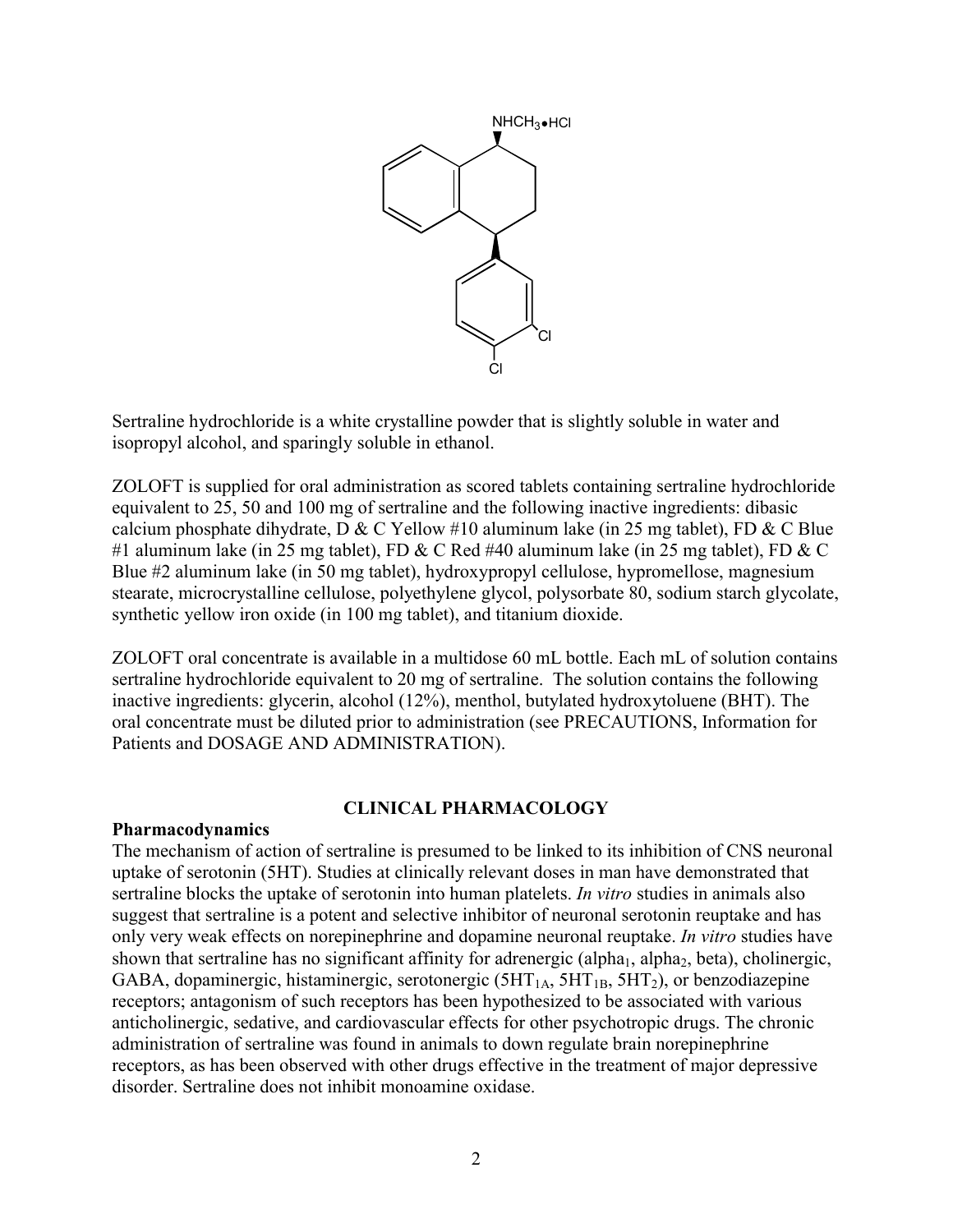## **Pharmacokinetics**

**Systemic Bioavailability–**In man, following oral once-daily dosing over the range of 50 to 200 mg for 14 days, mean peak plasma concentrations (Cmax) of sertraline occurred between 4.5 to 8.4 hours post-dosing. The average terminal elimination half-life of plasma sertraline is about 26 hours. Based on this pharmacokinetic parameter, steady-state sertraline plasma levels should be achieved after approximately one week of once-daily dosing. Linear dose-proportional pharmacokinetics were demonstrated in a single dose study in which the Cmax and area under the plasma concentration time curve (AUC) of sertraline were proportional to dose over a range of 50 to 200 mg. Consistent with the terminal elimination half-life, there is an approximately two-fold accumulation, compared to a single dose, of sertraline with repeated dosing over a 50 to 200 mg dose range. The single dose bioavailability of sertraline tablets is approximately equal to an equivalent dose of solution.

In a relative bioavailability study comparing the pharmacokinetics of 100 mg sertraline as the oral solution to a 100 mg sertraline tablet in 16 healthy adults, the solution to tablet ratio of geometric mean AUC and Cmax values were 114.8% and 120.6%, respectively. 90% confidence intervals (CI) were within the range of 80-125% with the exception of the upper 90% CI limit for Cmax which was 126.5%.

The effects of food on the bioavailability of the sertraline tablet and oral concentrate were studied in subjects administered a single dose with and without food. For the tablet, AUC was slightly increased when drug was administered with food but the Cmax was 25% greater, while the time to reach peak plasma concentration (Tmax) decreased from 8 hours post-dosing to 5.5 hours. For the oral concentrate, Tmax was slightly prolonged from 5.9 hours to 7.0 hours with food.

**Metabolism–**Sertraline undergoes extensive first pass metabolism. The principal initial pathway of metabolism for sertraline is N-demethylation. N-desmethylsertraline has a plasma terminal elimination half-life of 62 to 104 hours. Both *in vitro* biochemical and *in vivo* pharmacological testing have shown N-desmethylsertraline to be substantially less active than sertraline. Both sertraline and N-desmethylsertraline undergo oxidative deamination and subsequent reduction, hydroxylation, and glucuronide conjugation. In a study of radiolabeled sertraline involving two healthy male subjects, sertraline accounted for less than 5% of the plasma radioactivity. About 40-45% of the administered radioactivity was recovered in urine in 9 days. Unchanged sertraline was not detectable in the urine. For the same period, about 40-45% of the administered radioactivity was accounted for in feces, including 12-14% unchanged sertraline.

Desmethylsertraline exhibits time-related, dose dependent increases in AUC (0-24 hour), Cmax and Cmin, with about a 5-9 fold increase in these pharmacokinetic parameters between day 1 and day 14.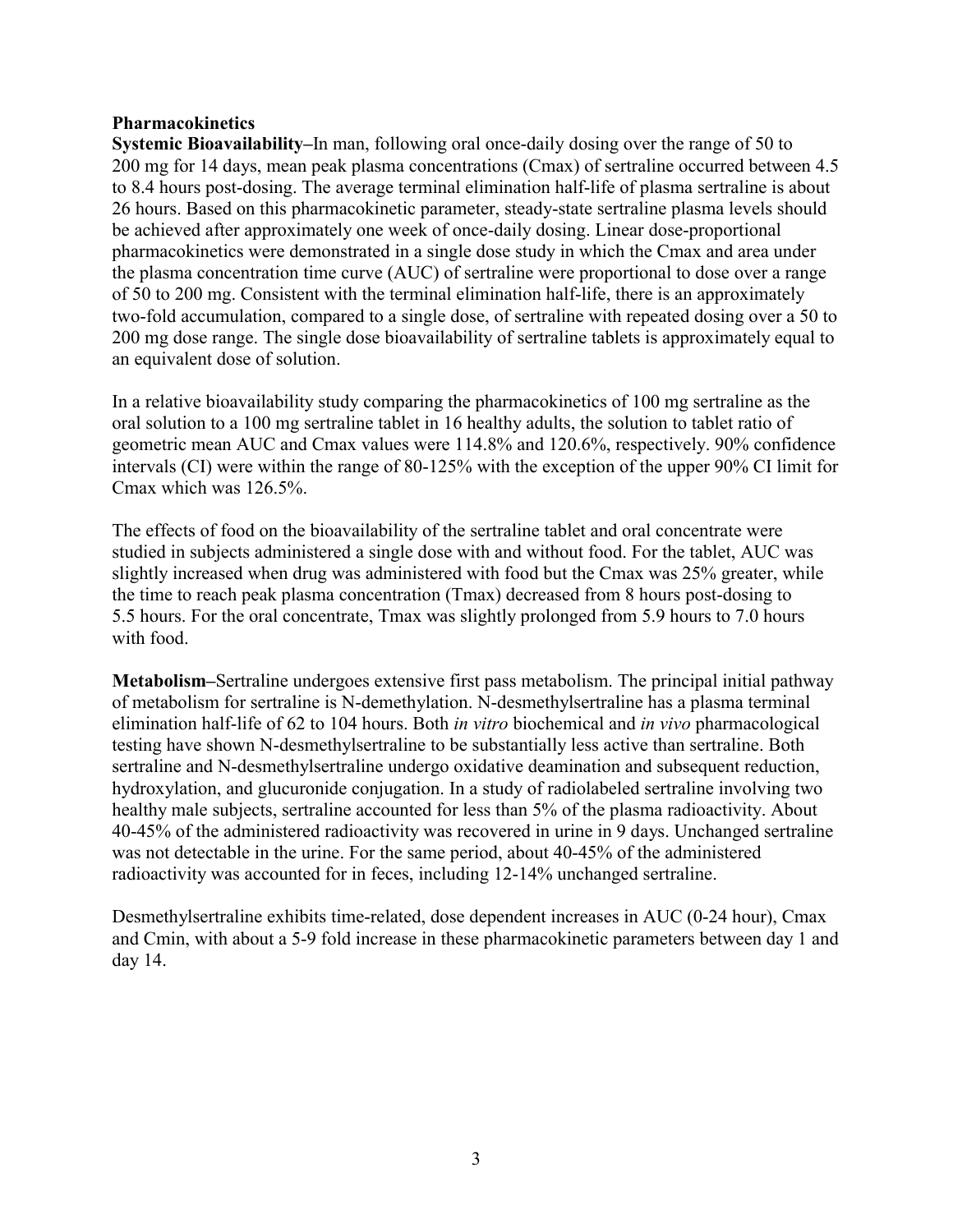**Protein Binding–***In vitro* protein binding studies performed with radiolabeled <sup>3</sup>H-sertraline showed that sertraline is highly bound to serum proteins (98%) in the range of 20 to 500 ng/mL. However, at up to 300 and 200 ng/mL concentrations, respectively, sertraline and N-desmethylsertraline did not alter the plasma protein binding of two other highly protein bound drugs, viz., warfarin and propranolol (see PRECAUTIONS).

**Pediatric Pharmacokinetics–**Sertraline pharmacokinetics were evaluated in a group of 61 pediatric patients (29 aged 6-12 years, 32 aged 13-17 years) with a DSM-III-R diagnosis of major depressive disorder or obsessive-compulsive disorder. Patients included both males (N=28) and females (N=33). During 42 days of chronic sertraline dosing, sertraline was titrated up to 200 mg/day and maintained at that dose for a minimum of 11 days. On the final day of sertraline 200 mg/day, the 6-12 year old group exhibited a mean sertraline AUC (0-24 hr) of 3107 ng-hr/mL, mean Cmax of 165 ng/mL, and mean half-life of 26.2 hr. The 13-17 year old group exhibited a mean sertraline AUC (0-24 hr) of 2296 ng-hr/mL, mean Cmax of 123 ng/mL, and mean half-life of 27.8 hr. Higher plasma levels in the 6-12 year old group were largely attributable to patients with lower body weights. No gender associated differences were observed. By comparison, a group of 22 separately studied adults between 18 and 45 years of age (11 male, 11 female) received 30 days of 200 mg/day sertraline and exhibited a mean sertraline AUC (0-24 hr) of 2570 ng-hr/mL, mean Cmax of 142 ng/mL, and mean half-life of 27.2 hr. Relative to the adults, both the 6-12 year olds and the 13-17 year olds showed about 22% lower AUC (0-24 hr) and Cmax values when plasma concentration was adjusted for weight. These data suggest that pediatric patients metabolize sertraline with slightly greater efficiency than adults. Nevertheless, lower doses may be advisable for pediatric patients given their lower body weights, especially in very young patients, in order to avoid excessive plasma levels (see DOSAGE AND ADMINISTRATION).

**Age–**Sertraline plasma clearance in a group of 16 (8 male, 8 female) elderly patients treated for 14 days at a dose of 100 mg/day was approximately 40% lower than in a similarly studied group of younger (25 to 32 y.o.) individuals. Steady-state, therefore, should be achieved after 2 to 3 weeks in older patients. The same study showed a decreased clearance of desmethylsertraline in older males, but not in older females.

**Liver Disease–**As might be predicted from its primary site of metabolism, liver impairment can affect the elimination of sertraline. In patients with chronic mild liver impairment  $(N=10, 8)$ patients with Child-Pugh scores of 5-6 and 2 patients with Child-Pugh scores of 7-8) who received 50 mg sertraline per day maintained for 21 days, sertraline clearance was reduced, resulting in approximately 3-fold greater exposure compared to age-matched volunteers with no hepatic impairment (N=10). The exposure to desmethylsertraline was approximately 2-fold greater compared to age-matched volunteers with no hepatic impairment. There were no significant differences in plasma protein binding observed between the two groups. The effects of sertraline in patients with moderate and severe hepatic impairment have not been studied. The results suggest that the use of sertraline in patients with liver disease must be approached with caution. If sertraline is administered to patients with liver impairment, a lower or less frequent dose should be used (see PRECAUTIONS and DOSAGE AND ADMINISTRATION).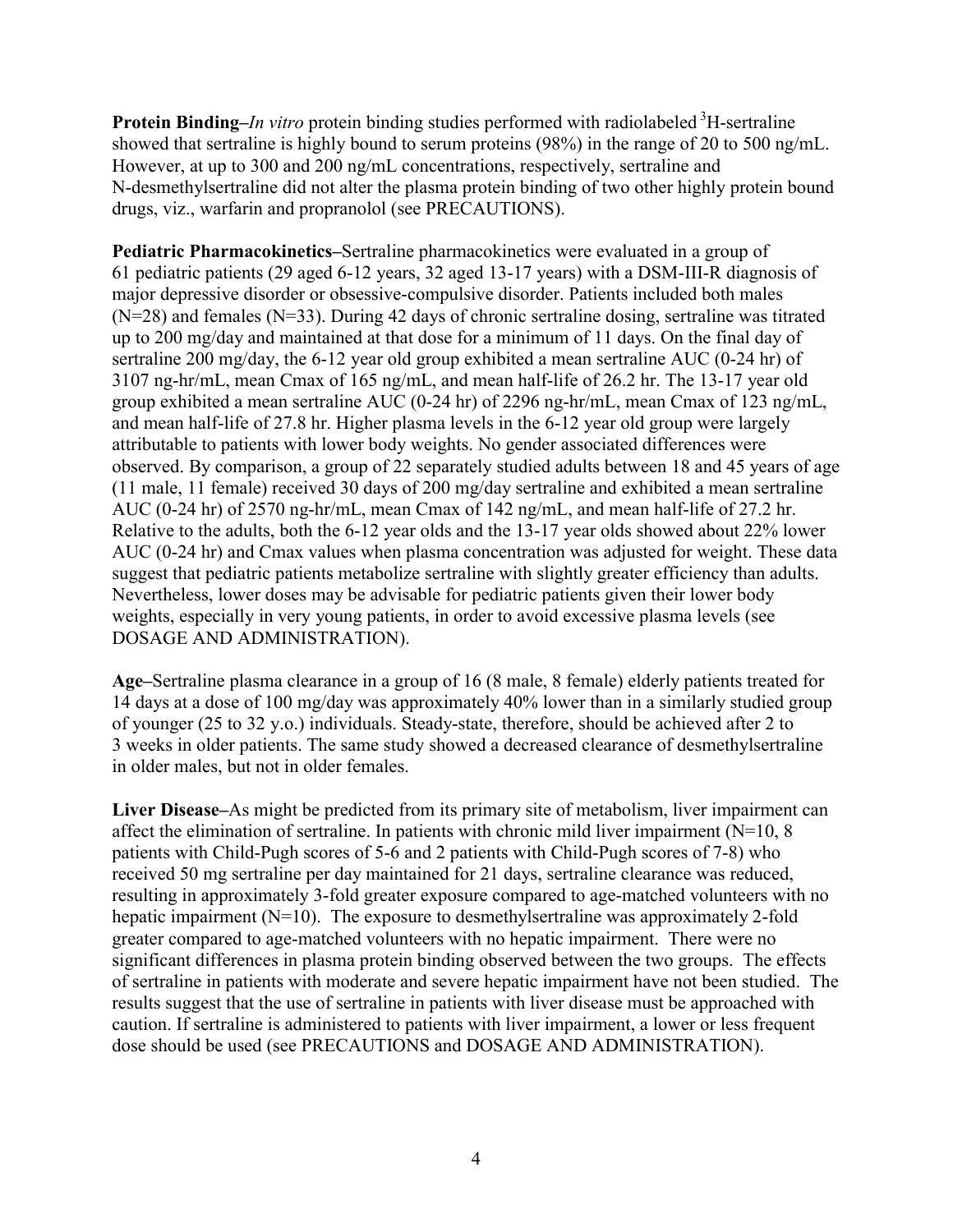**Renal Disease–**Sertraline is extensively metabolized and excretion of unchanged drug in urine is a minor route of elimination. In volunteers with mild to moderate (CLcr=30-60 mL/min), moderate to severe (CLcr=10-29 mL/min) or severe (receiving hemodialysis) renal impairment (N=10 each group), the pharmacokinetics and protein binding of 200 mg sertraline per day maintained for 21 days were not altered compared to age-matched volunteers (N=12) with no renal impairment. Thus sertraline multiple dose pharmacokinetics appear to be unaffected by renal impairment (see PRECAUTIONS).

# **Clinical Trials**

**Major Depressive Disorder–**The efficacy of ZOLOFT as a treatment for major depressive disorder was established in two placebo-controlled studies in adult outpatients meeting DSM-III criteria for major depressive disorder. Study 1 was an 8-week study with flexible dosing of ZOLOFT in a range of 50 to 200 mg/day; the mean dose for completers was 145 mg/day. Study 2 was a 6-week fixed-dose study, including ZOLOFT doses of 50, 100, and 200 mg/day. Overall, these studies demonstrated ZOLOFT to be superior to placebo on the Hamilton Depression Rating Scale and the Clinical Global Impression Severity and Improvement scales. Study 2 was not readily interpretable regarding a dose response relationship for effectiveness.

Study 3 involved depressed outpatients who had responded by the end of an initial 8-week open treatment phase on ZOLOFT 50-200 mg/day. These patients (N=295) were randomized to continuation for 44 weeks on double-blind ZOLOFT 50-200 mg/day or placebo. A statistically significantly lower relapse rate was observed for patients taking ZOLOFT compared to those on placebo. The mean dose for completers was 70 mg/day.

Analyses for gender effects on outcome did not suggest any differential responsiveness on the basis of sex.

**Obsessive-Compulsive Disorder (OCD)–**The effectiveness of ZOLOFT in the treatment of OCD was demonstrated in three multicenter placebo-controlled studies of adult outpatients (Studies 1-3). Patients in all studies had moderate to severe OCD (DSM-III or DSM-III-R) with mean baseline ratings on the Yale–Brown Obsessive-Compulsive Scale (YBOCS) total score ranging from 23 to 25.

Study 1 was an 8-week study with flexible dosing of ZOLOFT in a range of 50 to 200 mg/day; the mean dose for completers was 186 mg/day. Patients receiving ZOLOFT experienced a mean reduction of approximately 4 points on the YBOCS total score which was significantly greater than the mean reduction of 2 points in placebo-treated patients.

Study 2 was a 12-week fixed-dose study, including ZOLOFT doses of 50, 100, and 200 mg/day. Patients receiving ZOLOFT doses of 50 and 200 mg/day experienced mean reductions of approximately 6 points on the YBOCS total score which were significantly greater than the approximately 3 point reduction in placebo-treated patients.

Study 3 was a 12-week study with flexible dosing of ZOLOFT in a range of 50 to 200 mg/day; the mean dose for completers was 185 mg/day. Patients receiving ZOLOFT experienced a mean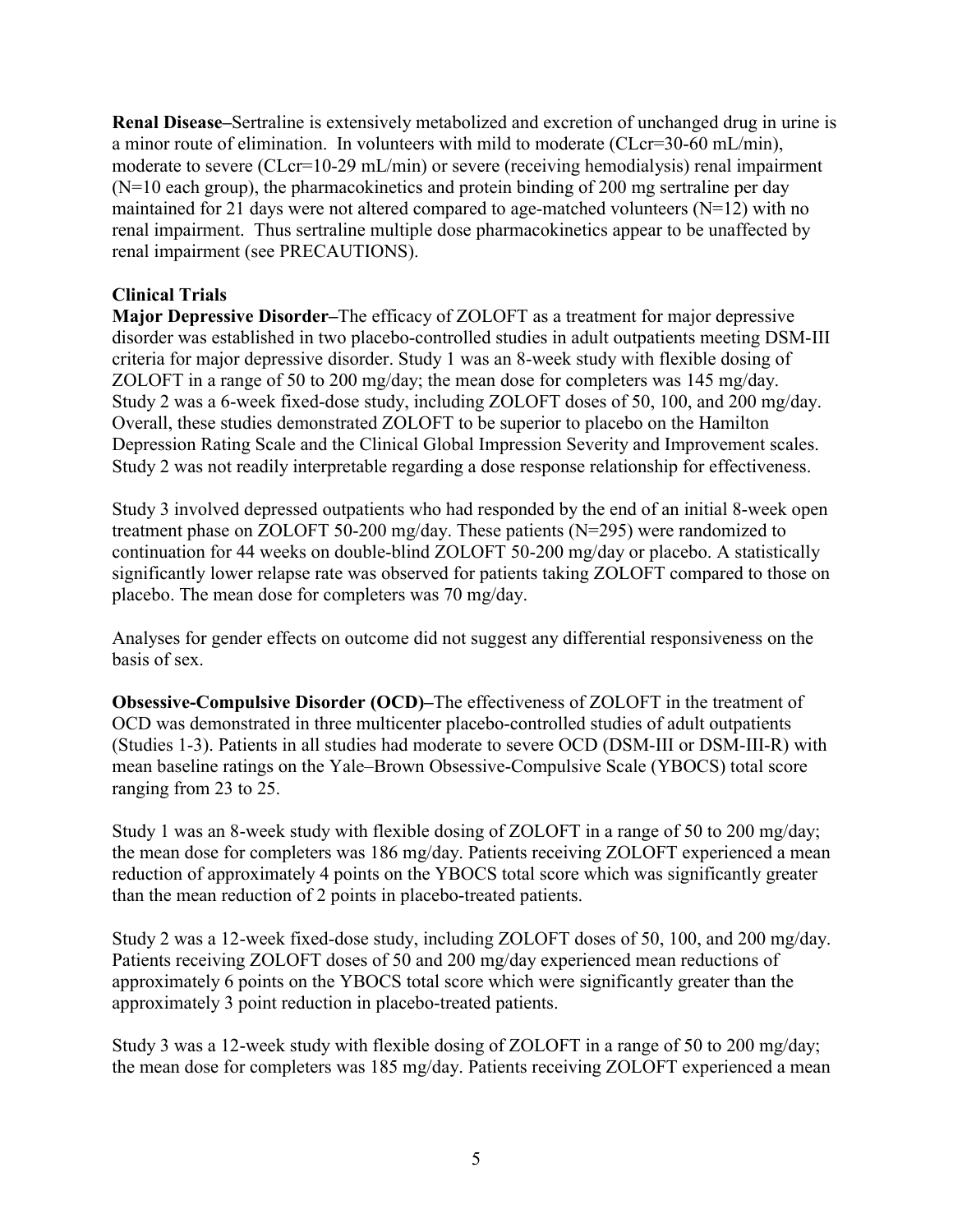reduction of approximately 7 points on the YBOCS total score which was significantly greater than the mean reduction of approximately 4 points in placebo-treated patients.

Analyses for age and gender effects on outcome did not suggest any differential responsiveness on the basis of age or sex.

The effectiveness of ZOLOFT for the treatment of OCD was also demonstrated in a 12-week, multicenter, placebo-controlled, parallel group study in a pediatric outpatient population (children and adolescents, ages 6-17). Patients receiving ZOLOFT in this study were initiated at doses of either 25 mg/day (children, ages 6-12) or 50 mg/day (adolescents, ages 13-17), and then titrated over the next four weeks to a maximum dose of 200 mg/day, as tolerated. The mean dose for completers was 178 mg/day. Dosing was once a day in the morning or evening. Patients in this study had moderate to severe OCD (DSM-III-R) with mean baseline ratings on the Children's Yale-Brown Obsessive-Compulsive Scale (CYBOCS) total score of 22. Patients receiving sertraline experienced a mean reduction of approximately 7 units on the CYBOCS total score which was significantly greater than the 3 unit reduction for placebo patients. Analyses for age and gender effects on outcome did not suggest any differential responsiveness on the basis of age or sex.

In a longer-term study, patients meeting DSM-III-R criteria for OCD who had responded during a 52-week single-blind trial on ZOLOFT 50-200 mg/day (n=224) were randomized to continuation of ZOLOFT or to substitution of placebo for up to 28 weeks of observation for discontinuation due to relapse or insufficient clinical response. Response during the single-blind phase was defined as a decrease in the YBOCS score of  $\geq$  25% compared to baseline and a CGI-I of 1 (very much improved), 2 (much improved) or 3 (minimally improved). Relapse during the double-blind phase was defined as the following conditions being met (on three consecutive visits for 1 and 2, and for visit 3 for condition 3): (1) YBOCS score increased by  $\geq$  5 points, to a minimum of 20, relative to baseline; (2) CGI-I increased by  $\geq$  one point; and (3) worsening of the patient's condition in the investigator's judgment, to justify alternative treatment. Insufficient clinical response indicated a worsening of the patient's condition that resulted in study discontinuation, as assessed by the investigator. Patients receiving continued ZOLOFT treatment experienced a significantly lower rate of discontinuation due to relapse or insufficient clinical response over the subsequent 28 weeks compared to those receiving placebo. This pattern was demonstrated in male and female subjects.

**Panic Disorder–**The effectiveness of ZOLOFT in the treatment of panic disorder was demonstrated in three double-blind, placebo-controlled studies (Studies 1-3) of adult outpatients who had a primary diagnosis of panic disorder (DSM-III-R), with or without agoraphobia.

Studies 1 and 2 were 10-week flexible dose studies. ZOLOFT was initiated at 25 mg/day for the first week, and then patients were dosed in a range of 50-200 mg/day on the basis of clinical response and toleration. The mean ZOLOFT doses for completers to 10 weeks were 131 mg/day and 144 mg/day, respectively, for Studies 1 and 2. In these studies, ZOLOFT was shown to be significantly more effective than placebo on change from baseline in panic attack frequency and on the Clinical Global Impression Severity of Illness and Global Improvement scores. The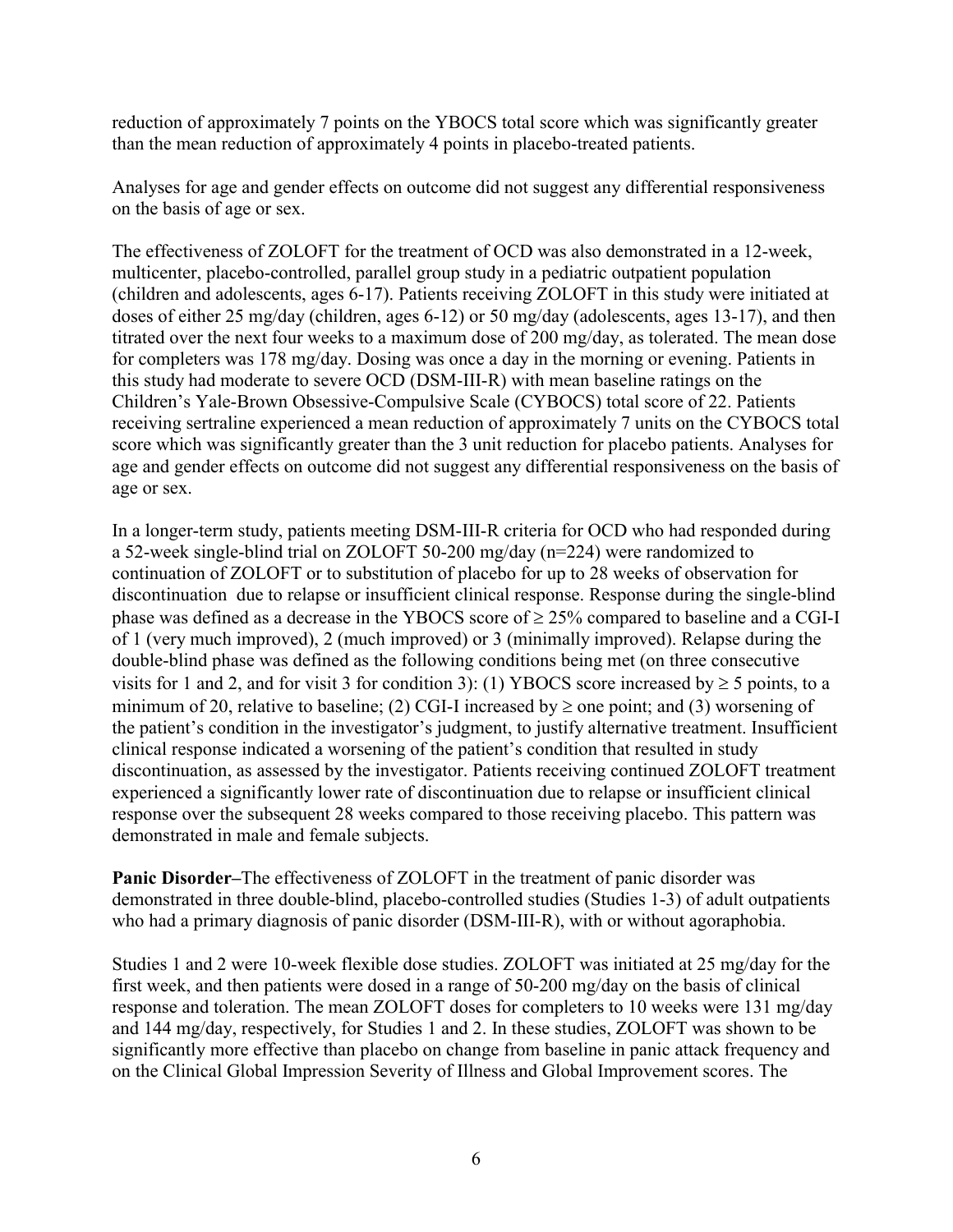difference between ZOLOFT and placebo in reduction from baseline in the number of full panic attacks was approximately 2 panic attacks per week in both studies.

Study 3 was a 12-week fixed-dose study, including ZOLOFT doses of 50, 100, and 200 mg/day. Patients receiving ZOLOFT experienced a significantly greater reduction in panic attack frequency than patients receiving placebo. Study 3 was not readily interpretable regarding a dose response relationship for effectiveness.

Subgroup analyses did not indicate that there were any differences in treatment outcomes as a function of age, race, or gender.

In a longer-term study, patients meeting DSM-III-R criteria for Panic Disorder who had responded during a 52-week open trial on ZOLOFT 50-200 mg/day (n=183) were randomized to continuation of ZOLOFT or to substitution of placebo for up to 28 weeks of observation for discontinuation due to relapse or insufficient clinical response. Response during the open phase was defined as a CGI-I score of 1(very much improved) or 2 (much improved). Relapse during the double-blind phase was defined as the following conditions being met on three consecutive visits: (1) CGI-I  $\geq$  3; (2) meets DSM-III-R criteria for Panic Disorder; (3) number of panic attacks greater than at baseline. Insufficient clinical response indicated a worsening of the patient's condition that resulted in study discontinuation, as assessed by the investigator. Patients receiving continued ZOLOFT treatment experienced a significantly lower rate of discontinuation due to relapse or insufficient clinical response over the subsequent 28 weeks compared to those receiving placebo. This pattern was demonstrated in male and female subjects.

**Posttraumatic Stress Disorder (PTSD)–**The effectiveness of ZOLOFT in the treatment of PTSD was established in two multicenter placebo-controlled studies (Studies 1-2) of adult outpatients who met DSM-III-R criteria for PTSD. The mean duration of PTSD for these patients was 12 years (Studies 1 and 2 combined) and 44% of patients (169 of the 385 patients treated) had secondary depressive disorder.

Studies 1 and 2 were 12-week flexible dose studies. ZOLOFT was initiated at 25 mg/day for the first week, and patients were then dosed in the range of 50-200 mg/day on the basis of clinical response and toleration. The mean ZOLOFT dose for completers was 146 mg/day and 151 mg/day, respectively for Studies 1 and 2. Study outcome was assessed by the Clinician-Administered PTSD Scale Part 2 (CAPS) which is a multi-item instrument that measures the three PTSD diagnostic symptom clusters of reexperiencing/intrusion, avoidance/numbing, and hyperarousal as well as the patient-rated Impact of Event Scale (IES) which measures intrusion and avoidance symptoms. ZOLOFT was shown to be significantly more effective than placebo on change from baseline to endpoint on the CAPS, IES and on the Clinical Global Impressions (CGI) Severity of Illness and Global Improvement scores. In two additional placebo-controlled PTSD trials, the difference in response to treatment between patients receiving ZOLOFT and patients receiving placebo was not statistically significant. One of these additional studies was conducted in patients similar to those recruited for Studies 1 and 2, while the second additional study was conducted in predominantly male veterans.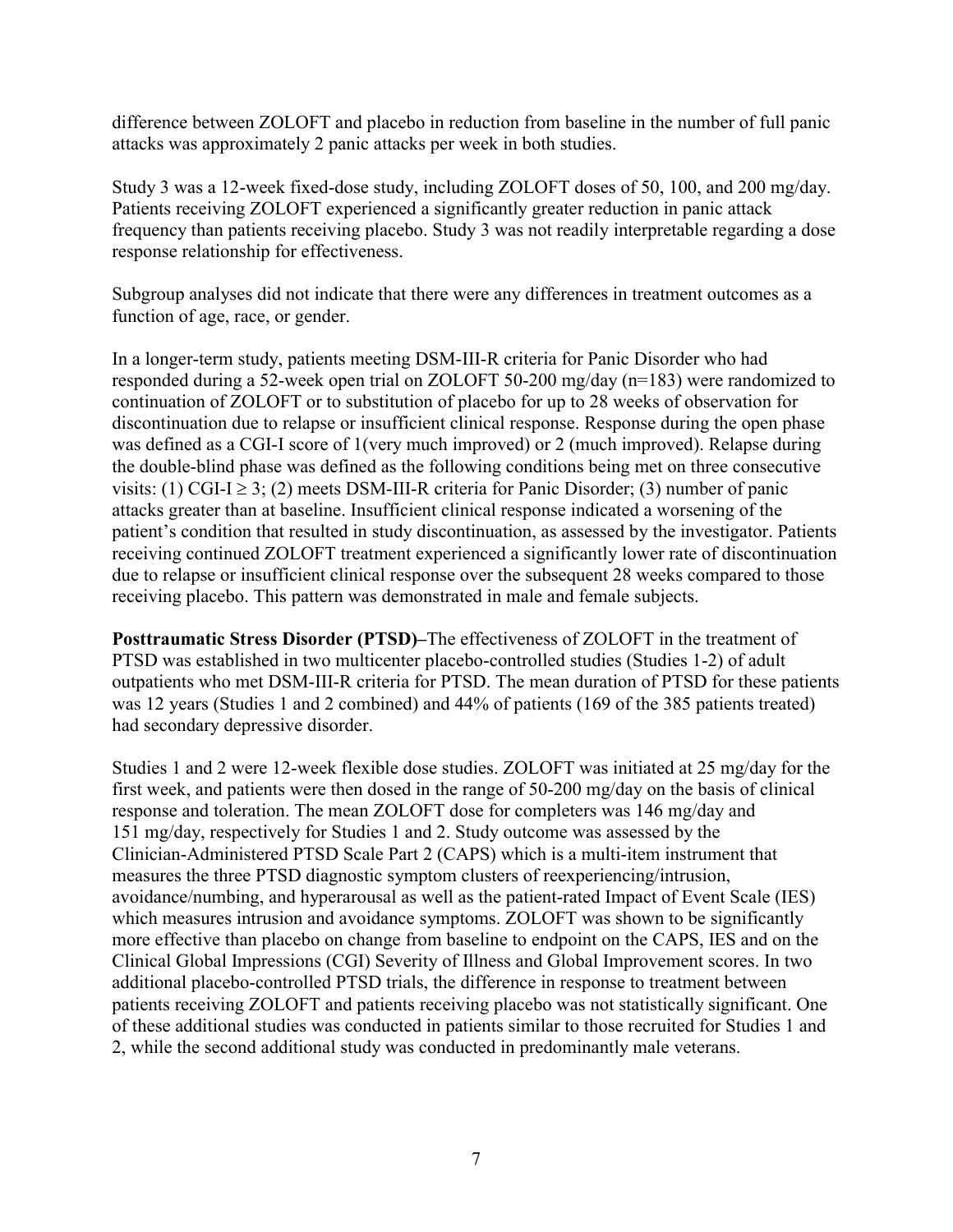As PTSD is a more common disorder in women than men, the majority (76%) of patients in these trials were women (152 and 139 women on sertraline and placebo versus 39 and 55 men on sertraline and placebo; Studies 1 and 2 combined). Post hoc exploratory analyses revealed a significant difference between ZOLOFT and placebo on the CAPS, IES and CGI in women, regardless of baseline diagnosis of comorbid major depressive disorder, but essentially no effect in the relatively smaller number of men in these studies. The clinical significance of this apparent gender interaction is unknown at this time. There was insufficient information to determine the effect of race or age on outcome.

In a longer-term study, patients meeting DSM-III-R criteria for PTSD who had responded during a 24-week open trial on ZOLOFT 50-200 mg/day (n=96) were randomized to continuation of ZOLOFT or to substitution of placebo for up to 28 weeks of observation for relapse. Response during the open phase was defined as a CGI-I of 1 (very much improved) or 2 (much improved), and a decrease in the CAPS-2 score of > 30% compared to baseline. Relapse during the doubleblind phase was defined as the following conditions being met on two consecutive visits: (1) CGI-I  $\geq$  3; (2) CAPS-2 score increased by  $\geq$  30% and by  $\geq$  15 points relative to baseline; and (3) worsening of the patient's condition in the investigator's judgment. Patients receiving continued ZOLOFT treatment experienced significantly lower relapse rates over the subsequent 28 weeks compared to those receiving placebo. This pattern was demonstrated in male and female subjects.

**Premenstrual Dysphoric Disorder (PMDD)** – The effectiveness of ZOLOFT for the treatment of PMDD was established in two double-blind, parallel group, placebo-controlled flexible dose trials (Studies 1 and 2) conducted over 3 menstrual cycles. Patients in Study 1 met DSM-III-R criteria for Late Luteal Phase Dysphoric Disorder (LLPDD), the clinical entity now referred to as Premenstrual Dysphoric Disorder (PMDD) in DSM-IV. Patients in Study 2 met DSM-IV criteria for PMDD. Study 1 utilized daily dosing throughout the study, while Study 2 utilized luteal phase dosing for the 2 weeks prior to the onset of menses. The mean duration of PMDD symptoms for these patients was approximately 10.5 years in both studies. Patients on oral contraceptives were excluded from these trials; therefore, the efficacy of sertraline in combination with oral contraceptives for the treatment of PMDD is unknown.

Efficacy was assessed with the Daily Record of Severity of Problems (DRSP), a patient-rated instrument that mirrors the diagnostic criteria for PMDD as identified in the DSM-IV, and includes assessments for mood, physical symptoms, and other symptoms. Other efficacy assessments included the Hamilton Depression Rating Scale (HAMD-17), and the Clinical Global Impression Severity of Illness (CGI-S) and Improvement (CGI-I) scores.

In Study 1, involving n=251 randomized patients; ZOLOFT treatment was initiated at 50 mg/day and administered daily throughout the menstrual cycle. In subsequent cycles, patients were dosed in the range of 50-150 mg/day on the basis of clinical response and toleration. The mean dose for completers was 102 mg/day. ZOLOFT administered daily throughout the menstrual cycle was significantly more effective than placebo on change from baseline to endpoint on the DRSP total score, the HAMD-17 total score, and the CGI-S score, as well as the CGI-I score at endpoint.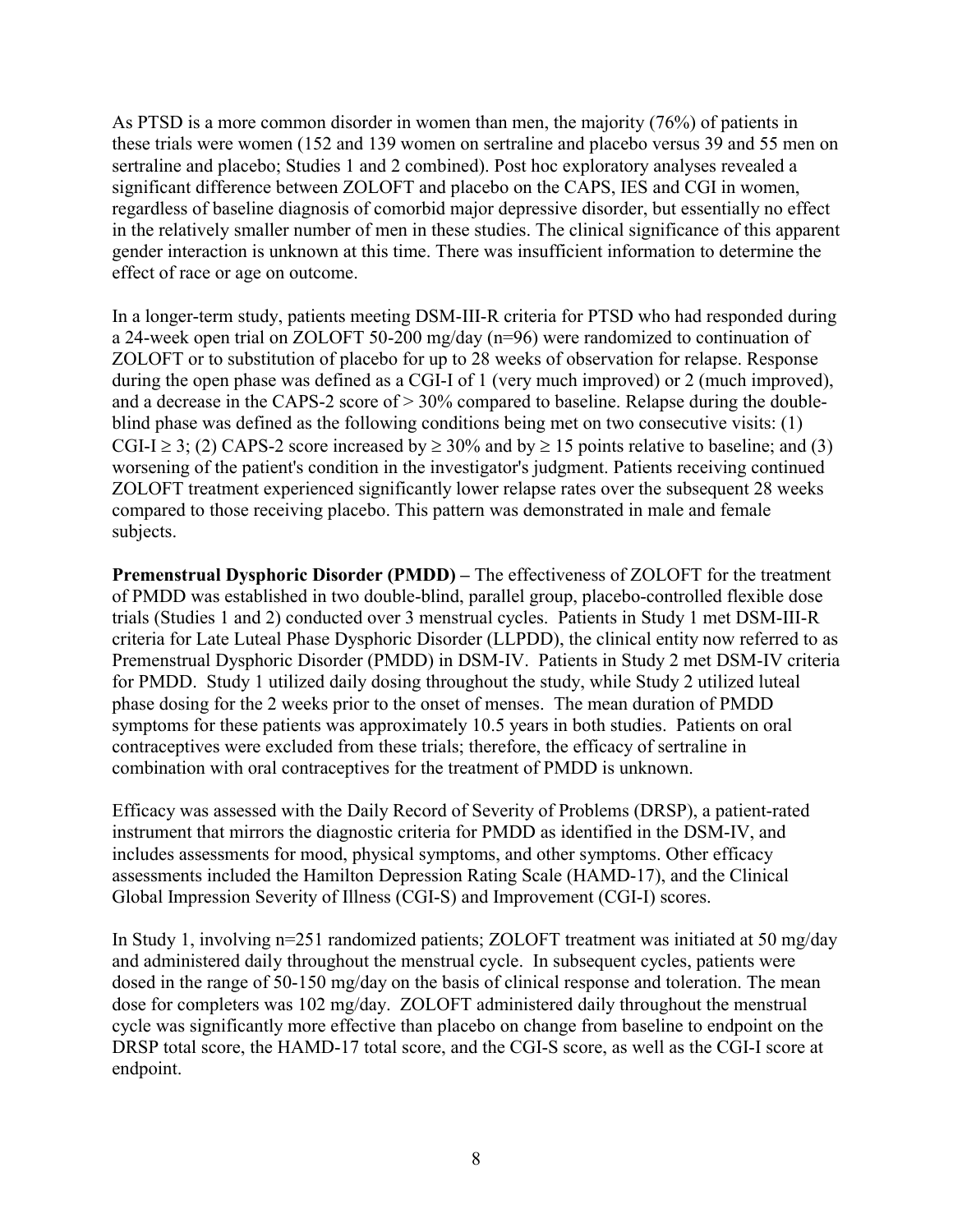In Study 2, involving n=281 randomized patients, ZOLOFT treatment was initiated at 50 mg/day in the late luteal phase (last 2 weeks) of each menstrual cycle and then discontinued at the onset of menses. In subsequent cycles, patients were dosed in the range of 50-100 mg/day in the luteal phase of each cycle, on the basis of clinical response and toleration. Patients who were titrated to 100 mg/day received 50 mg/day for the first 3 days of the cycle, then 100 mg/day for the remainder of the cycle. The mean ZOLOFT dose for completers was 74 mg/day. ZOLOFT administered in the late luteal phase of the menstrual cycle was significantly more effective than placebo on change from baseline to endpoint on the DRSP total score and the CGI-S score, as well as the CGI-I score at endpoint.

There was insufficient information to determine the effect of race or age on outcome in these studies.

**Social Anxiety Disorder –** The effectiveness of ZOLOFT in the treatment of social anxiety disorder (also known as social phobia) was established in two multicenter placebo-controlled studies (Study 1 and 2) of adult outpatients who met DSM-IV criteria for social anxiety disorder.

Study 1 was a 12-week, multicenter, flexible dose study comparing ZOLOFT (50-200 mg/day) to placebo, in which ZOLOFT was initiated at 25 mg/day for the first week. Study outcome was assessed by (a) the Liebowitz Social Anxiety Scale (LSAS), a 24-item clinician administered instrument that measures fear, anxiety and avoidance of social and performance situations, and by (b) the proportion of responders as defined by the Clinical Global Impression of Improvement (CGI-I) criterion of CGI-I  $\leq$  2 (very much or much improved). ZOLOFT was statistically significantly more effective than placebo as measured by the LSAS and the percentage of responders.

Study 2 was a 20-week, multicenter, flexible dose study that compared ZOLOFT (50-200 mg/day) to placebo. Study outcome was assessed by the (a) Duke Brief Social Phobia Scale (BSPS), a multi-item clinician-rated instrument that measures fear, avoidance and physiologic response to social or performance situations, (b) the Marks Fear Questionnaire Social Phobia Subscale (FQ-SPS), a 5-item patient-rated instrument that measures change in the severity of phobic avoidance and distress, and (c) the CGI-I responder criterion of  $\leq$  2. ZOLOFT was shown to be statistically significantly more effective than placebo as measured by the BSPS total score and fear, avoidance and physiologic factor scores, as well as the FQ-SPS total score, and to have significantly more responders than placebo as defined by the CGI-I.

Subgroup analyses did not suggest differences in treatment outcome on the basis of gender. There was insufficient information to determine the effect of race or age on outcome.

In a longer-term study, patients meeting DSM-IV criteria for social anxiety disorder who had responded while assigned to ZOLOFT (CGI-I of 1 or 2) during a 20-week placebo-controlled trial on ZOLOFT 50-200 mg/day were randomized to continuation of ZOLOFT or to substitution of placebo for up to 24 weeks of observation for relapse. Relapse was defined as  $\geq 2$  point increase in the Clinical Global Impression – Severity of Illness (CGI-S) score compared to baseline or study discontinuation due to lack of efficacy. Patients receiving ZOLOFT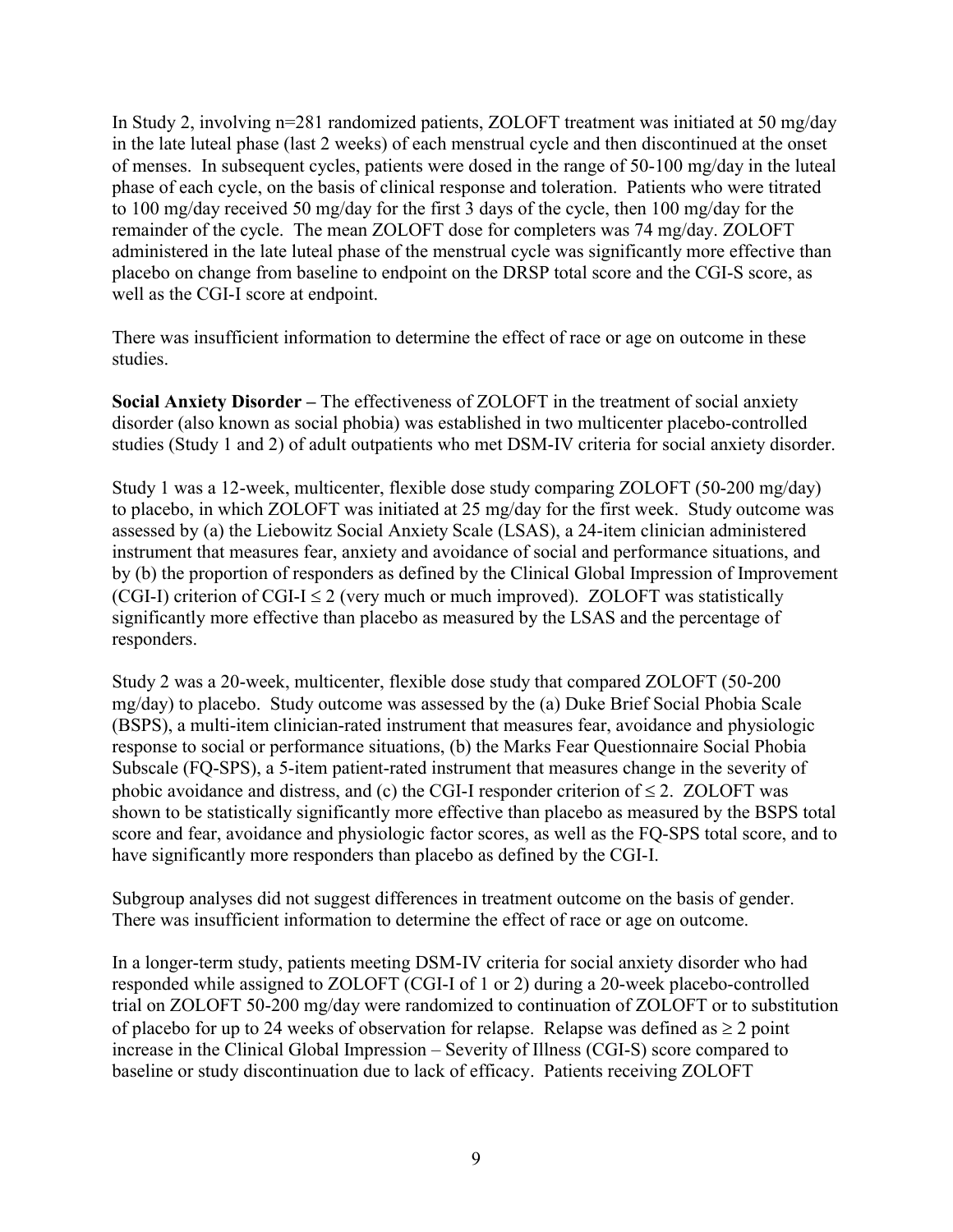continuation treatment experienced a statistically significantly lower relapse rate over this 24 week study than patients randomized to placebo substitution.

# **INDICATIONS AND USAGE**

**Major Depressive Disorder–**ZOLOFT (sertraline hydrochloride) is indicated for the treatment of major depressive disorder in adults.

The efficacy of ZOLOFT in the treatment of a major depressive episode was established in six to eight week controlled trials of adult outpatients whose diagnoses corresponded most closely to the DSM-III category of major depressive disorder (see Clinical Trials under CLINICAL PHARMACOLOGY).

A major depressive episode implies a prominent and relatively persistent depressed or dysphoric mood that usually interferes with daily functioning (nearly every day for at least 2 weeks); it should include at least 4 of the following 8 symptoms: change in appetite, change in sleep, psychomotor agitation or retardation, loss of interest in usual activities or decrease in sexual drive, increased fatigue, feelings of guilt or worthlessness, slowed thinking or impaired concentration, and a suicide attempt or suicidal ideation.

The antidepressant action of ZOLOFT in hospitalized depressed patients has not been adequately studied.

The efficacy of ZOLOFT in maintaining an antidepressant response for up to 44 weeks following 8 weeks of open-label acute treatment (52 weeks total) was demonstrated in a placebo-controlled trial. The usefulness of the drug in patients receiving ZOLOFT for extended periods should be reevaluated periodically (see Clinical Trials under CLINICAL PHARMACOLOGY).

**Obsessive-Compulsive Disorder–**ZOLOFT is indicated for the treatment of obsessions and compulsions in patients with obsessive-compulsive disorder (OCD), as defined in the DSM-III-R; i.e., the obsessions or compulsions cause marked distress, are time-consuming, or significantly interfere with social or occupational functioning.

The efficacy of ZOLOFT was established in 12-week trials with obsessive-compulsive outpatients having diagnoses of obsessive-compulsive disorder as defined according to DSM-III or DSM-III-R criteria (see Clinical Trials under CLINICAL PHARMACOLOGY).

Obsessive-compulsive disorder is characterized by recurrent and persistent ideas, thoughts, impulses, or images (obsessions) that are ego-dystonic and/or repetitive, purposeful, and intentional behaviors (compulsions) that are recognized by the person as excessive or unreasonable.

The efficacy of ZOLOFT in maintaining a response, in patients with OCD who responded during a 52-week treatment phase while taking ZOLOFT and were then observed for relapse during a period of up to 28 weeks, was demonstrated in a placebo-controlled trial (see Clinical Trials under CLINICAL PHARMACOLOGY). Nevertheless, the physician who elects to use ZOLOFT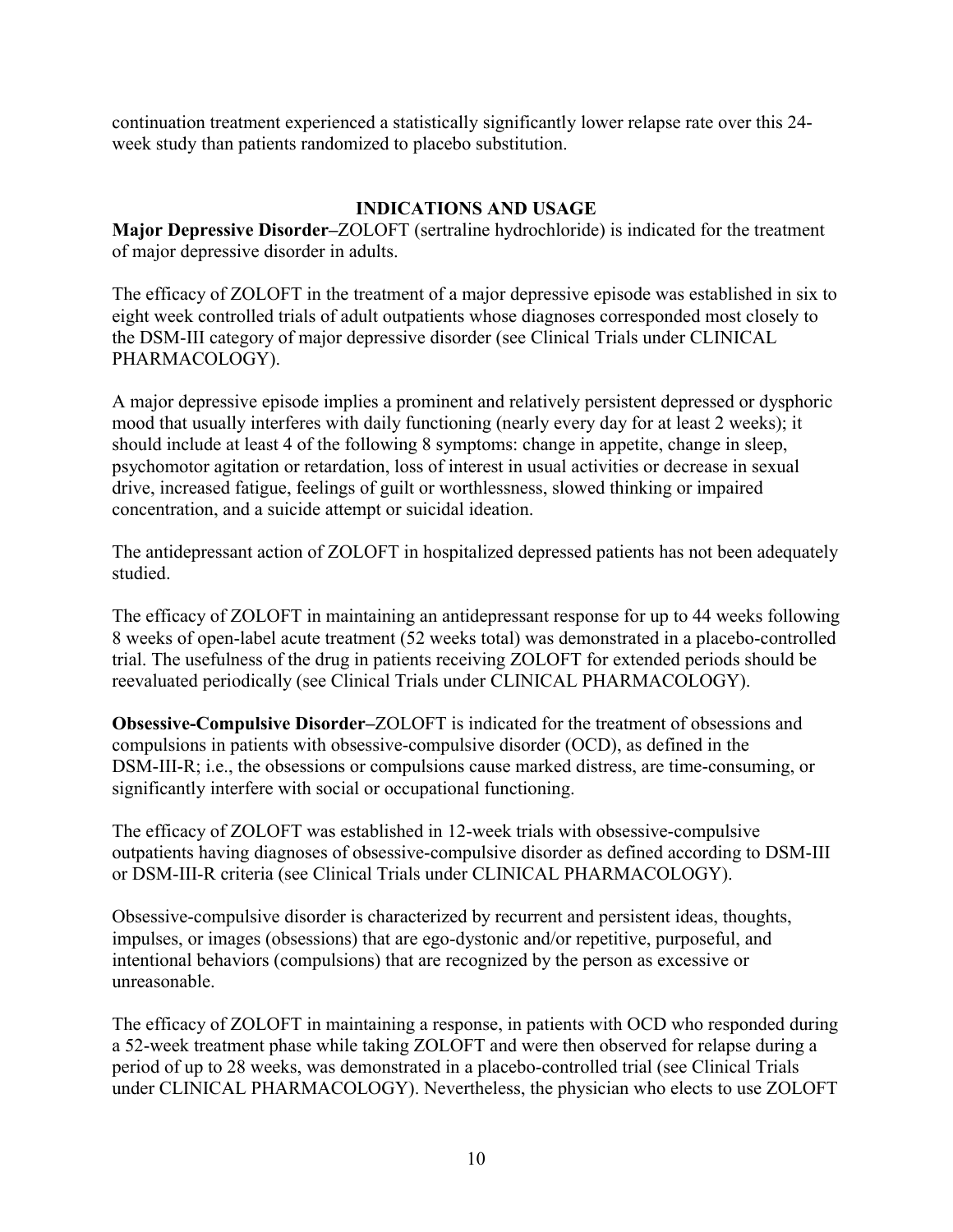for extended periods should periodically re-evaluate the long-term usefulness of the drug for the individual patient (see DOSAGE AND ADMINISTRATION).

**Panic Disorder–**ZOLOFT is indicated for the treatment of panic disorder in adults, with or without agoraphobia, as defined in DSM-IV. Panic disorder is characterized by the occurrence of unexpected panic attacks and associated concern about having additional attacks, worry about the implications or consequences of the attacks, and/or a significant change in behavior related to the attacks.

The efficacy of ZOLOFT was established in three 10-12 week trials in adult panic disorder patients whose diagnoses corresponded to the DSM-III-R category of panic disorder (see Clinical Trials under CLINICAL PHARMACOLOGY).

Panic disorder (DSM-IV) is characterized by recurrent unexpected panic attacks, i.e., a discrete period of intense fear or discomfort in which four (or more) of the following symptoms develop abruptly and reach a peak within 10 minutes: (1) palpitations, pounding heart, or accelerated heart rate; (2) sweating; (3) trembling or shaking; (4) sensations of shortness of breath or smothering; (5) feeling of choking; (6) chest pain or discomfort; (7) nausea or abdominal distress; (8) feeling dizzy, unsteady, lightheaded, or faint; (9) derealization (feelings of unreality) or depersonalization (being detached from oneself); (10) fear of losing control; (11) fear of dying; (12) paresthesias (numbness or tingling sensations); (13) chills or hot flushes.

The efficacy of ZOLOFT in maintaining a response, in adult patients with panic disorder who responded during a 52-week treatment phase while taking ZOLOFT and were then observed for relapse during a period of up to 28 weeks, was demonstrated in a placebo-controlled trial (see Clinical Trials under CLINICAL PHARMACOLOGY). Nevertheless, the physician who elects to use ZOLOFT for extended periods should periodically re-evaluate the long-term usefulness of the drug for the individual patient (see DOSAGE AND ADMINISTRATION).

**Posttraumatic Stress Disorder (PTSD)**–ZOLOFT (sertraline hydrochloride) is indicated for the treatment of posttraumatic stress disorder in adults.

The efficacy of ZOLOFT in the treatment of PTSD was established in two 12-week placebo-controlled trials of adult outpatients whose diagnosis met criteria for the DSM-III-R category of PTSD (see Clinical Trials under CLINICAL PHARMACOLOGY).

PTSD, as defined by DSM-III-R/IV, requires exposure to a traumatic event that involved actual or threatened death or serious injury, or threat to the physical integrity of self or others, and a response which involves intense fear, helplessness, or horror. Symptoms that occur as a result of exposure to the traumatic event include reexperiencing of the event in the form of intrusive thoughts, flashbacks or dreams, and intense psychological distress and physiological reactivity on exposure to cues to the event; avoidance of situations reminiscent of the traumatic event, inability to recall details of the event, and/or numbing of general responsiveness manifested as diminished interest in significant activities, estrangement from others, restricted range of affect, or sense of foreshortened future; and symptoms of autonomic arousal including hypervigilance, exaggerated startle response, sleep disturbance, impaired concentration, and irritability or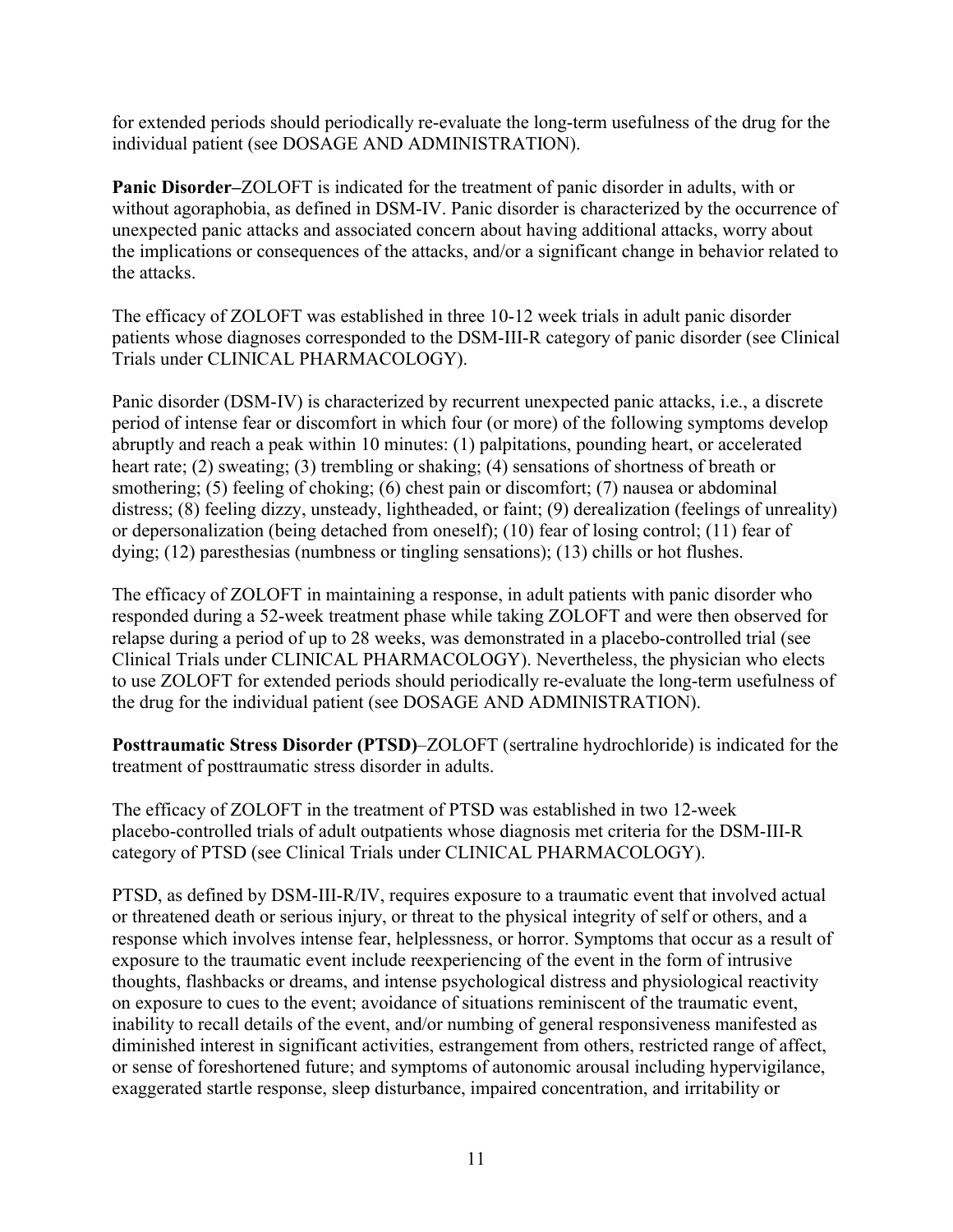outbursts of anger. A PTSD diagnosis requires that the symptoms are present for at least a month and that they cause clinically significant distress or impairment in social, occupational, or other important areas of functioning.

The efficacy of ZOLOFT in maintaining a response in adult patients with PTSD for up to 28 weeks following 24 weeks of open-label treatment was demonstrated in a placebo-controlled trial. Nevertheless, the physician who elects to use ZOLOFT for extended periods should periodically re-evaluate the long-term usefulness of the drug for the individual patient (see DOSAGE AND ADMINISTRATION).

**Premenstrual Dysphoric Disorder (PMDD)** – ZOLOFT is indicated for the treatment of premenstrual dysphoric disorder (PMDD) in adults.

The efficacy of ZOLOFT in the treatment of PMDD was established in 2 placebo-controlled trials of female adult outpatients treated for 3 menstrual cycles who met criteria for the DSM-III-R/IV category of PMDD (see Clinical Trials under CLINICAL PHARMACOLOGY).

The essential features of PMDD include markedly depressed mood, anxiety or tension, affective lability, and persistent anger or irritability. Other features include decreased interest in activities, difficulty concentrating, lack of energy, change in appetite or sleep, and feeling out of control. Physical symptoms associated with PMDD include breast tenderness, headache, joint and muscle pain, bloating and weight gain. These symptoms occur regularly during the luteal phase and remit within a few days following onset of menses; the disturbance markedly interferes with work or school or with usual social activities and relationships with others. In making the diagnosis, care should be taken to rule out other cyclical mood disorders that may be exacerbated by treatment with an antidepressant.

The effectiveness of ZOLOFT in long-term use, that is, for more than 3 menstrual cycles, has not been systematically evaluated in controlled trials. Therefore, the physician who elects to use ZOLOFT for extended periods should periodically re-evaluate the long-term usefulness of the drug for the individual patient (see DOSAGE AND ADMINISTRATION).

**Social Anxiety Disorder** – ZOLOFT (sertraline hydrochloride) is indicated for the treatment of social anxiety disorder, also known as social phobia in adults.

The efficacy of ZOLOFT in the treatment of social anxiety disorder was established in two placebo-controlled trials of adult outpatients with a diagnosis of social anxiety disorder as defined by DSM-IV criteria (see Clinical Trials under CLINICAL PHARMACOLOGY).

Social anxiety disorder, as defined by DSM-IV, is characterized by marked and persistent fear of social or performance situations involving exposure to unfamiliar people or possible scrutiny by others and by fears of acting in a humiliating or embarrassing way. Exposure to the feared social situation almost always provokes anxiety and feared social or performance situations are avoided or else are endured with intense anxiety or distress. In addition, patients recognize that the fear is excessive or unreasonable and the avoidance and anticipatory anxiety of the feared situation is associated with functional impairment or marked distress.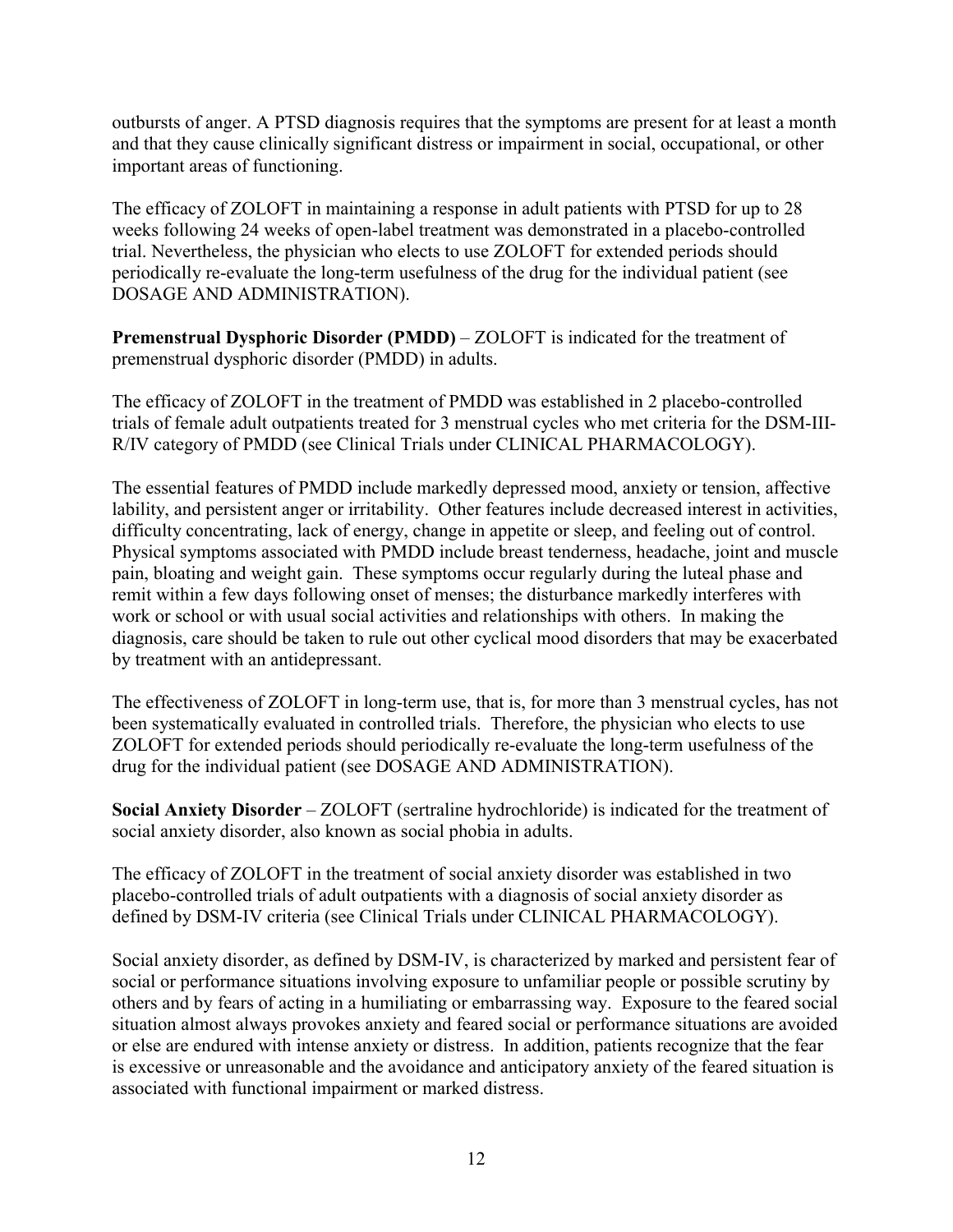The efficacy of ZOLOFT in maintaining a response in adult patients with social anxiety disorder for up to 24 weeks following 20 weeks of ZOLOFT treatment was demonstrated in a placebocontrolled trial. Physicians who prescribe ZOLOFT for extended periods should periodically reevaluate the long-term usefulness of the drug for the individual patient (see Clinical Trials under CLINICAL PHARMACOLOGY).

### **CONTRAINDICATIONS**

All Dosage Forms of ZOLOFT:

Concomitant use in patients taking monoamine oxidase inhibitors (MAOIs) is contraindicated (see WARNINGS). Concomitant use in patients taking pimozide is contraindicated (see PRECAUTIONS).

ZOLOFT is contraindicated in patients with a hypersensitivity to sertraline or any of the inactive ingredients in ZOLOFT.

Oral Concentrate: ZOLOFT oral concentrate is contraindicated with ANTABUSE (disulfiram) due to the alcohol content of the concentrate.

## **WARNINGS**

#### **Clinical Worsening and Suicide Risk**

Patients with major depressive disorder (MDD), both adult and pediatric, may experience worsening of their depression and/or the emergence of suicidal ideation and behavior (suicidality) or unusual changes in behavior, whether or not they are taking antidepressant medications, and this risk may persist until significant remission occurs. Suicide is a known risk of depression and certain other psychiatric disorders, and these disorders themselves are the strongest predictors of suicide. There has been a long-standing concern, however, that antidepressants may have a role in inducing worsening of depression and the emergence of suicidality in certain patients during the early phases of treatment. Pooled analyses of short-term placebo-controlled trials of antidepressant drugs (SSRIs and others) showed that these drugs increase the risk of suicidal thinking and behavior (suicidality) in children, adolescents, and young adults (ages 18-24) with major depressive disorder (MDD) and other psychiatric disorders. Shortterm studies did not show an increase in the risk of suicidality with antidepressants compared to placebo in adults beyond age 24; there was a reduction with antidepressants compared to placebo in adults aged 65 and older.

The pooled analyses of placebo-controlled trials in children and adolescents with MDD, obsessive compulsive disorder (OCD), or other psychiatric disorders included a total of 24 short-term trials of 9 antidepressant drugs in over 4400 patients. The pooled analyses of placebo-controlled trials in adults with MDD or other psychiatric disorders included a total of 295 short-term trials (median duration of 2 months) of 11 antidepressant drugs in over 77,000 patients. There was considerable variation in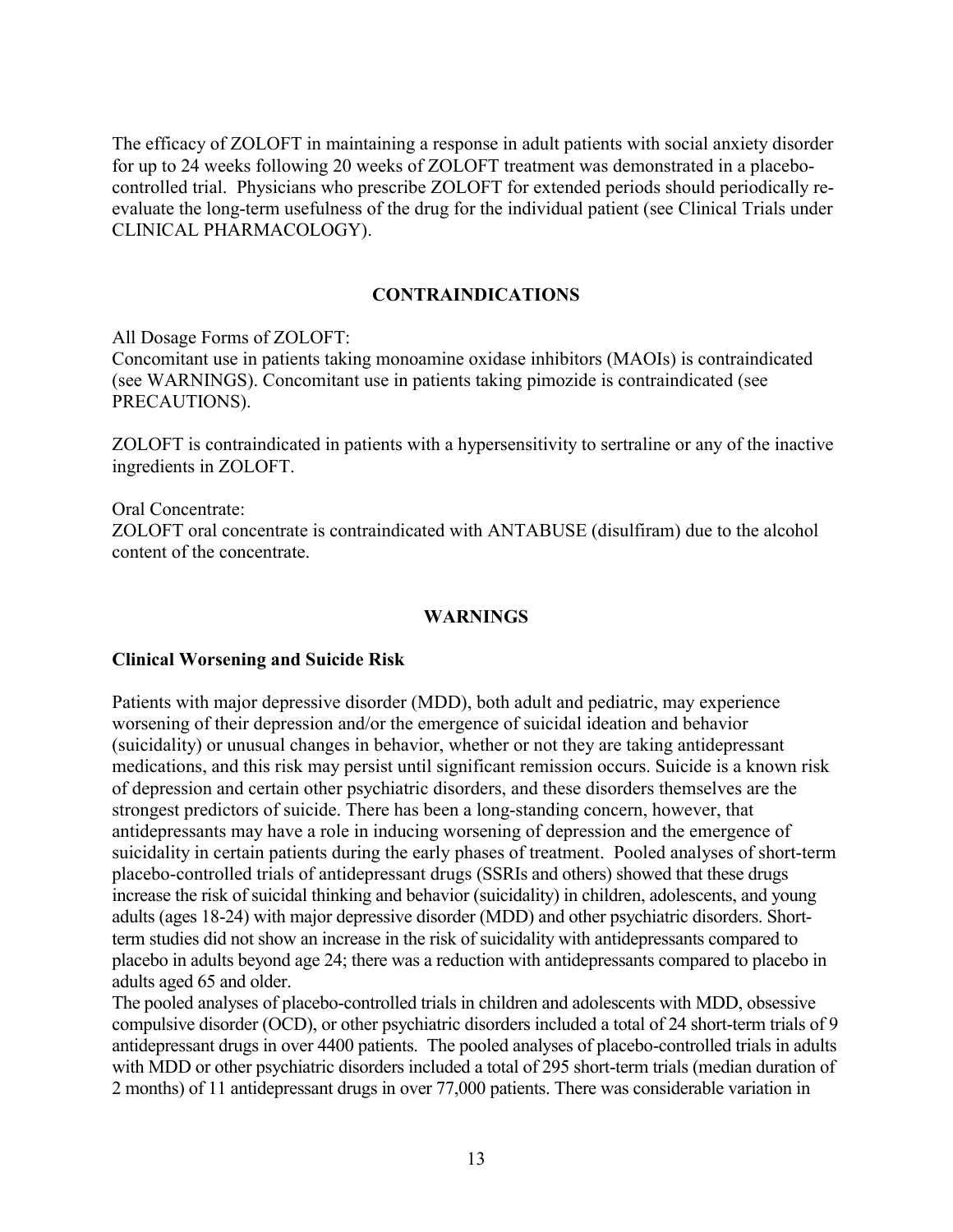risk of suicidality among drugs, but a tendency toward an increase in the younger patients for almost all drugs studied. There were differences in absolute risk of suicidality across the different indications, with the highest incidence in MDD. The risk differences (drug vs. placebo), however, were relatively stable within age strata and across indications. These risk differences (drug-placebo difference in the number of cases of suicidality per 1000 patients treated) are provided in Table 1.

| Table 1   |                                               |  |
|-----------|-----------------------------------------------|--|
| Age Range | Drug-Placebo Difference in Number of Cases of |  |
|           | Suicidality per 1000 Patients Treated         |  |
|           | Increases Compared to Placebo                 |  |
| < 18      | 14 additional cases                           |  |
| 18-24     | 5 additional cases                            |  |
|           | Decreases Compared to Placebo                 |  |
| 25-64     | 1 fewer case                                  |  |
| $\geq 65$ | 6 fewer cases                                 |  |

No suicides occurred in any of the pediatric trials. There were suicides in the adult trials, but the number was not sufficient to reach any conclusion about drug effect on suicide.

It is unknown whether the suicidality risk extends to longer-term use, i.e., beyond several months. However, there is substantial evidence from placebo-controlled maintenance trials in adults with depression that the use of antidepressants can delay the recurrence of depression.

# **All patients being treated with antidepressants for any indication should be monitored appropriately and observed closely for clinical worsening, suicidality, and unusual changes in behavior, especially during the initial few months of a course of drug therapy, or at times of dose changes, either increases or decreases.**

The following symptoms, anxiety, agitation, panic attacks, insomnia, irritability, hostility aggressiveness, impulsivity, akathisia (psychomotor restlessness), hypomania, and mania, have been reported in adult and pediatric patients being treated with antidepressants for major depressive disorder as well as for other indications, both psychiatric and nonpsychiatric. Although a causal link between the emergence of such symptoms and either the worsening of depression and/or the emergence of suicidal impulses has not been established, there is concern that such symptoms may represent precursors to emerging suicidality.

Consideration should be given to changing the therapeutic regimen, including possibly discontinuing the medication, in patients whose depression is persistently worse, or who are experiencing emergent suicidality or symptoms that might be precursors to worsening depression or suicidality, especially if these symptoms are severe, abrupt in onset, or were not part of the patient's presenting symptoms.

If the decision has been made to discontinue treatment, medication should be tapered, as rapidly as is feasible, but with recognition that abrupt discontinuation can be associated with certain symptoms (see PRECAUTIONS and DOSAGE AND ADMINISTRATION—Discontinuation of Treatment with ZOLOFT, for a description of the risks of discontinuation of ZOLOFT).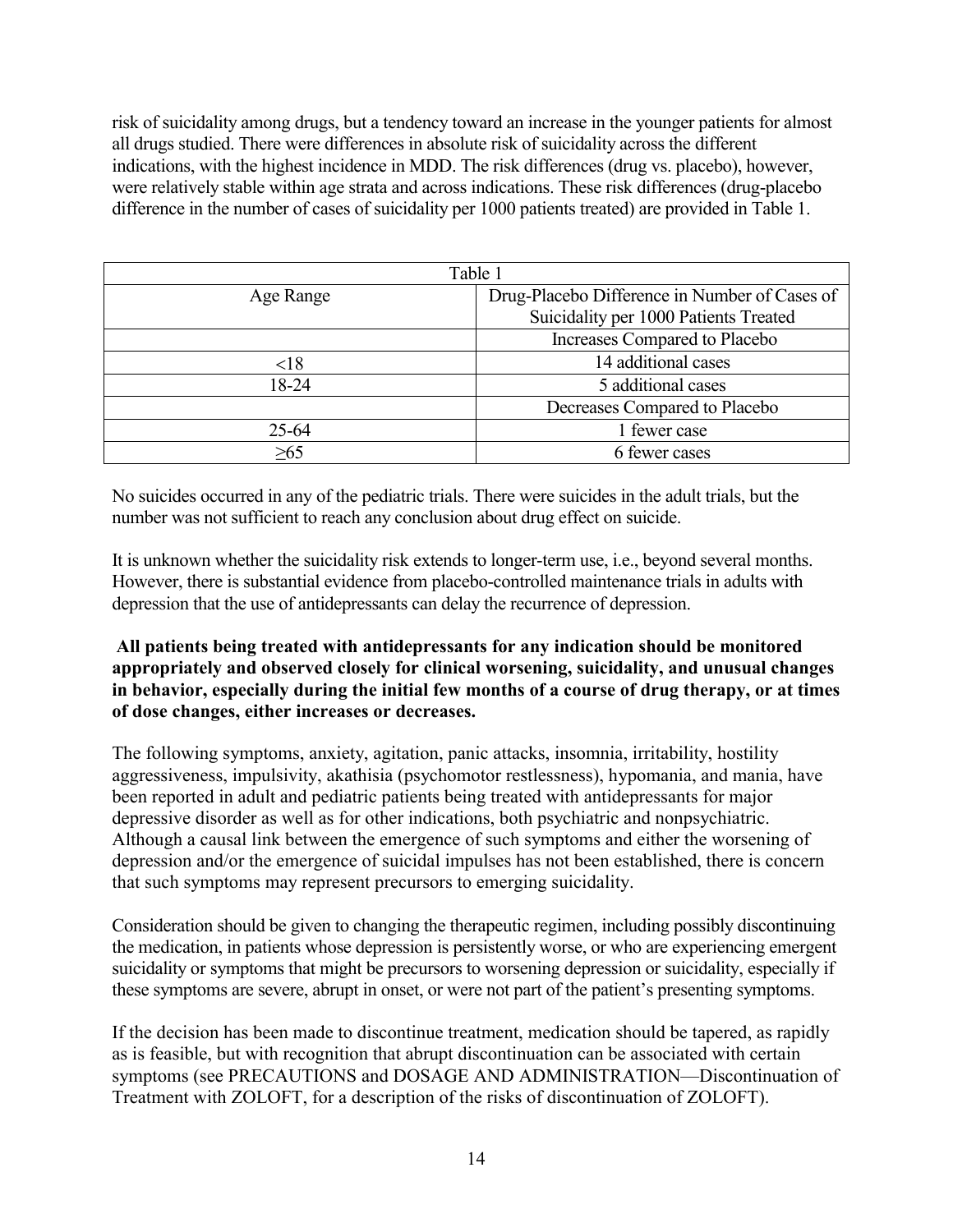**Families and caregivers of patients being treated with antidepressants for major depressive disorder or other indications, both psychiatric and nonpsychiatric**, **should be alerted about the need to monitor patients for the emergence of agitation, irritability, unusual changes in behavior, and the other symptoms described above, as well as the emergence of suicidality, and to report such symptoms immediately to health care providers. Such monitoring should include daily observation by families and caregivers.** Prescriptions for ZOLOFT should be written for the smallest quantity of tablets consistent with good patient management, in order to reduce the risk of overdose.

**Screening Patients for Bipolar Disorder:** A major depressive episode may be the initial presentation of bipolar disorder. It is generally believed (though not established in controlled trials) that treating such an episode with an antidepressant alone may increase the likelihood of precipitation of a mixed/manic episode in patients at risk for bipolar disorder. Whether any of the symptoms described above represent such a conversion is unknown. However, prior to initiating treatment with an antidepressant, patients with depressive symptoms should be adequately screened to determine if they are at risk for bipolar disorder; such screening should include a detailed psychiatric history, including a family history of suicide, bipolar disorder, and depression. It should be noted that ZOLOFT is not approved for use in treating bipolar depression.

**Cases of serious sometimes fatal reactions have been reported in patients receiving ZOLOFT (sertraline hydrochloride), a selective serotonin reuptake inhibitor (SSRI), in combination with a monoamine oxidase inhibitor (MAOI). Symptoms of a drug interaction between an SSRI and an MAOI include: hyperthermia, rigidity, myoclonus, autonomic instability with possible rapid fluctuations of vital signs, mental status changes that include confusion, irritability, and extreme agitation progressing to delirium and coma. These reactions have also been reported in patients who have recently discontinued an SSRI and have been started on an MAOI. Some cases presented with features resembling neuroleptic malignant syndrome. Therefore, ZOLOFT should not be used in combination with an MAOI, or within 14 days of discontinuing treatment with an MAOI. Similarly, at least 14 days should be allowed after stopping ZOLOFT before starting an MAOI.**

# **The concomitant use of ZOLOFT with MAOIs intended to treat depression is contraindicated (see CONTRAINDICATIONS and WARNINGS – Potential for Interaction with Monoamine Oxidase Inhibitors.)**

# **Serotonin Syndrome or Neuroleptic Malignant Syndrome (NMS)-like Reactions**

The development of a potentially life-threatening serotonin syndrome or Neuroleptic Malignant Syndrome (NMS)-like reactions have been reported with SNRIs and SSRIs alone, including ZOLOFT treatment, but particularly with concomitant use of serotonergic drugs (including triptans and fentanyl) with drugs which impair metabolism of serotonin (including MAOIs), or with antipsychotics or other dopamine antagonists. Serotonin syndrome symptoms may include mental status changes (e.g., agitation, hallucinations, coma), autonomic instability (e.g.,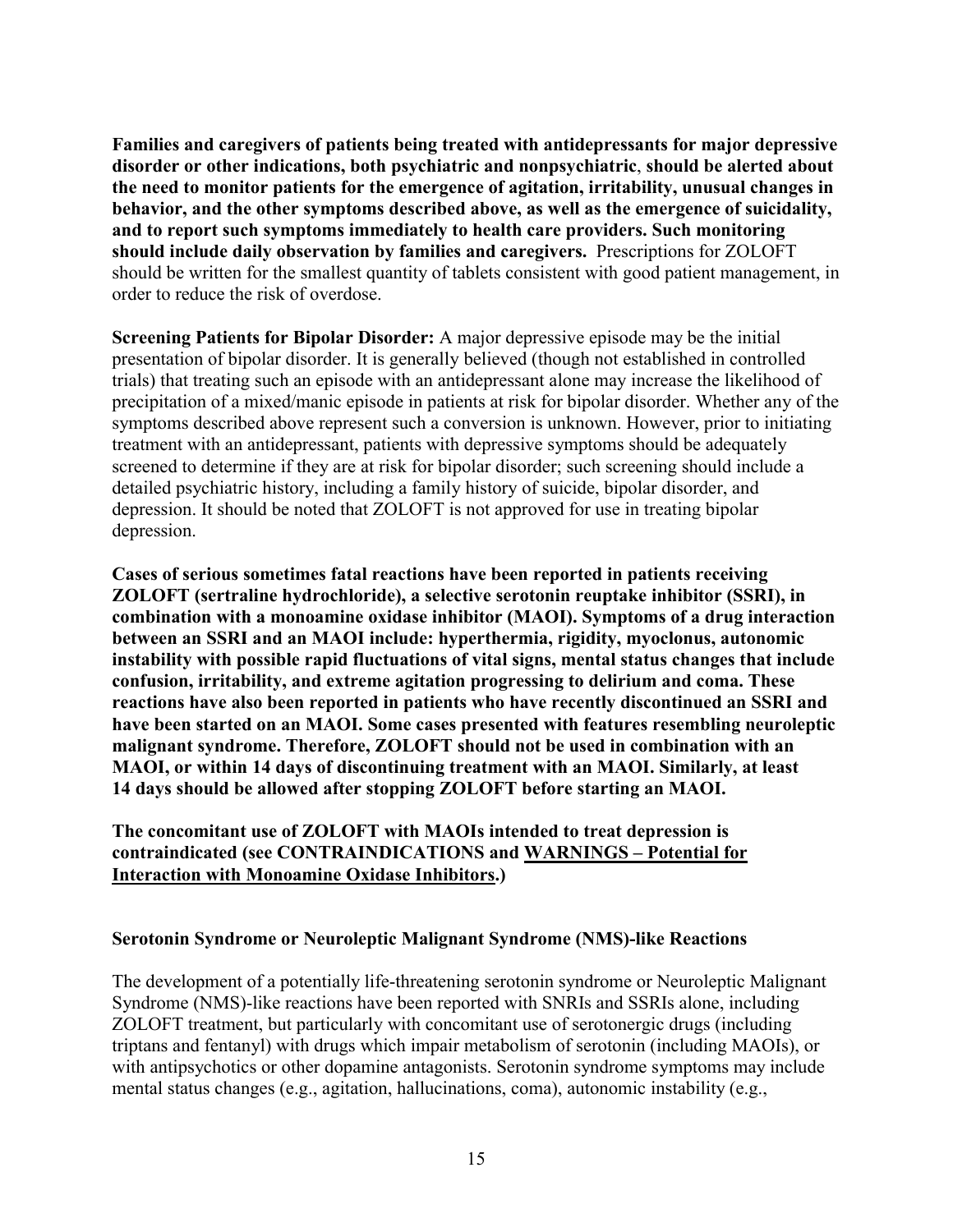tachycardia, labile blood pressure, hyperthermia), neuromuscular aberrations (e.g., hyperreflexia, incoordination) and/or gastrointestinal symptoms (e.g., nausea, vomiting, diarrhea). Serotonin syndrome, in its most severe form can resemble neuroleptic malignant syndrome, which includes hyperthermia, muscle rigidity, autonomic instability with possible rapid fluctuation of vital signs, and mental status changes. Patients should be monitored for the emergence of serotonin syndrome or NMS-like signs and symptoms.

The concomitant use of ZOLOFT with MAOIs intended to treat depression is contraindicated. If concomitant treatment of ZOLOFT with a 5-hydroxytryptamine receptor agonist (triptan) is clinically warranted, careful observation of the patient is advised, particularly during treatment initiation and dose increases.

The concomitant use of ZOLOFT with serotonin precursors (such as tryptophan) is not recommended.

Treatment with ZOLOFT and any concomitant serotonergic or antidopaminergic agents, including antipsychotics, should be discontinued immediately if the above events occur and supportive symptomatic treatment should be initiated.

Co-administration of ZOLOFT with other drugs which enhance the effects of serotonergic neurotransmission, such as tryptophan, fenfluramine, fentanyl, 5-HT agonists, or the herbal medicine St. John's Wort (hypericum perforatum) should be undertaken with caution and avoided whenever possible due to the potential for pharmacodynamic interaction.

# **PRECAUTIONS**

#### **General Activation of Mania/Hypomania–**During premarketing testing, hypomania or mania occurred in approximately 0.4% of ZOLOFT (sertraline hydrochloride) treated patients.

**Weight Loss–**Significant weight loss may be an undesirable result of treatment with sertraline for some patients, but on average, patients in controlled trials had minimal, 1 to 2 pound weight loss, versus smaller changes on placebo. Only rarely have sertraline patients been discontinued for weight loss.

**Seizure–**ZOLOFT has not been evaluated in patients with a seizure disorder. These patients were excluded from clinical studies during the product's premarket testing. No seizures were observed among approximately 3000 patients treated with ZOLOFT in the development program for major depressive disorder. However, 4 patients out of approximately 1800 (220<18 years of age) exposed during the development program for obsessive-compulsive disorder experienced seizures, representing a crude incidence of 0.2%. Three of these patients were adolescents, two with a seizure disorder and one with a family history of seizure disorder, none of whom were receiving anticonvulsant medication. Accordingly, ZOLOFT should be introduced with care in patients with a seizure disorder.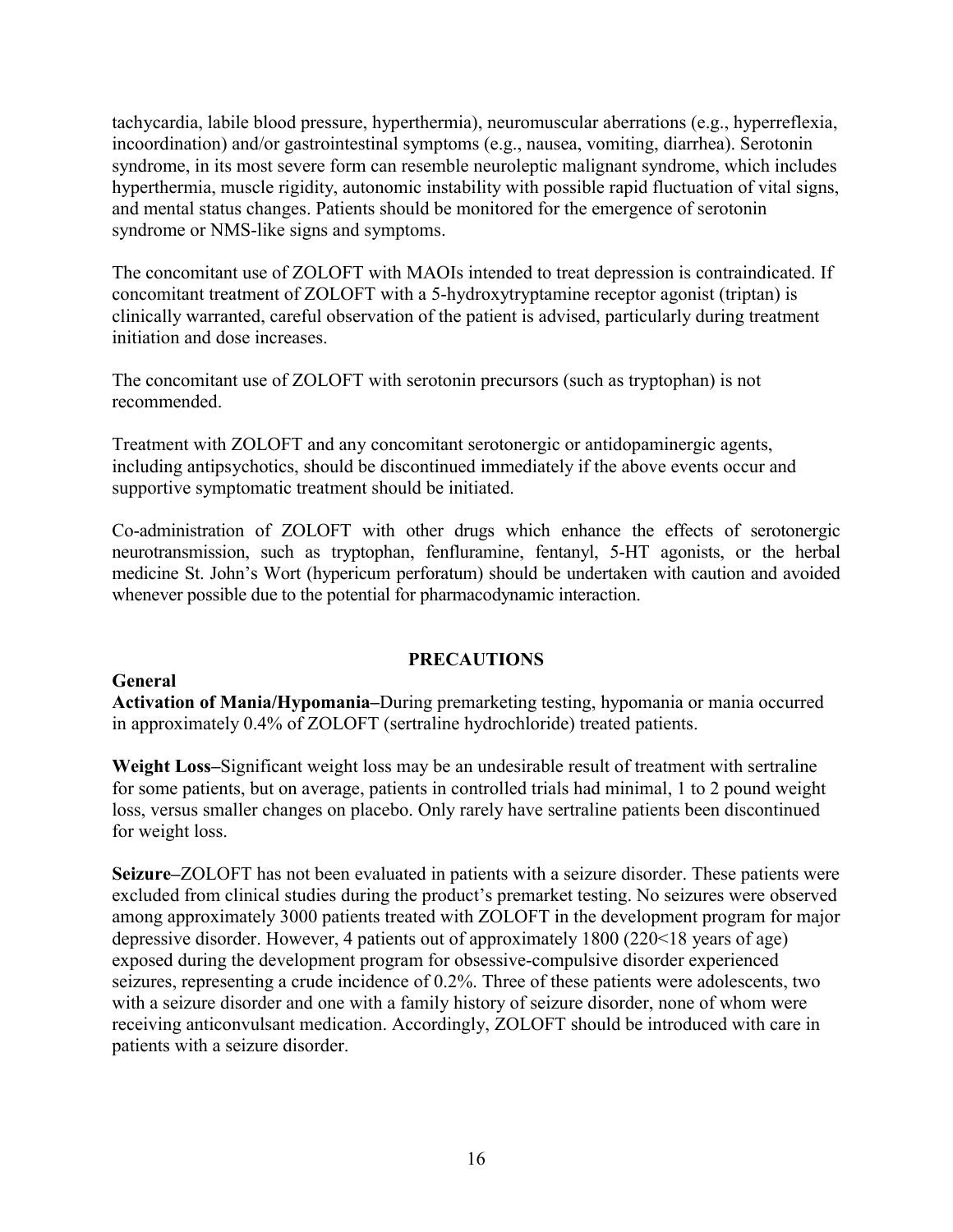# **Discontinuation of Treatment with ZOLOFT**

During marketing of ZOLOFT and other SSRIs and SNRIs (Serotonin and Norepinephrine Reuptake Inhibitors), there have been spontaneous reports of adverse events occurring upon discontinuation of these drugs, particularly when abrupt, including the following: dysphoric mood, irritability, agitation, dizziness, sensory disturbances (e.g. paresthesias such as electric shock sensations), anxiety, confusion, headache, lethargy, emotional lability, insomnia, and hypomania. While these events are generally self-limiting, there have been reports of serious discontinuation symptoms.

Patients should be monitored for these symptoms when discontinuing treatment with ZOLOFT. A gradual reduction in the dose rather than abrupt cessation is recommended whenever possible. If intolerable symptoms occur following a decrease in the dose or upon discontinuation of treatment, then resuming the previously prescribed dose may be considered. Subsequently, the physician may continue decreasing the dose but at a more gradual rate (see DOSAGE AND ADMINISTRATION).

## **Abnormal Bleeding**

SSRIs and SNRIs, including ZOLOFT, may increase the risk of bleeding events. Concomitant use of aspirin, nonsteroidal anti-inflammatory drugs, warfarin, and other anticoagulants may add to this risk. Case reports and epidemiological studies (case-control and cohort design) have demonstrated an association between use of drugs that interfere with serotonin reuptake and the occurrence of gastrointestinal bleeding. Bleeding events related to SSRIs and SNRIs use have ranged from ecchymoses, hematomas, epistaxis, and petechiae to life-threatening hemorrhages.

Patients should be cautioned about the risk of bleeding associated with the concomitant use of ZOLOFT and NSAIDs, aspirin, or other drugs that affect coagulation.

**Weak Uricosuric Effect–**ZOLOFT (sertraline hydrochloride) is associated with a mean decrease in serum uric acid of approximately 7%. The clinical significance of this weak uricosuric effect is unknown.

**Use in Patients with Concomitant Illness–**Clinical experience with ZOLOFT in patients with certain concomitant systemic illness is limited. Caution is advisable in using ZOLOFT in patients with diseases or conditions that could affect metabolism or hemodynamic responses.

Patients with a recent history of myocardial infarction or unstable heart disease were excluded from clinical studies during the product's premarket testing. However, the electrocardiograms of 774 patients who received ZOLOFT in double-blind trials were evaluated and the data indicate that ZOLOFT is not associated with the development of significant ECG abnormalities.

ZOLOFT administered in a flexible dose range of 50 to 200 mg/day (mean dose of 89 mg/day) was evaluated in a post-marketing, placebo-controlled trial of 372 randomized subjects with a DSM-IV diagnosis of major depressive disorder and recent history of myocardial infarction or unstable angina requiring hospitalization. Exclusions from this trial included, among others,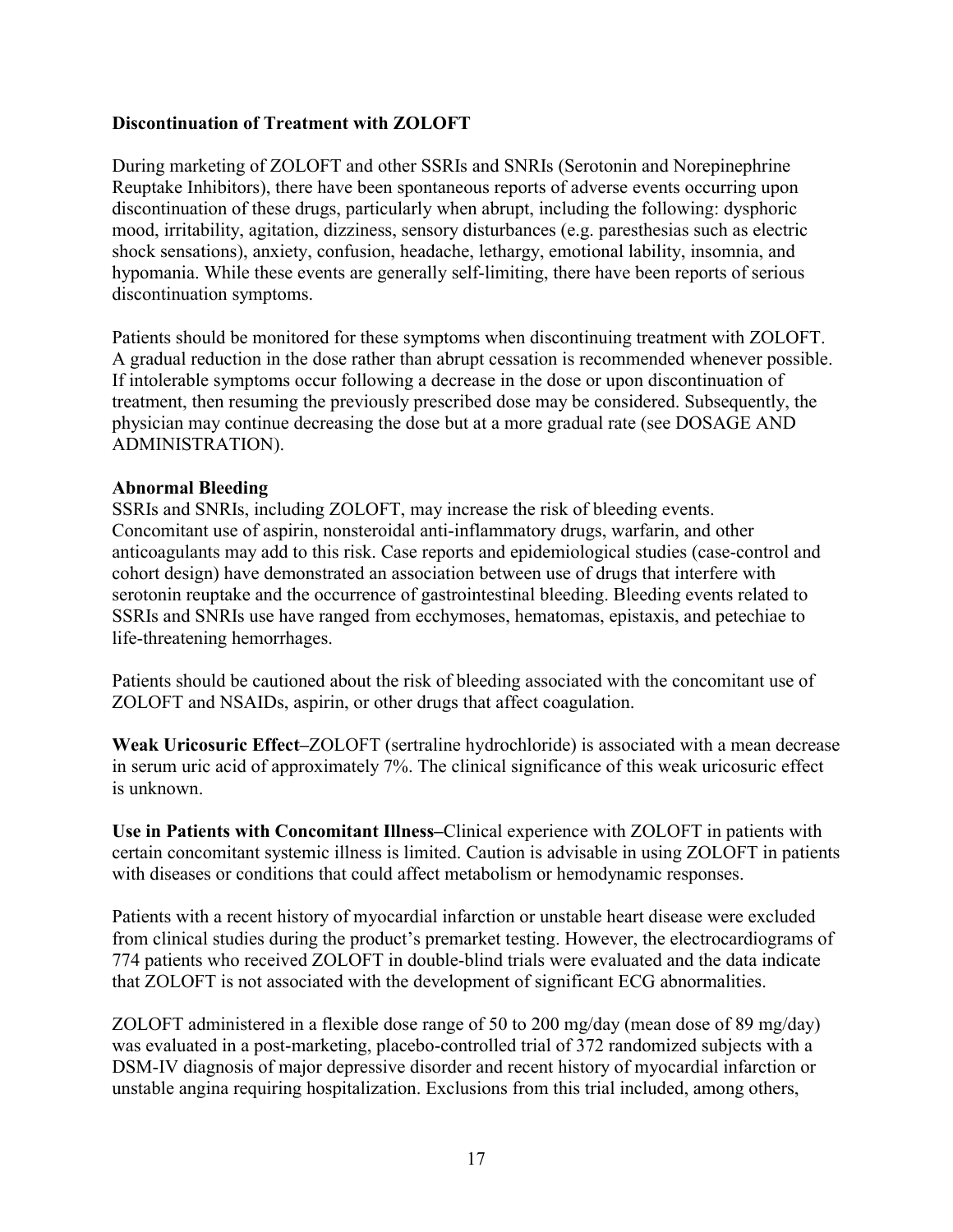patients with uncontrolled hypertension, need for cardiac surgery, history of CABG within 3 months of index event, severe or symptomatic bradycardia, non-atherosclerotic cause of angina, clinically significant renal impairment (creatinine  $> 2.5$  mg/dl), and clinically significant hepatic dysfunction. ZOLOFT treatment initiated during the acute phase of recovery (within 30 days post-MI or post-hospitalization for unstable angina) was indistinguishable from placebo in this study on the following week 16 treatment endpoints: left ventricular ejection fraction, total cardiovascular events (angina, chest pain, edema, palpitations, syncope, postural dizziness, CHF, MI, tachycardia, bradycardia, and changes in BP), and major cardiovascular events involving death or requiring hospitalization (for MI, CHF, stroke, or angina).

ZOLOFT is extensively metabolized by the liver. In patients with chronic mild liver impairment, sertraline clearance was reduced, resulting in increased AUC, Cmax and elimination half-life. The effects of sertraline in patients with moderate and severe hepatic impairment have not been studied. The use of sertraline in patients with liver disease must be approached with caution. If sertraline is administered to patients with liver impairment, a lower or less frequent dose should be used (see CLINICAL PHARMACOLOGY and DOSAGE AND ADMINISTRATION).

Since ZOLOFT is extensively metabolized, excretion of unchanged drug in urine is a minor route of elimination. A clinical study comparing sertraline pharmacokinetics in healthy volunteers to that in patients with renal impairment ranging from mild to severe (requiring dialysis) indicated that the pharmacokinetics and protein binding are unaffected by renal disease. Based on the pharmacokinetic results, there is no need for dosage adjustment in patients with renal impairment (see CLINICAL PHARMACOLOGY).

**Interference with Cognitive and Motor Performance–**In controlled studies, ZOLOFT did not cause sedation and did not interfere with psychomotor performance. (See **Information for Patients.**)

# **Hyponatremia–**

Hyponatremia may occur as a result of treatment with SSRIs and SNRIs, including ZOLOFT. In many cases, this hyponatremia appears to be the result of the syndrome of inappropriate antidiuretic hormone secretion (SIADH). Cases with serum sodium lower than 110 mmol/L have been reported. Elderly patients may be at greater risk of developing hyponatremia with SSRIs and SNRIs. Also, patients taking diuretics or who are otherwise volume depleted may be at greater risk (see GERIATRIC USE). Discontinuation of ZOLOFT should be considered in patients with symptomatic hyponatremia and appropriate medical intervention should be instituted.

Signs and symptoms of hyponatremia include headache, difficulty concentrating, memory impairment, confusion, weakness, and unsteadiness, which may lead to falls. Signs and symptoms associated with more severe and/or acute cases have included hallucination, syncope, seizure, coma, respiratory arrest, and death.

**Platelet Function–**There have been rare reports of altered platelet function and/or abnormal results from laboratory studies in patients taking ZOLOFT. While there have been reports of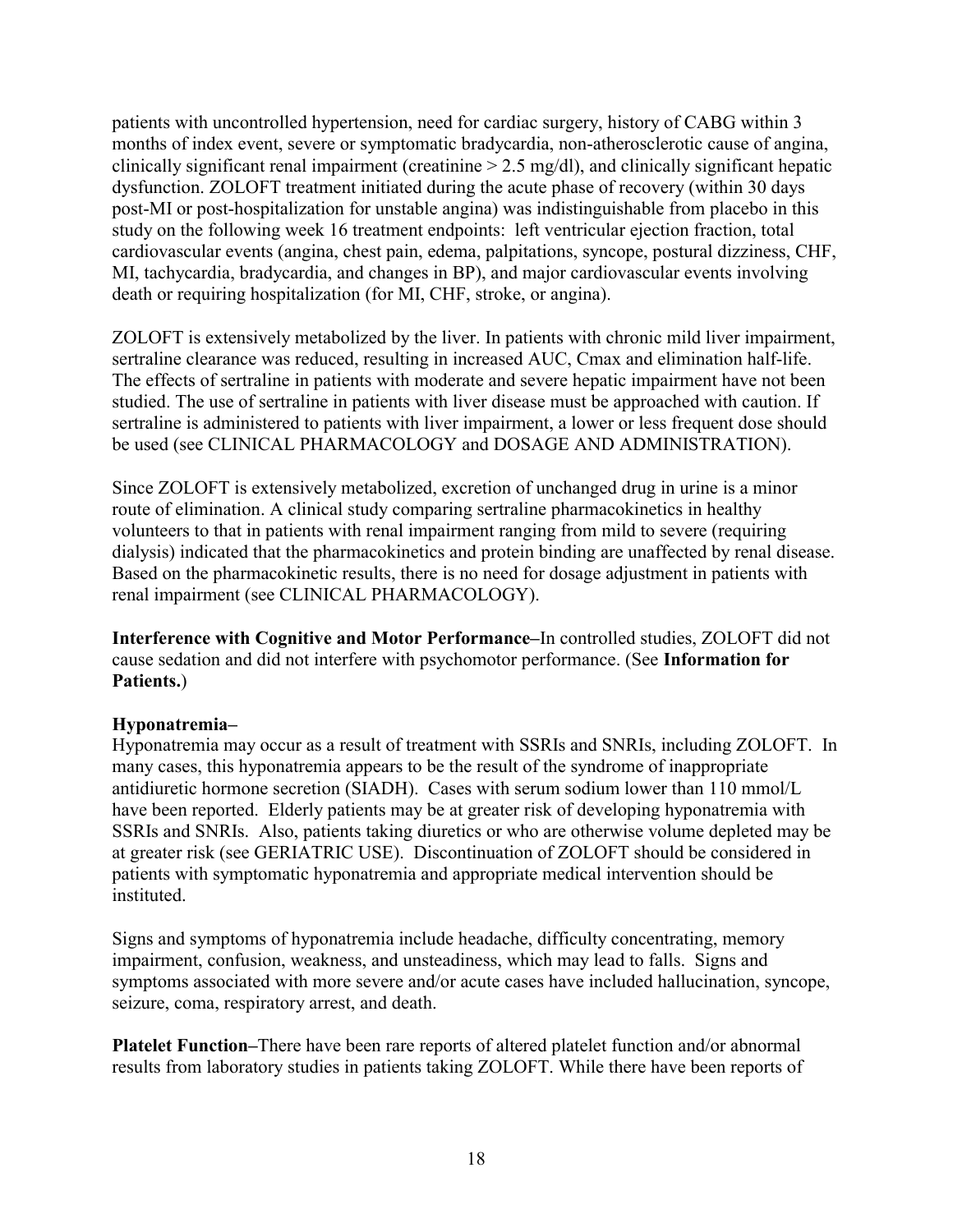abnormal bleeding or purpura in several patients taking ZOLOFT, it is unclear whether ZOLOFT had a causative role.

# **Angle-Closure Glaucoma**

SSRIs including sertraline may have an effect on pupil size resulting in mydriasis. This mydriatic effect has the potential to narrow the eye angle resulting in increased intraocular pressure and angle-closure glaucoma, especially in patients pre-disposed. Sertraline should therefore be used with caution in patients with angle-closure glaucoma or history of glaucoma.

# **Information for Patients**

Prescribers or other health professionals should inform patients, their families, and their caregivers about the benefits and risks associated with treatment with ZOLOFT and should counsel them in its appropriate use. A patient Medication Guide about "Antidepressant Medicines, Depression and other Serious Mental Illness, and Suicidal Thoughts or Actions: is available for ZOLOFT. The prescriber or health professional should instruct patients, their families, and their caregivers to read the Medication Guide and should assist them in understanding its contents. Patients should be given the opportunity to discuss the contents of the Medication Guide and to obtain answers to any questions they may have. The complete text of the Medication Guide is reprinted at the end of this document.

Patients should be advised of the following issues and asked to alert their prescriber if these occur while taking ZOLOFT.

**Clinical Worsening and Suicide Risk:** Patients, their families, and their caregivers should be encouraged to be alert to the emergence of anxiety, agitation, panic attacks, insomnia, irritability, hostility, aggressiveness, impulsivity, akathisia (psychomotor restlessness), hypomania, mania, other unusual changes in behavior, worsening of depression, and suicidal ideation, especially early during antidepressant treatment and when the dose is adjusted up or down. Families and caregivers of patients should be advised to look for the emergence of such symptoms on a dayto-day basis, since changes may be abrupt. Such symptoms should be reported to the patient's prescriber or health professional, especially if they are severe, abrupt in onset, or were not part of the patient's presenting symptoms. Symptoms such as these may be associated with an increased risk for suicidal thinking and behavior and indicate a need for very close monitoring and possibly changes in the medication.

Patients should be cautioned about the risk of serotonin syndrome with the concomitant use of SNRIs and SSRIs, including ZOLOFT, and triptans, tramadol, or other serotonergic agents.

Patients should be told that although ZOLOFT has not been shown to impair the ability of normal subjects to perform tasks requiring complex motor and mental skills in laboratory experiments, drugs that act upon the central nervous system may affect some individuals adversely. Therefore, patients should be told that until they learn how they respond to ZOLOFT they should be careful doing activities when they need to be alert, such as driving a car or operating machinery.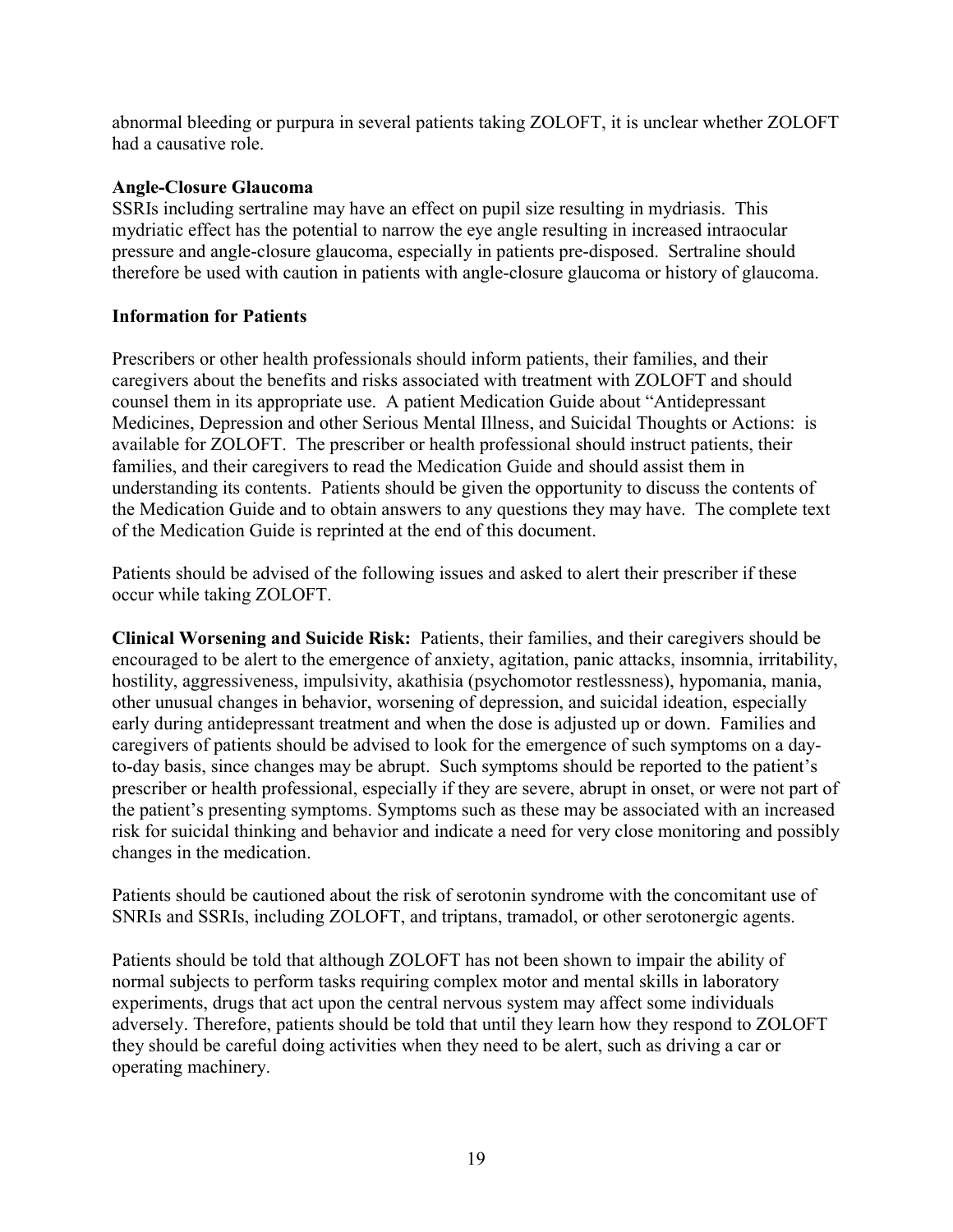Patients should be cautioned about the concomitant use of ZOLOFT and NSAIDs, aspirin, warfarin, or other drugs that affect coagulation since combined use of psychotropic drugs that interfere with serotonin reuptake and these agents has been associated with an increased risk of bleeding.

Patients should be told that although ZOLOFT has not been shown in experiments with normal subjects to increase the mental and motor skill impairments caused by alcohol, the concomitant use of ZOLOFT and alcohol is not advised.

Patients should be told that while no adverse interaction of ZOLOFT with over-the-counter (OTC) drug products is known to occur, the potential for interaction exists. Thus, the use of any OTC product should be initiated cautiously according to the directions of use given for the OTC product.

Patients should be advised to notify their physician if they become pregnant or intend to become pregnant during therapy.

Patients should be advised to notify their physician if they are breast feeding an infant.

ZOLOFT oral concentrate is contraindicated with ANTABUSE (disulfiram) due to the alcohol content of the concentrate.

ZOLOFT Oral Concentrate contains 20 mg/mL of sertraline (as the hydrochloride) as the active ingredient and 12% alcohol. ZOLOFT Oral Concentrate must be diluted before use. Just before taking, use the dropper provided to remove the required amount of ZOLOFT Oral Concentrate and mix with 4 oz (1/2 cup) of water, ginger ale, lemon/lime soda, lemonade or orange juice ONLY. Do not mix ZOLOFT Oral Concentrate with anything other than the liquids listed. The dose should be taken immediately after mixing. Do not mix in advance. At times, a slight haze may appear after mixing; this is normal. Note that caution should be exercised for persons with latex sensitivity, as the dropper dispenser contains dry natural rubber.

# **Laboratory Tests**

False-positive urine immunoassay screening tests for benzodiazepines have been reported in patients taking sertraline. This is due to lack of specificity of the screening tests. False-positive test results may be expected for several days following discontinuation of sertraline therapy. Confirmatory tests, such as gas chromatography/mass spectrometry, will distinguish sertraline from benzodiazepines.

# **Drug Interactions**

**Potential Effects of Coadministration of Drugs Highly Bound to Plasma Proteins–**Because sertraline is tightly bound to plasma protein, the administration of ZOLOFT (sertraline hydrochloride) to a patient taking another drug which is tightly bound to protein (e.g., warfarin, digitoxin) may cause a shift in plasma concentrations potentially resulting in an adverse effect. Conversely, adverse effects may result from displacement of protein bound ZOLOFT by other tightly bound drugs.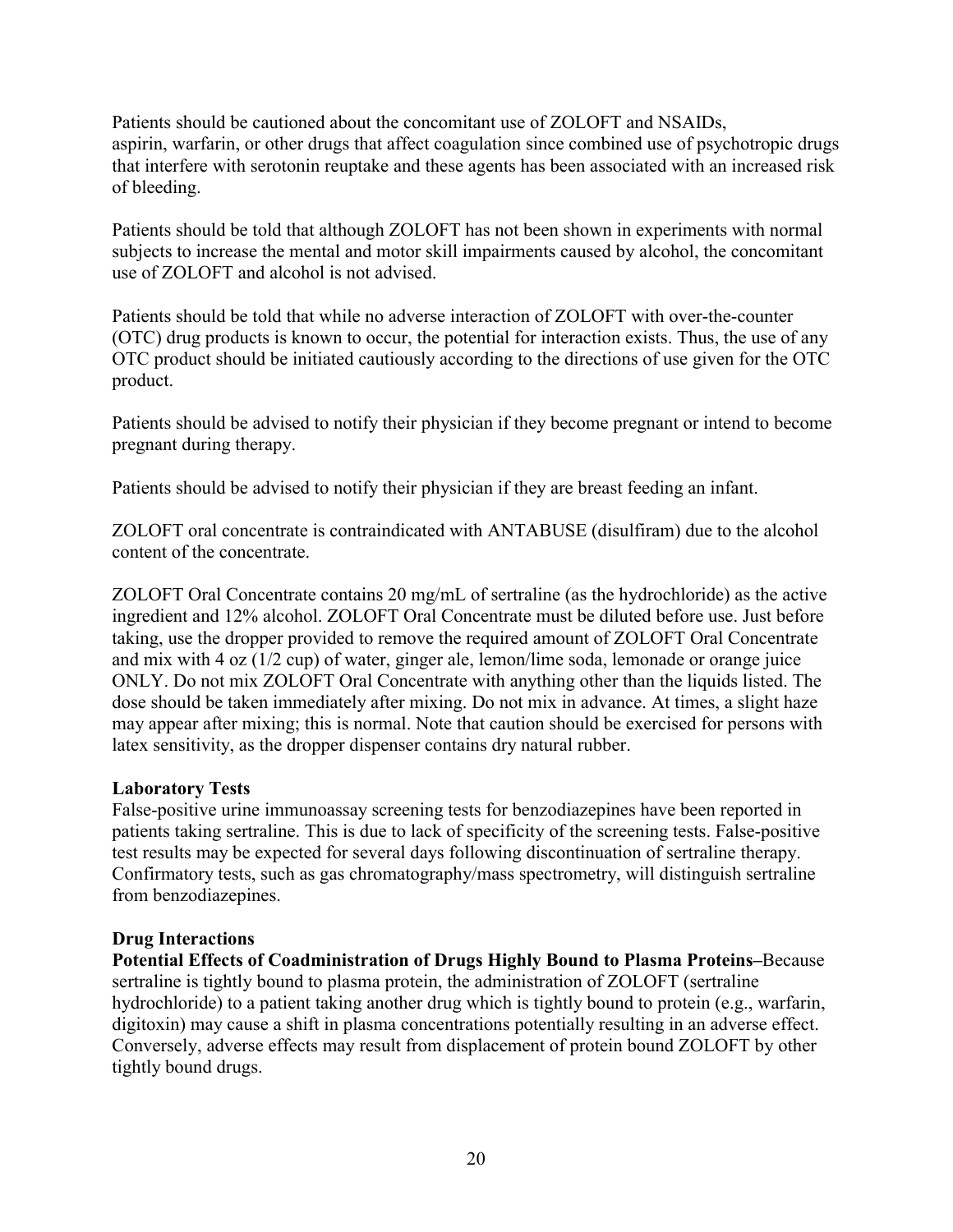In a study comparing prothrombin time AUC (0-120 hr) following dosing with warfarin (0.75 mg/kg) before and after 21 days of dosing with either ZOLOFT (50-200 mg/day) or placebo, there was a mean increase in prothrombin time of 8% relative to baseline for ZOLOFT compared to a 1% decrease for placebo ( $p<0.02$ ). The normalization of prothrombin time for the ZOLOFT group was delayed compared to the placebo group. The clinical significance of this change is unknown. Accordingly, prothrombin time should be carefully monitored when ZOLOFT therapy is initiated or stopped.

**Cimetidine–**In a study assessing disposition of ZOLOFT (100 mg) on the second of 8 days of cimetidine administration (800 mg daily), there were significant increases in ZOLOFT mean AUC (50%), Cmax (24%) and half-life (26%) compared to the placebo group. The clinical significance of these changes is unknown.

**CNS Active Drugs–**In a study comparing the disposition of intravenously administered diazepam before and after 21 days of dosing with either ZOLOFT (50 to 200 mg/day escalating dose) or placebo, there was a 32% decrease relative to baseline in diazepam clearance for the ZOLOFT group compared to a 19% decrease relative to baseline for the placebo group  $(p<0.03)$ . There was a 23% increase in Tmax for desmethyldiazepam in the ZOLOFT group compared to a 20% decrease in the placebo group  $(p<0.03)$ . The clinical significance of these changes is unknown.

In a placebo-controlled trial in normal volunteers, the administration of two doses of ZOLOFT did not significantly alter steady-state lithium levels or the renal clearance of lithium.

Nonetheless, at this time, it is recommended that plasma lithium levels be monitored following initiation of ZOLOFT therapy with appropriate adjustments to the lithium dose.

In a controlled study of a single dose (2 mg) of pimozide, 200 mg sertraline (q.d.) coadministration to steady state was associated with a mean increase in pimozide AUC and Cmax of about 40%, but was not associated with any changes in EKG. Since the highest recommended pimozide dose (10 mg) has not been evaluated in combination with sertraline, the effect on QT interval and PK parameters at doses higher than 2 mg at this time are not known. While the mechanism of this interaction is unknown, due to the narrow therapeutic index of pimozide and due to the interaction noted at a low dose of pimozide, concomitant administration of ZOLOFT and pimozide should be contraindicated (see CONTRAINDICATIONS).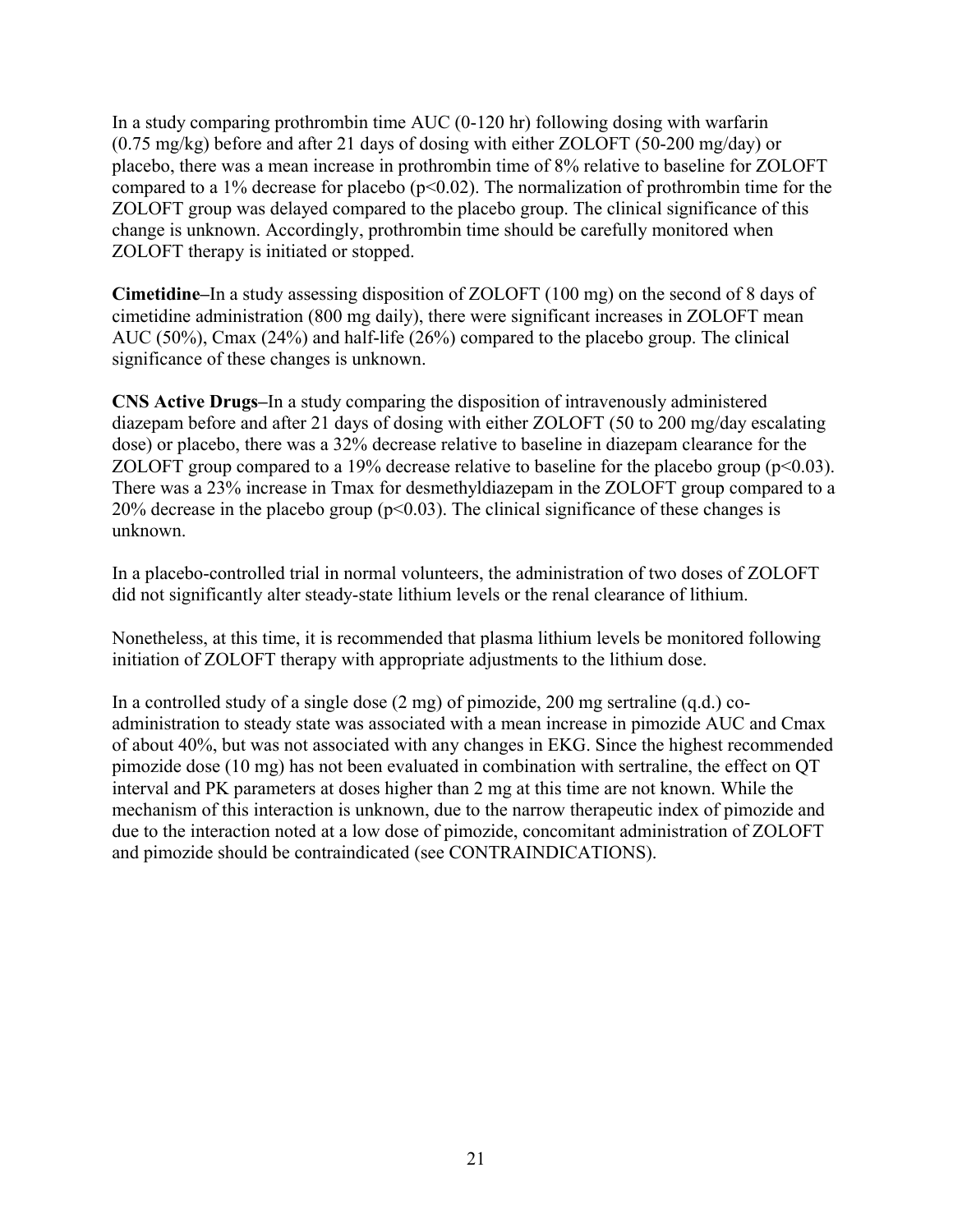Results of a placebo-controlled trial in normal volunteers suggest that chronic administration of sertraline 200 mg/day does not produce clinically important inhibition of phenytoin metabolism. Nonetheless, at this time, it is recommended that plasma phenytoin concentrations be monitored following initiation of ZOLOFT therapy with appropriate adjustments to the phenytoin dose, particularly in patients with multiple underlying medical conditions and/or those receiving multiple concomitant medications.

The effect of ZOLOFT on valproate levels has not been evaluated in clinical trials. In the absence of such data, it is recommended that plasma valproate levels be monitored following initiation of ZOLOFT therapy with appropriate adjustments to the valproate dose.

The risk of using ZOLOFT in combination with other CNS active drugs has not been systematically evaluated. Consequently, caution is advised if the concomitant administration of ZOLOFT and such drugs is required.

There is limited controlled experience regarding the optimal timing of switching from other drugs effective in the treatment of major depressive disorder, obsessive-compulsive disorder, panic disorder, posttraumatic stress disorder, premenstrual dysphoric disorder and social anxiety disorder to ZOLOFT. Care and prudent medical judgment should be exercised when switching, particularly from long-acting agents. The duration of an appropriate washout period which should intervene before switching from one selective serotonin reuptake inhibitor (SSRI) to another has not been established.

# **Monoamine Oxidase Inhibitors–**See CONTRAINDICATIONS and WARNINGS.

**Drugs Metabolized by P450 3A4–**In three separate *in vivo* interaction studies, sertraline was coadministered with cytochrome P450 3A4 substrates, terfenadine, carbamazepine, or cisapride under steady-state conditions. The results of these studies indicated that sertraline did not increase plasma concentrations of terfenadine, carbamazepine, or cisapride. These data indicate that sertraline's extent of inhibition of P450 3A4 activity is not likely to be of clinical significance. Results of the interaction study with cisapride indicate that sertraline 200 mg (q.d.) induces the metabolism of cisapride (cisapride AUC and Cmax were reduced by about 35%).

**Drugs Metabolized by P450 2D6–**Many drugs effective in the treatment of major depressive disorder, e.g., the SSRIs, including sertraline, and most tricyclic antidepressant drugs effective in the treatment of major depressive disorder inhibit the biochemical activity of the drug metabolizing isozyme cytochrome P450 2D6 (debrisoquin hydroxylase), and, thus, may increase the plasma concentrations of co-administered drugs that are metabolized by P450 2D6. The drugs for which this potential interaction is of greatest concern are those metabolized primarily by 2D6 and which have a narrow therapeutic index, e.g., the tricyclic antidepressant drugs effective in the treatment of major depressive disorder and the Type 1C antiarrhythmics propafenone and flecainide. The extent to which this interaction is an important clinical problem depends on the extent of the inhibition of P450 2D6 by the antidepressant and the therapeutic index of the co-administered drug. There is variability among the drugs effective in the treatment of major depressive disorder in the extent of clinically important 2D6 inhibition, and in fact sertraline at lower doses has a less prominent inhibitory effect on 2D6 than some others in the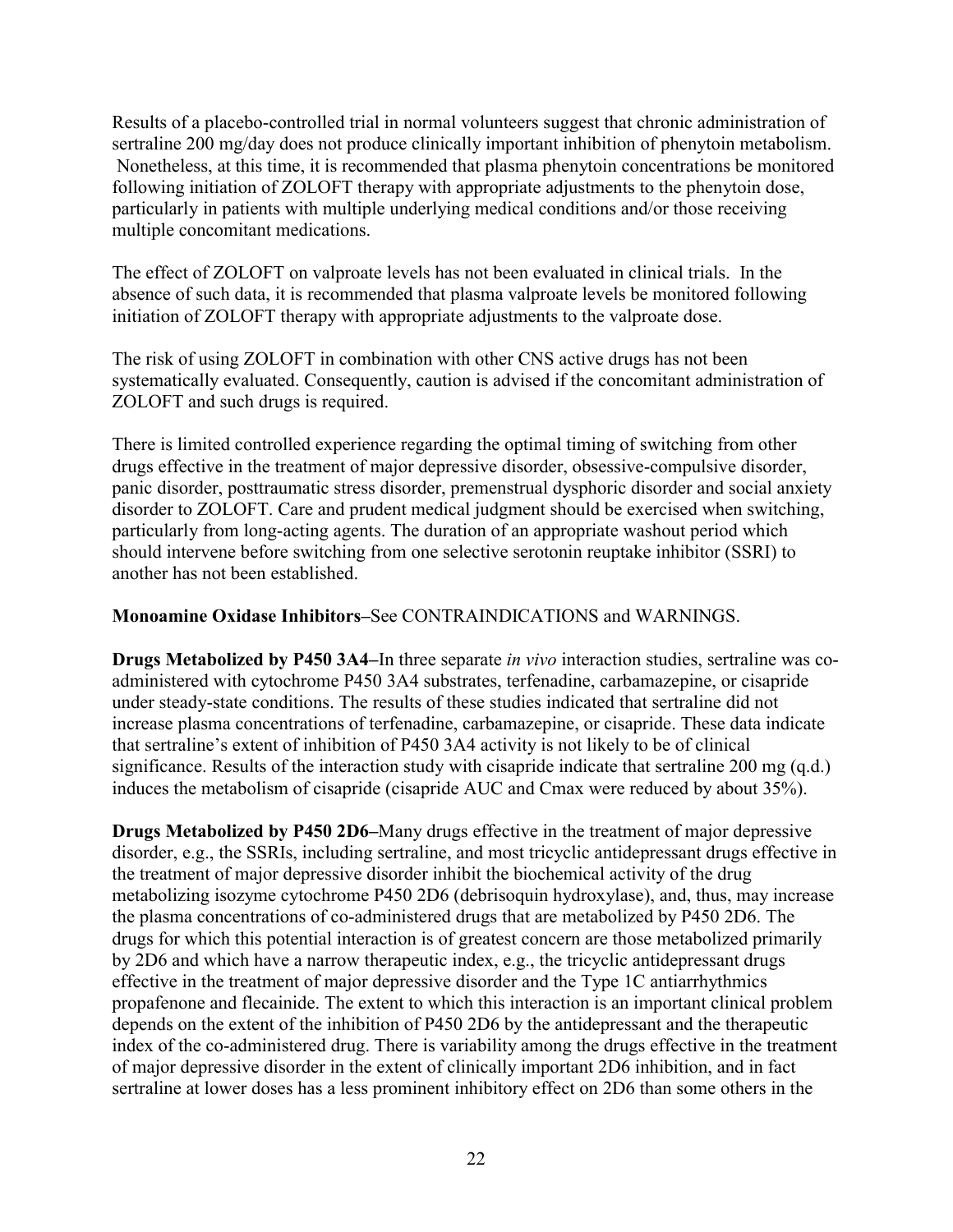class. Nevertheless, even sertraline has the potential for clinically important 2D6 inhibition. Consequently, concomitant use of a drug metabolized by P450 2D6 with ZOLOFT may require lower doses than usually prescribed for the other drug. Furthermore, whenever ZOLOFT is withdrawn from co-therapy, an increased dose of the co-administered drug may be required (see Tricyclic Antidepressant Drugs Effective in the Treatment of Major Depressive Disorder under PRECAUTIONS).

**Serotonergic Drugs:** Based on the mechanism of action of SNRIs and SSRIs, including ZOLOFT, and the potential for serotonin syndrome, caution is advised when SNRIs and SSRIs, including ZOLOFT, are coadministered with other drugs that may affect the serotonergic neutrotransmitter systems, such as triptans, linezolid (an antibiotic which is a reversible nonselective MAOI), lithium, tramadol, or St. John's Wort (see WARNINGS-Serotonin Syndrome). The concomitant use of ZOLOFT with other SSRIs, SNRIs or tryptophan is not recommended (see PRECAUTIONS – Drug Interactions).

**Triptans:** There have been rare post marketing reports of serotonin syndrome with use of an SNRI or an SSRI and a triptan. If concomitant treatment of SNRIs and SSRIs, including ZOLOFT, with a triptan is clinically warranted, careful observation of the patient is advised, particularly during treatment initiation and dose increases (see WARNINGS – Serotonin Syndrome).

**Sumatriptan–**There have been rare post marketing reports describing patients with weakness, hyperreflexia, and incoordination following the use of a selective serotonin reuptake inhibitor (SSRI) and sumatriptan. If concomitant treatment with sumatriptan and an SSRI (e.g., citalopram, fluoxetine, fluvoxamine, paroxetine, sertraline) is clinically warranted, appropriate observation of the patient is advised.

**Tricyclic Antidepressant Drugs Effective in the Treatment of Major Depressive Disorder (TCAs)–**The extent to which SSRI–TCA interactions may pose clinical problems will depend on the degree of inhibition and the pharmacokinetics of the SSRI involved. Nevertheless, caution is indicated in the co-administration of TCAs with ZOLOFT, because sertraline may inhibit TCA metabolism. Plasma TCA concentrations may need to be monitored, and the dose of TCA may need to be reduced, if a TCA is co-administered with ZOLOFT (see Drugs Metabolized by P450 2D6 under PRECAUTIONS).

**Hypoglycemic Drugs–**In a placebo-controlled trial in normal volunteers, administration of ZOLOFT for 22 days (including 200 mg/day for the final 13 days) caused a statistically significant 16% decrease from baseline in the clearance of tolbutamide following an intravenous 1000 mg dose. ZOLOFT administration did not noticeably change either the plasma protein binding or the apparent volume of distribution of tolbutamide, suggesting that the decreased clearance was due to a change in the metabolism of the drug. The clinical significance of this decrease in tolbutamide clearance is unknown.

**Atenolol–**ZOLOFT (100 mg) when administered to 10 healthy male subjects had no effect on the beta-adrenergic blocking ability of atenolol.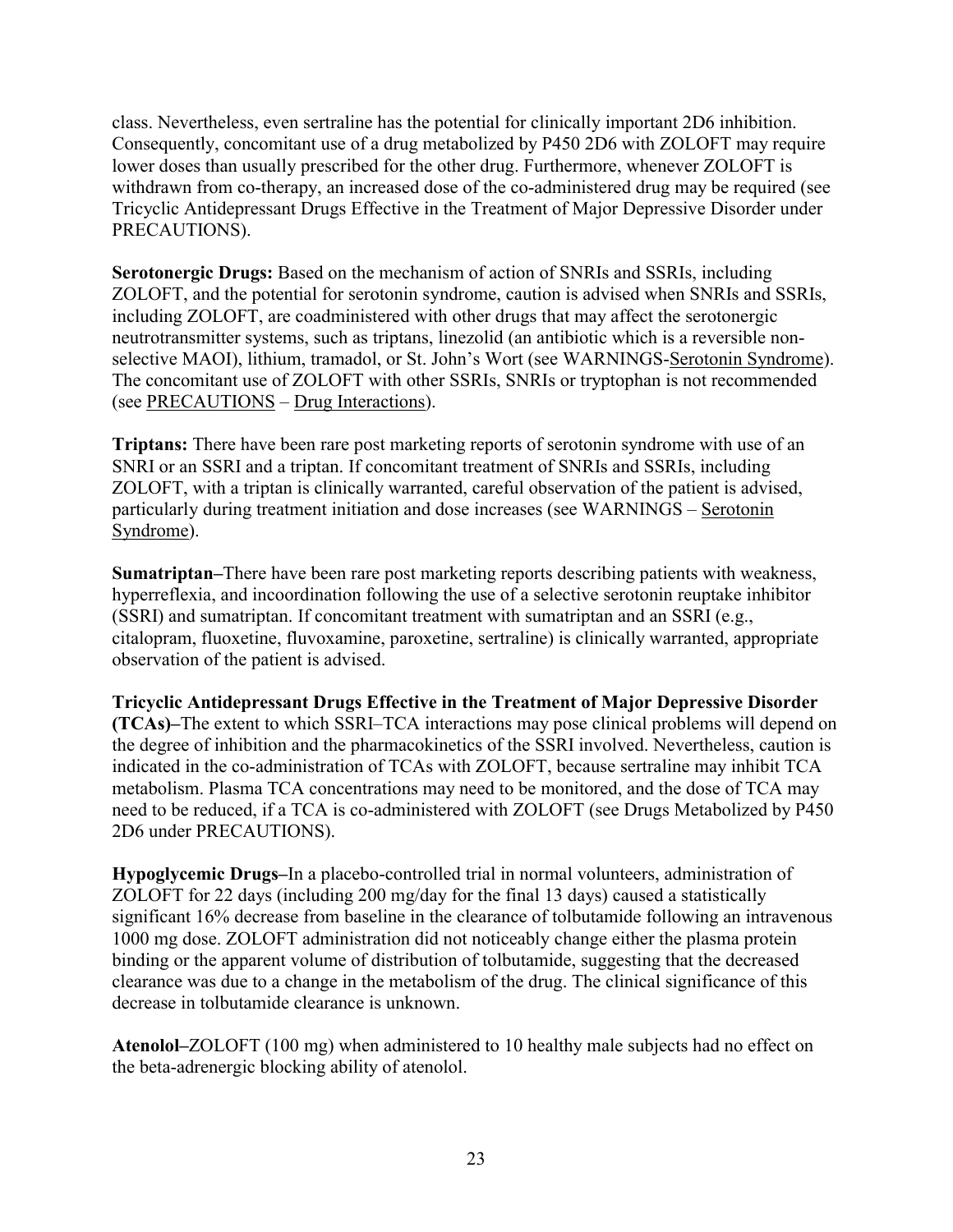**Digoxin–**In a placebo-controlled trial in normal volunteers, administration of ZOLOFT for 17 days (including 200 mg/day for the last 10 days) did not change serum digoxin levels or digoxin renal clearance.

**Microsomal Enzyme Induction–**Preclinical studies have shown ZOLOFT to induce hepatic microsomal enzymes. In clinical studies, ZOLOFT was shown to induce hepatic enzymes minimally as determined by a small (5%) but statistically significant decrease in antipyrine half-life following administration of 200 mg/day for 21 days. This small change in antipyrine half-life reflects a clinically insignificant change in hepatic metabolism.

**Drugs That Interfere With Hemostasis (Non-selective NSAIDs, Aspirin, Warfarin, etc.)** Serotonin release by platelets plays an important role in hemostasis. Epidemiological studies of the case-control and cohort design that have demonstrated an association between use of psychotropic drugs that interfere with serotonin reuptake and the occurrence of upper gastrointestinal bleeding have also shown that concurrent use of an NSAID or aspirin may potentiate this risk of bleeding. These studies have also shown that concurrent use of an NSAID or aspirin may potentiate this risk of bleeding. Altered anticoagulant effects, including increased bleeding, have been reported when SSRIs or SNRIs are coadministered with warfarin. Patients receiving warfarin therapy should be carefully monitored when ZOLOFT is initiated or discontinued.

**Electroconvulsive Therapy–**There are no clinical studies establishing the risks or benefits of the combined use of electroconvulsive therapy (ECT) and ZOLOFT.

**Alcohol–**Although ZOLOFT did not potentiate the cognitive and psychomotor effects of alcohol in experiments with normal subjects, the concomitant use of ZOLOFT and alcohol is not recommended.

**Carcinogenesis–**Lifetime carcinogenicity studies were carried out in CD-1 mice and Long-Evans rats at doses up to 40 mg/kg/day. These doses correspond to 1 times (mice) and 2 times (rats) the maximum recommended human dose (MRHD) on a mg/m<sup>2</sup> basis. There was a dose-related increase of liver adenomas in male mice receiving sertraline at 10-40 mg/kg  $(0.25-1.0$  times the MRHD on a mg/m<sup>2</sup> basis). No increase was seen in female mice or in rats of either sex receiving the same treatments, nor was there an increase in hepatocellular carcinomas. Liver adenomas have a variable rate of spontaneous occurrence in the CD-1 mouse and are of unknown significance to humans. There was an increase in follicular adenomas of the thyroid in female rats receiving sertraline at 40 mg/kg (2 times the MRHD on a mg/m<sup>2</sup> basis); this was not accompanied by thyroid hyperplasia. While there was an increase in uterine adenocarcinomas in rats receiving sertraline at 10-40 mg/kg (0.5-2.0 times the MRHD on a mg/m<sup>2</sup> basis) compared to placebo controls, this effect was not clearly drug related.

**Mutagenesis–**Sertraline had no genotoxic effects, with or without metabolic activation, based on the following assays: bacterial mutation assay; mouse lymphoma mutation assay; and tests for cytogenetic aberrations *in vivo* in mouse bone marrow and *in vitro* in human lymphocytes.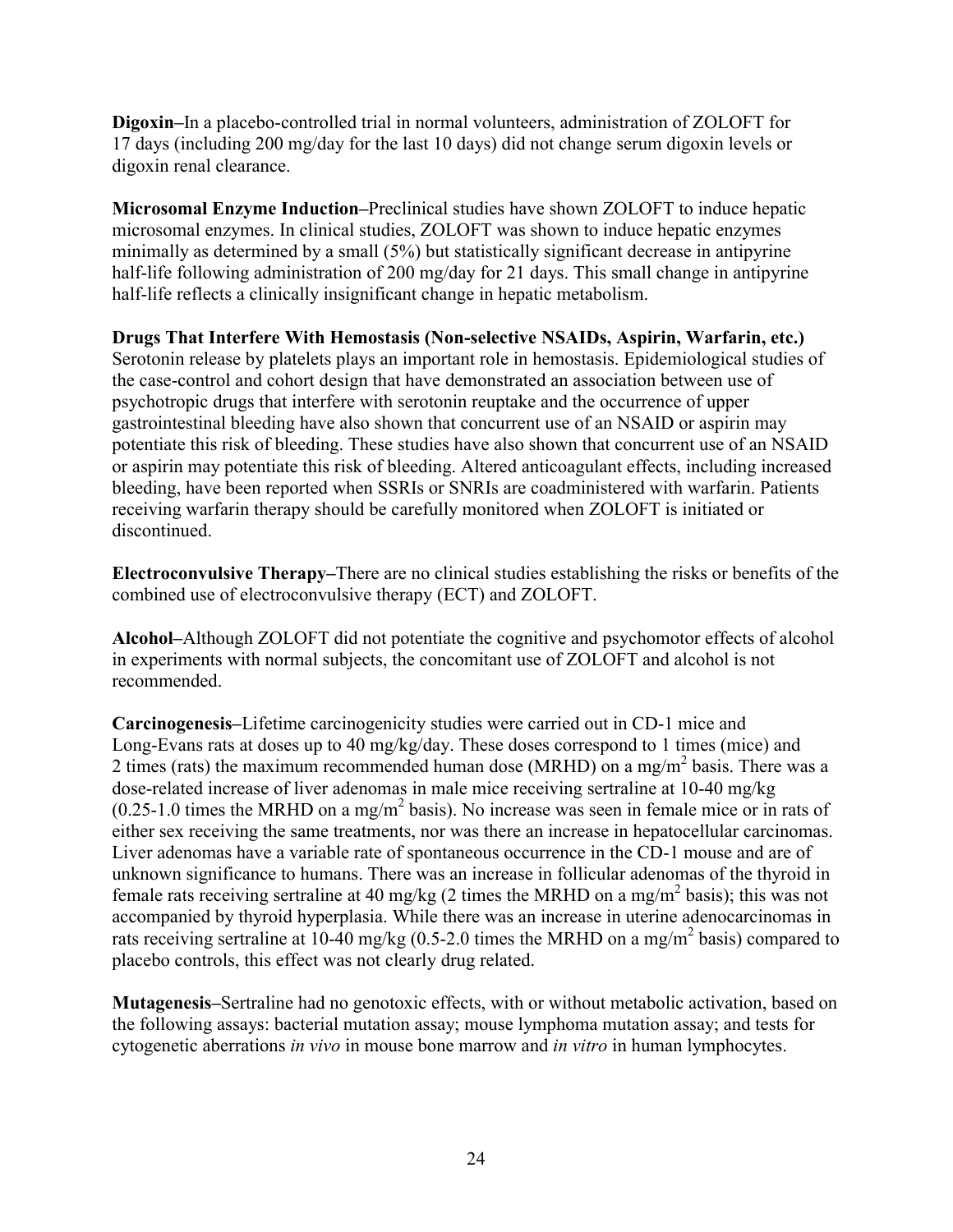**Impairment of Fertility–**A decrease in fertility was seen in one of two rat studies at a dose of 80 mg/kg (4 times the maximum recommended human dose on a mg/m<sup>2</sup> basis).

**Pregnancy–Pregnancy Category C–**Reproduction studies have been performed in rats and rabbits at doses up to 80 mg/kg/day and 40 mg/kg/day, respectively. These doses correspond to approximately 4 times the maximum recommended human dose (MRHD) on a mg/m<sup>2</sup> basis. There was no evidence of teratogenicity at any dose level. When pregnant rats and rabbits were given sertraline during the period of organogenesis, delayed ossification was observed in fetuses at doses of 10 mg/kg  $(0.5 \text{ times the MRHD on a mg/m}^2 \text{ basis})$  in rats and 40 mg/kg (4 times the MRHD on a mg/m<sup>2</sup> basis) in rabbits. When female rats received sertraline during the last third of gestation and throughout lactation, there was an increase in the number of stillborn pups and in the number of pups dying during the first 4 days after birth. Pup body weights were also decreased during the first four days after birth. These effects occurred at a dose of 20 mg/kg (1 times the MRHD on a mg/m<sup>2</sup> basis). The no effect dose for rat pup mortality was 10 mg/kg  $(0.5$  times the MRHD on a mg/m<sup>2</sup> basis). The decrease in pup survival was shown to be due to *in utero* exposure to sertraline. The clinical significance of these effects is unknown. There are no adequate and well-controlled studies in pregnant women. ZOLOFT (sertraline hydrochloride) should be used during pregnancy only if the potential benefit justifies the potential risk to the fetus.

**Pregnancy-Nonteratogenic Effects–**Neonates exposed to ZOLOFT and other SSRIs or SNRIs, late in the third trimester have developed complications requiring prolonged hospitalization, respiratory support, and tube feeding. These findings are based on post marketing reports. Such complications can arise immediately upon delivery. Reported clinical findings have included respiratory distress, cyanosis, apnea, seizures, temperature instability, feeding difficulty, vomiting, hypoglycemia, hypotonia, hypertonia, hyperreflexia, tremor, jitteriness, irritability, and constant crying. These features are consistent with either a direct toxic effect of SSRIs and SNRIs or, possibly, a drug discontinuation syndrome. It should be noted that, in some cases, the clinical picture is consistent with serotonin syndrome (see WARNINGS).

Infants exposed to SSRIs in late pregnancy may have an increased risk for persistent pulmonary hypertension of the newborn (PPHN). PPHN occurs in 1-2 per 1,000 live births in the general population and is associated with substantial neonatal morbidity and mortality. In a retrospective case-control study of 377 women whose infants were born with PPHN and 836 women whose infants were born healthy, the risk for developing PPHN was approximately sixfold higher for infants exposed to SSRIs after the  $20<sup>th</sup>$  week of gestation compared to infants who had not been exposed to antidepressants during pregnancy. There is currently no corroborative evidence regarding the risk for PPHN following exposure to SSRIs in pregnancy; this is the first study that has investigated the potential risk. The study did not include enough cases with exposure to individual SSRIs to determine if all SSRIs posed similar levels of PPHN risk.

When treating a pregnant woman with ZOLOFT during the third trimester, the physician should carefully consider both the potential risks and benefits of treatment (see DOSAGE AND ADMINISTRATION). Physicians should note that in a prospective longitudinal study of 201 women with a history of major depression who were euthymic in the context of antidepressant therapy at the beginning of pregnancy, women who discontinued antidepressant medication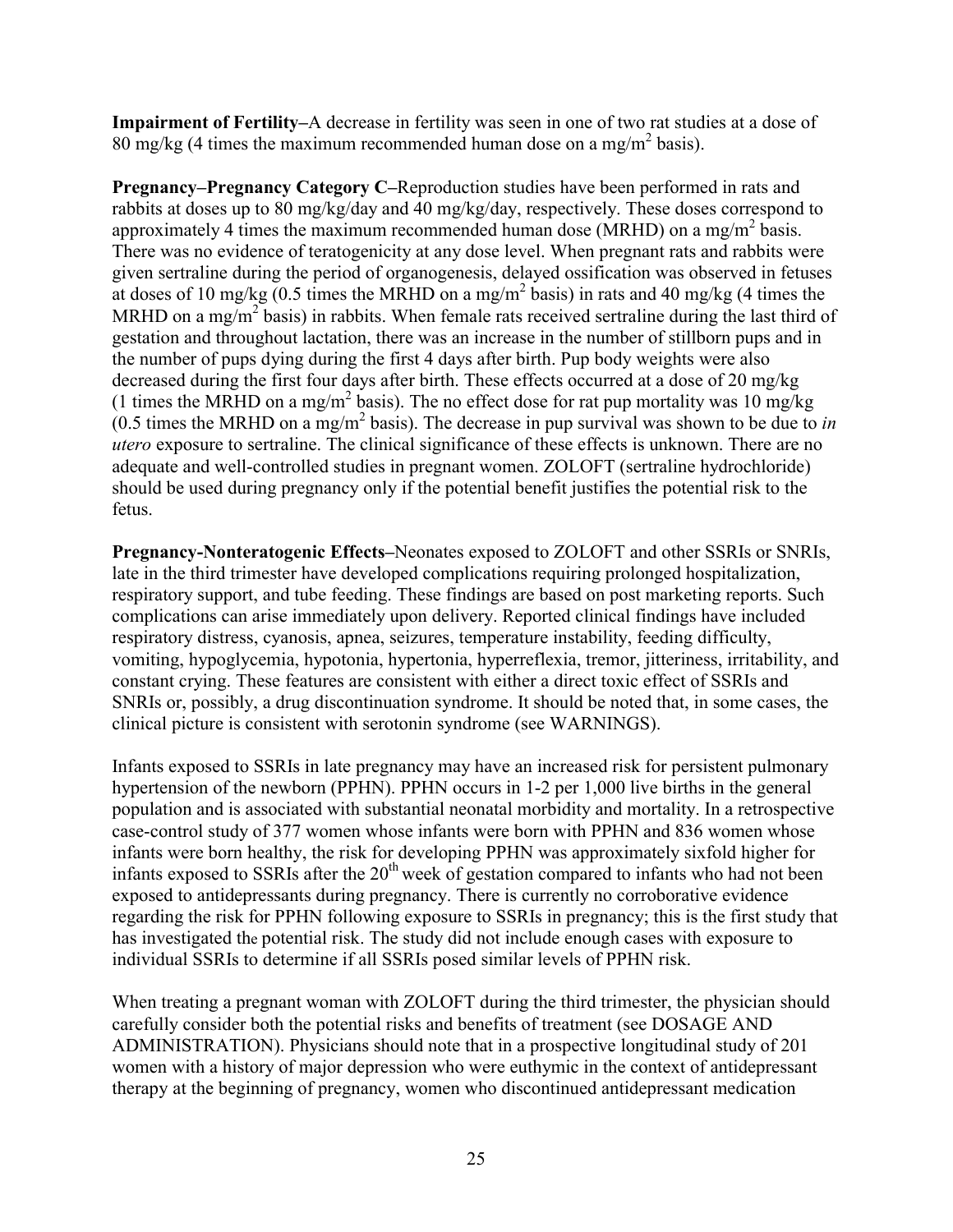during pregnancy were more likely to experience a relapse of major depression than women who continued antidepressant medication.

**Labor and Delivery–**The effect of ZOLOFT on labor and delivery in humans is unknown.

**Nursing Mothers–**It is not known whether, and if so in what amount, sertraline or its metabolites are excreted in human milk. Because many drugs are excreted in human milk, caution should be exercised when ZOLOFT is administered to a nursing woman.

**Pediatric Use–**The efficacy of ZOLOFT for the treatment of obsessive-compulsive disorder was demonstrated in a 12-week, multicenter, placebo-controlled study with 187 outpatients ages 6-17 (see Clinical Trials under CLINICAL PHARMACOLOGY). Safety and effectiveness in the pediatric population other than pediatric patients with OCD have not been established (see BOX WARNING and WARNINGS-Clinical Worsening and Suicide Risk). Two placebo controlled trials (n=373) in pediatric patients with MDD have been conducted with ZOLOFT, and the data were not sufficient to support a claim for use in pediatric patients. Anyone considering the use of ZOLOFT in a child or adolescent must balance the potential risks with the clinical need.

The safety of ZOLOFT use in children and adolescents with OCD, ages 6-18, was evaluated in a 12-week, multicenter, placebo-controlled study with 187 outpatients, ages 6-17, and in a flexible dose, 52 week open extension study of 137 patients, ages 6-18, who had completed the initial 12 week, double-blind, placebo-controlled study. ZOLOFT was administered at doses of either 25 mg/day (children, ages 6-12) or 50 mg/day (adolescents, ages 13-18) and then titrated in weekly 25 mg/day or 50 mg/day increments, respectively, to a maximum dose of 200 mg/day based upon clinical response. The mean dose for completers was 157 mg/day. In the acute 12 week pediatric study and in the 52 week study, ZOLOFT had an adverse event profile generally similar to that observed in adults.

Sertraline pharmacokinetics were evaluated in 61 pediatric patients between 6 and 17 years of age with major depressive disorder or OCD and revealed similar drug exposures to those of adults when plasma concentration was adjusted for weight (see Pharmacokinetics under CLINICAL PHARMACOLOGY).

Approximately 600 patients with major depressive disorder or OCD between 6 and 17 years of age have received ZOLOFT in clinical trials, both controlled and uncontrolled. The adverse event profile observed in these patients was generally similar to that observed in adult studies with ZOLOFT (see ADVERSE REACTIONS). As with other SSRIs, decreased appetite and weight loss have been observed in association with the use of ZOLOFT. In a pooled analysis of two 10-week, double-blind, placebo-controlled, flexible dose (50-200 mg) outpatient trials for major depressive disorder  $(n=373)$ , there was a difference in weight change between sertraline and placebo of roughly 1 kilogram, for both children (ages 6-11) and adolescents (ages 12-17), in both cases representing a slight weight loss for sertraline compared to a slight gain for placebo. At baseline the mean weight for children was 39.0 kg for sertraline and 38.5 kg for placebo. At baseline the mean weight for adolescents was 61.4 kg for sertraline and 62.5 kg for placebo. There was a bigger difference between sertraline and placebo in the proportion of outliers for clinically important weight loss in children than in adolescents. For children, about 7% had a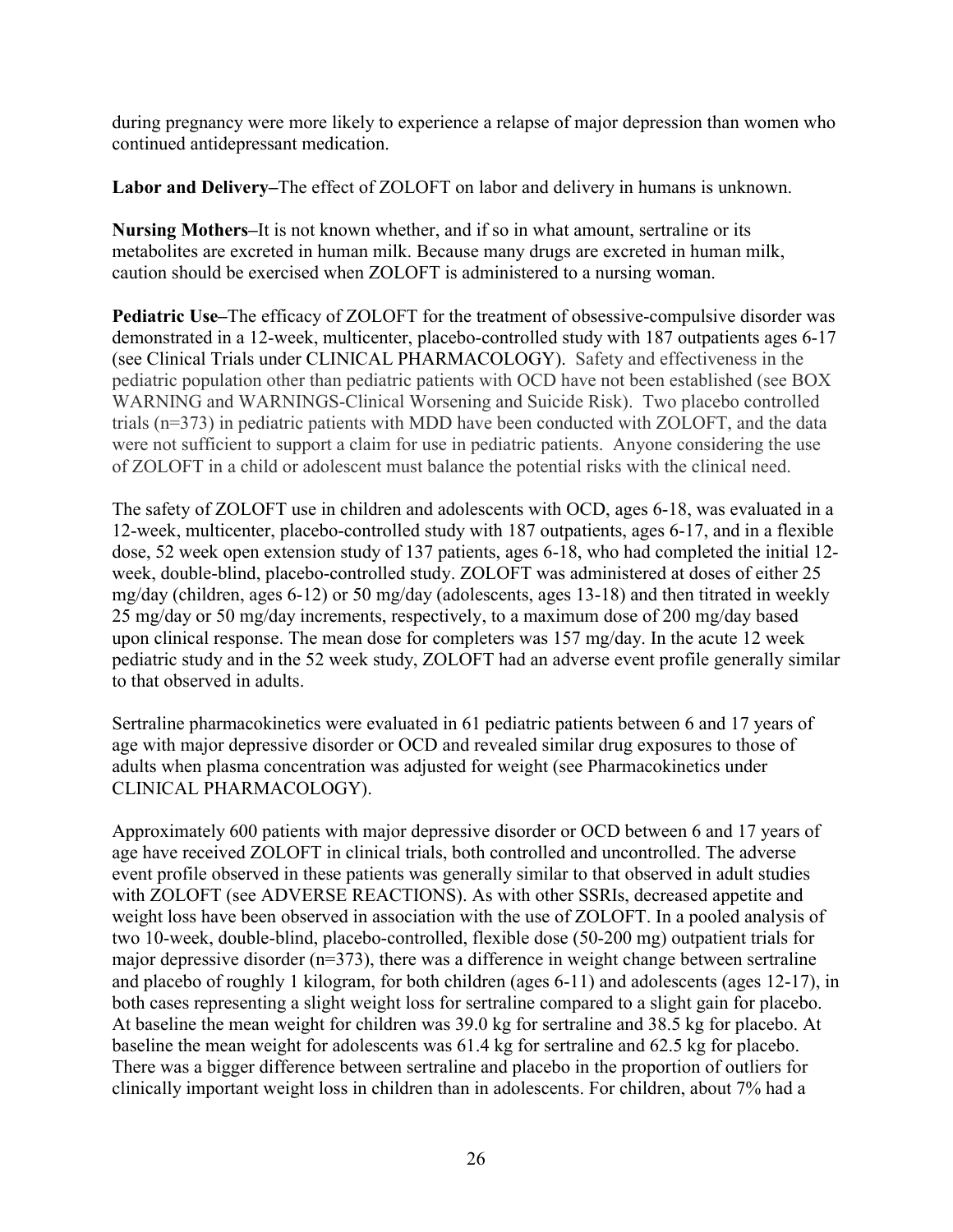weight loss  $> 7\%$  of body weight compared to none of the placebo patients; for adolescents, about 2% had a weight loss > 7% of body weight compared to about 1% of the placebo patients. A subset of these patients who completed the randomized controlled trials (sertraline n=99, placebo n=122) were continued into a 24-week, flexible-dose, open-label, extension study. A mean weight loss of approximately 0.5 kg was seen during the first eight weeks of treatment for subjects with first exposure to sertraline during the open-label extension study, similar to mean weight loss observed among sertraline treated subjects during the first eight weeks of the randomized controlled trials. The subjects continuing in the open label study began gaining weight compared to baseline by week 12 of sertraline treatment. Those subjects who completed 34 weeks of sertraline treatment (10 weeks in a placebo controlled trial + 24 weeks open label, n=68) had weight gain that was similar to that expected using data from age-adjusted peers. Regular monitoring of weight and growth is recommended if treatment of a pediatric patient with an SSRI is to be continued long term. Safety and effectiveness in pediatric patients below the age of 6 have not been established.

The risks, if any, that may be associated with ZOLOFT's use beyond 1 year in children and adolescents with OCD or major depressive disorder have not been systematically assessed. The prescriber should be mindful that the evidence relied upon to conclude that sertraline is safe for use in children and adolescents derives from clinical studies that were 10 to 52 weeks in duration and from the extrapolation of experience gained with adult patients. In particular, there are no studies that directly evaluate the effects of long-term sertraline use on the growth, development, and maturation of children and adolescents. Although there is no affirmative finding to suggest that sertraline possesses a capacity to adversely affect growth, development or maturation, the absence of such findings is not compelling evidence of the absence of the potential of sertraline to have adverse effects in chronic use (see **WARNINGS – Clinical Worsening and Suicide Risk**).

**Geriatric Use–**U.S. geriatric clinical studies of ZOLOFT in major depressive disorder included 663 ZOLOFT-treated subjects  $\geq 65$  years of age, of those, 180 were  $\geq 75$  years of age. No overall differences in the pattern of adverse reactions were observed in the geriatric clinical trial subjects relative to those reported in younger subjects (see ADVERSE REACTIONS), and other reported experience has not identified differences in safety patterns between the elderly and younger subjects. As with all medications, greater sensitivity of some older individuals cannot be ruled out. There were 947 subjects in placebo-controlled geriatric clinical studies of ZOLOFT in major depressive disorder. No overall differences in the pattern of efficacy were observed in the geriatric clinical trial subjects relative to those reported in younger subjects.

Other Adverse Events in Geriatric Patients. In 354 geriatric subjects treated with ZOLOFT in placebo-controlled trials, the overall profile of adverse events was generally similar to that shown in Tables 2 and 3. Urinary tract infection was the only adverse event not appearing in Tables 2 and 3 and reported at an incidence of at least 2% and at a rate greater than placebo in placebo-controlled trials.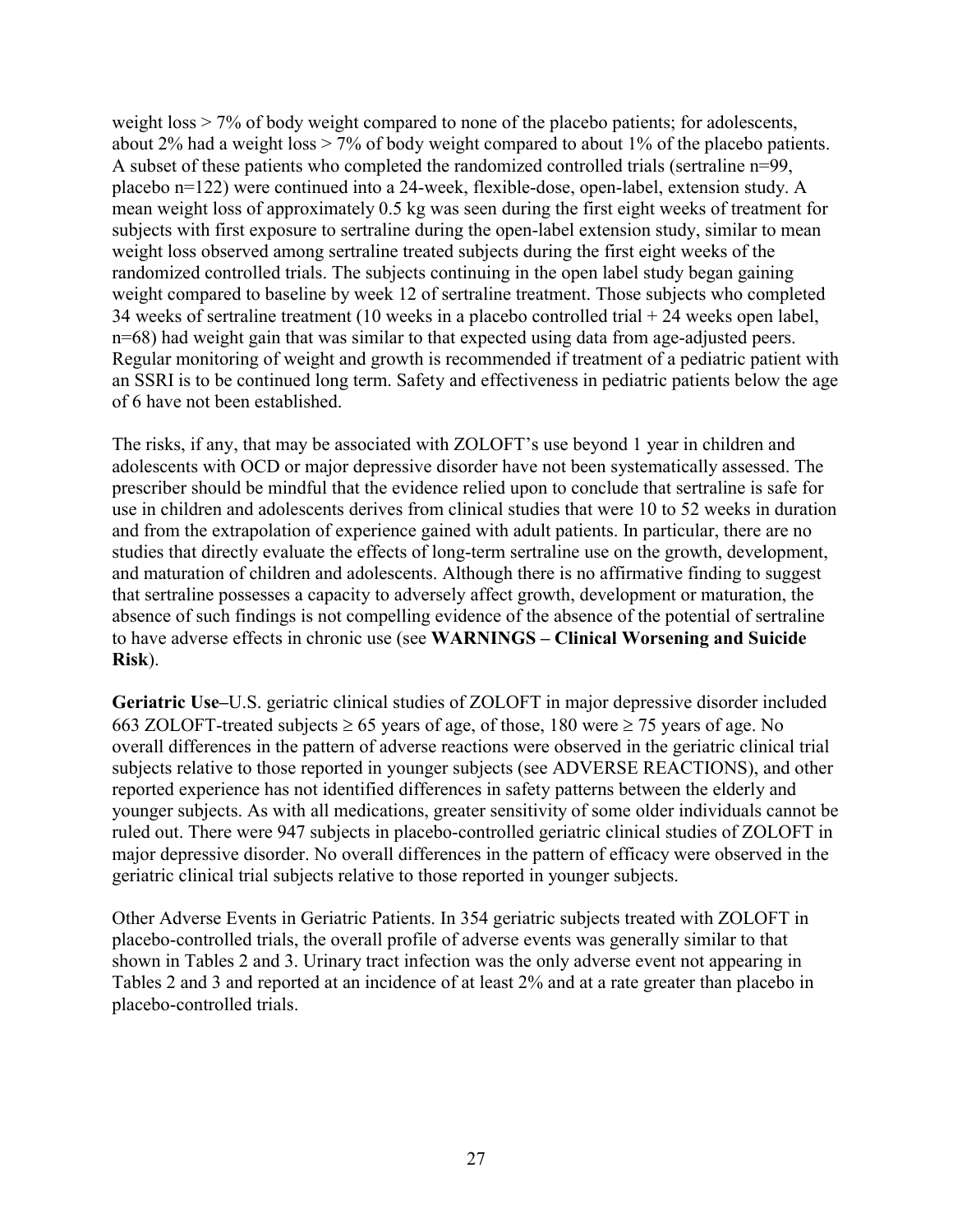SSRIS and SNRIs, including ZOLOFT, have been associated with cases of clinically significant hyponatremia in elderly patients, who may be at greater risk for this adverse event (see PRECAUTIONS, Hyponatremia).

# **ADVERSE REACTIONS**

During its premarketing assessment, multiple doses of ZOLOFT were administered to over 4000 adult subjects as of February 18, 2000. The conditions and duration of exposure to ZOLOFT varied greatly, and included (in overlapping categories) clinical pharmacology studies, open and double-blind studies, uncontrolled and controlled studies, inpatient and outpatient studies, fixed-dose and titration studies, and studies for multiple indications, including major depressive disorder, OCD, panic disorder, PTSD, PMDD and social anxiety disorder.

Untoward events associated with this exposure were recorded by clinical investigators using terminology of their own choosing. Consequently, it is not possible to provide a meaningful estimate of the proportion of individuals experiencing adverse events without first grouping similar types of untoward events into a smaller number of standardized event categories.

In the tabulations that follow, a World Health Organization dictionary of terminology has been used to classify reported adverse events. The frequencies presented, therefore, represent the proportion of the over 4000 adult individuals exposed to multiple doses of ZOLOFT who experienced a treatment-emergent adverse event of the type cited on at least one occasion while receiving ZOLOFT. An event was considered treatment-emergent if it occurred for the first time or worsened while receiving therapy following baseline evaluation. It is important to emphasize that events reported during therapy were not necessarily caused by it.

The prescriber should be aware that the figures in the tables and tabulations cannot be used to predict the incidence of side effects in the course of usual medical practice where patient characteristics and other factors differ from those that prevailed in the clinical trials. Similarly, the cited frequencies cannot be compared with figures obtained from other clinical investigations involving different treatments, uses, and investigators. The cited figures, however, do provide the prescribing physician with some basis for estimating the relative contribution of drug and nondrug factors to the side effect incidence rate in the population studied.

**Incidence in Placebo-Controlled Trials–**Table 2 enumerates the most common treatmentemergent adverse events associated with the use of ZOLOFT (incidence of at least 5% for ZOLOFT and at least twice that for placebo within at least one of the indications) for the treatment of adult patients with major depressive disorder/other\*, OCD, panic disorder, PTSD, PMDD and social anxiety disorder in placebo-controlled clinical trials. Most patients in major depressive disorder/other\*, OCD, panic disorder, PTSD and social anxiety disorder studies received doses of 50 to 200 mg/day. Patients in the PMDD study with daily dosing throughout the menstrual cycle received doses of 50 to 150 mg/day, and in the PMDD study with dosing during the luteal phase of the menstrual cycle received doses of 50 to 100 mg/day. Table 3 enumerates treatment-emergent adverse events that occurred in 2% or more of adult patients treated with ZOLOFT and with incidence greater than placebo who participated in controlled clinical trials comparing ZOLOFT with placebo in the treatment of major depressive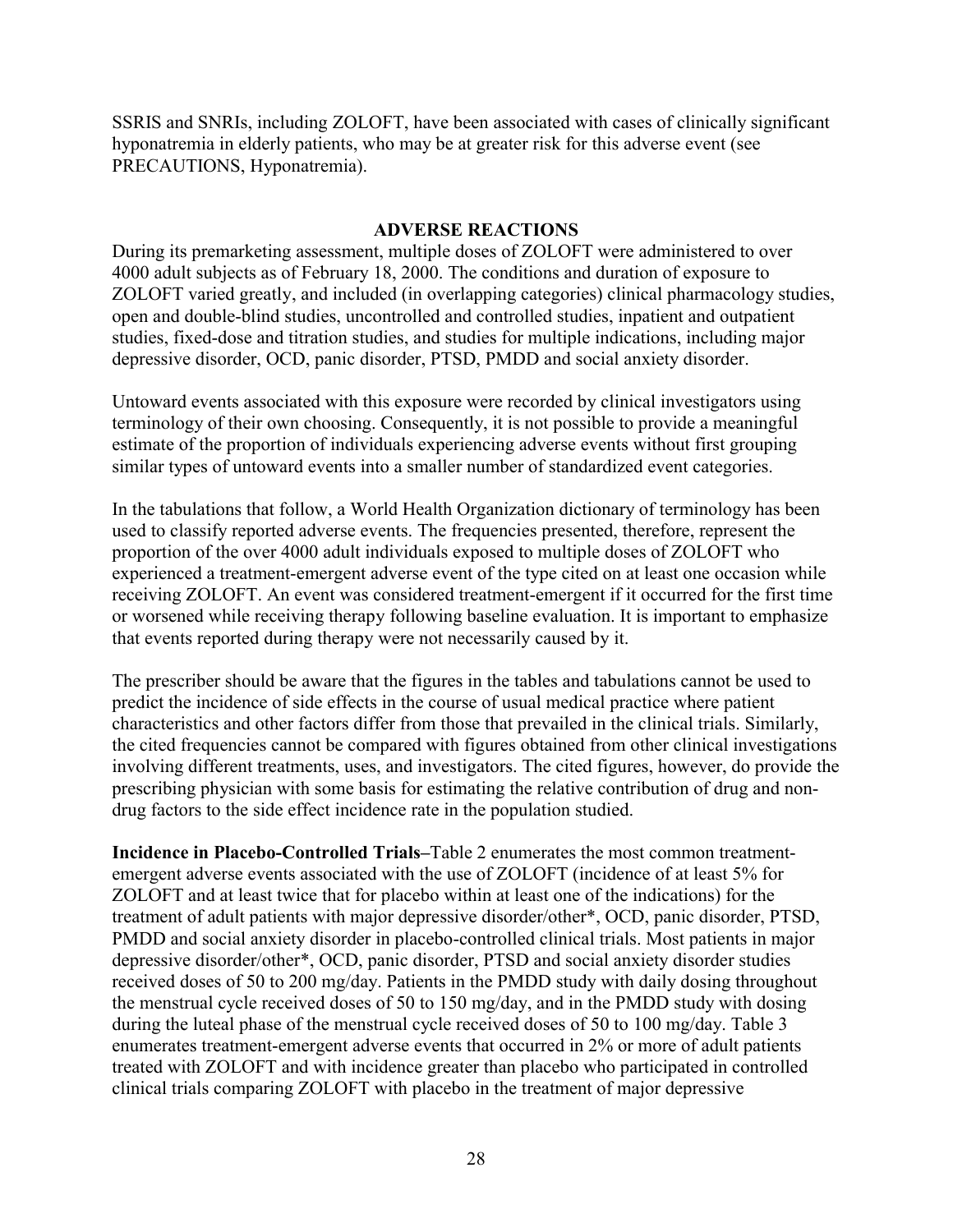disorder/other\*, OCD, panic disorder, PTSD, PMDD and social anxiety disorder. Table 3 provides combined data for the pool of studies that are provided separately by indication in Table 2.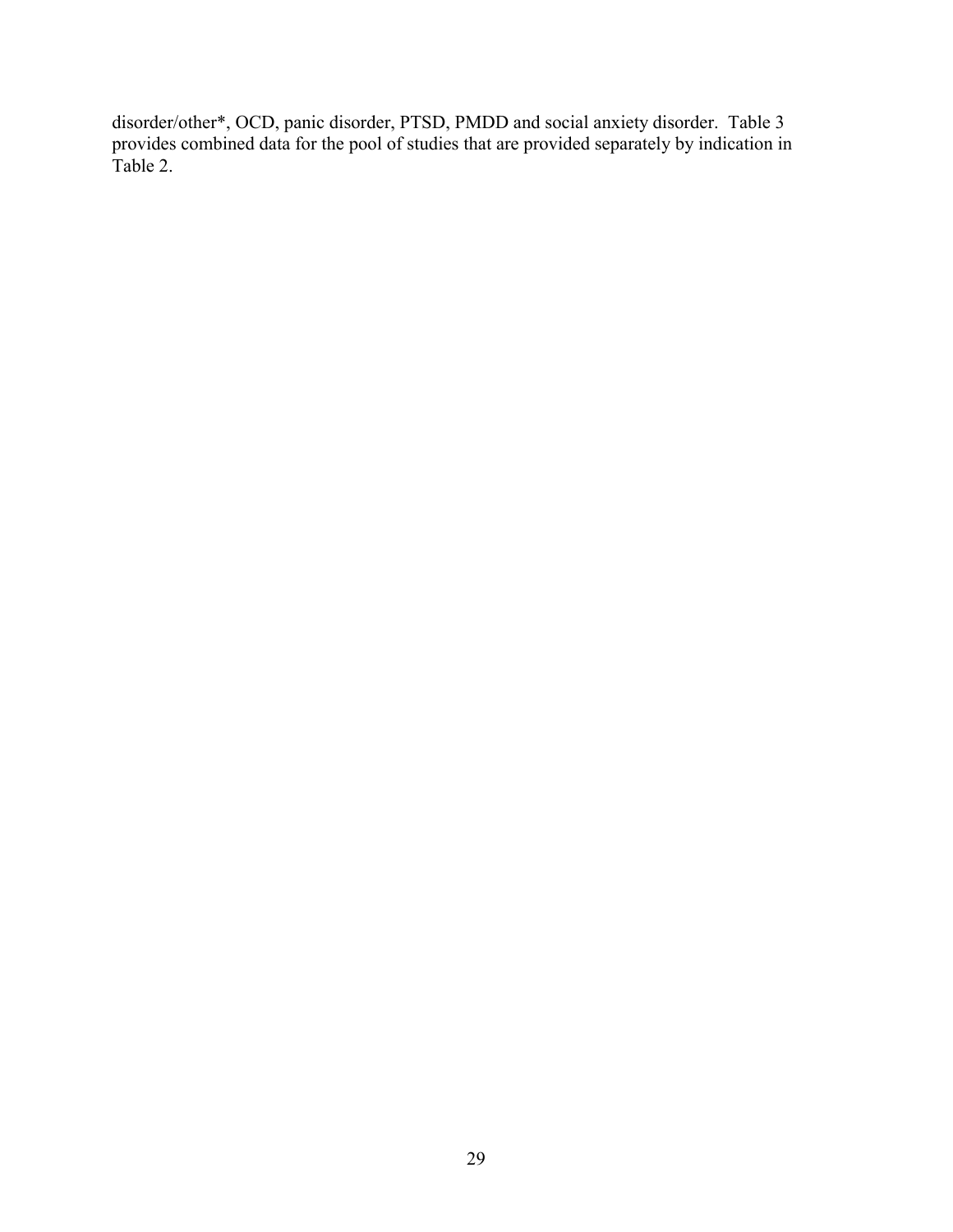# **TABLE 2 MOST COMMON TREATMENT-EMERGENT ADVERSE EVENTS: INCIDENCE IN PLACEBO-CONTROLLED CLINICAL TRIALS**

|                                    | <b>Percentage of Patients Reporting Event</b> |                                  |                       |                                    |                                |                                     |                |                      |
|------------------------------------|-----------------------------------------------|----------------------------------|-----------------------|------------------------------------|--------------------------------|-------------------------------------|----------------|----------------------|
|                                    | <b>Major Depressive</b><br><b>OCD</b>         |                                  | <b>Panic Disorder</b> |                                    | <b>PTSD</b>                    |                                     |                |                      |
|                                    | Disorder/Other*                               |                                  |                       |                                    |                                |                                     |                |                      |
| <b>Body System/Adverse Event</b>   | <b>ZOLOFT</b>                                 | Placebo<br>$(N=853)$             | <b>ZOLOFT</b>         | Placebo<br>$(N=373)$               | <b>ZOLOFT</b><br>$(N=430)$     | Placebo                             | <b>ZOLOFT</b>  | Placebo<br>$(N=376)$ |
| <b>Autonomic Nervous System</b>    | $(N=861)$                                     |                                  | $(N=533)$             |                                    |                                | $(N=275)$                           | $(N=374)$      |                      |
| <b>Disorders</b>                   |                                               |                                  |                       |                                    |                                |                                     |                |                      |
| Ejaculation Failure <sup>(1)</sup> | $\overline{7}$                                | $\leq$ 1                         | 17                    | 2                                  | 19                             | $\mathbf{1}$                        | 11             | 1                    |
| Mouth Dry                          | $\overline{16}$                               | 9                                | 14                    | 9                                  | $\overline{15}$                | 10                                  | 11             | 6                    |
| <b>Sweating Increased</b>          | 8                                             | $\overline{3}$                   | 6                     | $\mathbf{1}$                       | 5                              | $\mathbf{1}$                        | $\overline{4}$ | $\overline{2}$       |
| Center. & Periph. Nerv. System     |                                               |                                  |                       |                                    |                                |                                     |                |                      |
| <b>Disorders</b>                   |                                               |                                  |                       |                                    |                                |                                     |                |                      |
| Somnolence                         | 13                                            | 6                                | 15                    | 8                                  | 15                             | 9                                   | 13             | 9                    |
| Tremor                             | 11                                            | 3                                | 8                     | 1                                  | 5                              | $\overline{1}$                      | 5              | 1                    |
| <b>Dizziness</b>                   | 12                                            | $\tau$                           | 17                    | 9                                  | 10                             | 10                                  | 8              | 5                    |
| General                            |                                               |                                  |                       |                                    |                                |                                     |                |                      |
| Fatigue                            | 11                                            | 8                                | 14                    | 10                                 | 11                             | 6                                   | 10             | 5                    |
| Pain                               | 1                                             | $\overline{2}$                   | 3                     | 1                                  | 3                              | 3                                   | $\overline{4}$ | 6                    |
| Malaise                            | $\leq$ 1                                      | 1                                | $\mathbf{1}$          | 1                                  | $\overline{7}$                 | 14                                  | 10             | 10                   |
| <b>Gastrointestinal Disorders</b>  |                                               |                                  |                       |                                    |                                |                                     |                |                      |
| Abdominal Pain                     | $\overline{2}$<br>$\overline{3}$              | $\overline{2}$<br>$\overline{c}$ | 5<br>11               | 5<br>$\overline{2}$                | 6<br>$\overline{7}$            | $\tau$<br>$\overline{2}$            | 6<br>8         | 5<br>$\overline{2}$  |
| Anorexia                           | 8                                             |                                  |                       | 4                                  | 7                              |                                     | 3              |                      |
| Constipation                       | 18                                            | 6<br>9                           | 6<br>$\overline{24}$  | $\overline{10}$                    | $\overline{20}$                | 3<br>9                              | 24             | 3<br>15              |
| Diarrhea/Loose Stools              | 6                                             | 3                                | 10                    | $\overline{4}$                     | 10                             | 8                                   | 6              | 6                    |
| Dyspepsia<br>Nausea                | 26                                            | 12                               | $\overline{30}$       | 11                                 | 29                             | 18                                  | 21             | 11                   |
| <b>Psychiatric Disorders</b>       |                                               |                                  |                       |                                    |                                |                                     |                |                      |
| Agitation                          | 6                                             | $\overline{4}$                   | 6                     | 3                                  | 6                              | $\overline{2}$                      | 5              | 5                    |
| Insomnia                           | 16                                            | 9                                | $\overline{28}$       | 12                                 | $\overline{25}$                | 18                                  | $20\,$         | 11                   |
| Libido Decreased                   |                                               | <1                               | 11                    | $\mathfrak{2}$                     | $\overline{7}$                 |                                     | $\overline{7}$ | 2                    |
|                                    |                                               | <b>PMDD</b>                      |                       | <b>PMDD</b>                        | <b>Social Anxiety Disorder</b> |                                     |                |                      |
|                                    |                                               | <b>Daily Dosing</b>              |                       | Luteal Phase Dosing <sup>(2)</sup> |                                |                                     |                |                      |
| <b>Body System/Adverse Event</b>   | <b>ZOLOFT</b>                                 | Placebo                          | <b>ZOLOFT</b>         | Placebo                            | <b>ZOLOFT</b>                  | Placebo                             |                |                      |
|                                    | $(N=121)$                                     | $(N=122)$                        | $(N=136)$             | $(N=127)$                          | $(N=344)$                      | $(N=268)$                           |                |                      |
| <b>Autonomic Nervous System</b>    |                                               |                                  |                       |                                    |                                |                                     |                |                      |
| <b>Disorders</b>                   |                                               |                                  |                       |                                    |                                |                                     |                |                      |
| Ejaculation Failure <sup>(1)</sup> | N/A                                           | N/A                              | N/A                   | N/A                                | 14                             | $\blacksquare$                      |                |                      |
| <b>Mouth Dry</b>                   | 6                                             | 3                                | 10                    | 3                                  | 12                             | $\overline{4}$                      |                |                      |
| Sweating Increased                 | 6                                             | <1                               | 3                     | $\mathbf{0}$                       | 11                             | $\overline{2}$                      |                |                      |
| Center. & Periph. Nerv. System     |                                               |                                  |                       |                                    |                                |                                     |                |                      |
| <b>Disorders</b>                   |                                               |                                  |                       |                                    |                                |                                     |                |                      |
| Somnolence                         | $\tau$                                        | <1                               | 2                     | $\mathbf{0}$                       | 9                              | 6                                   |                |                      |
| Tremor                             | $\overline{2}$                                | $\mathbf{0}$                     | $\leq$ 1              | $\leq$                             | 9<br>14                        | 3                                   |                |                      |
| <b>Dizziness</b>                   | 6                                             | 3                                | $\overline{7}$        | 5                                  |                                | 6                                   |                |                      |
| General<br>Fatigue                 | 16                                            | $\tau$                           | 10                    |                                    | $\overline{12}$                |                                     |                |                      |
| Pain                               | 6                                             | <1                               | $\overline{3}$        | $<\!\!1$<br>$\overline{2}$         | $\mathbf{1}$                   | $\sigma$<br>$\overline{\mathbf{3}}$ |                |                      |
| Malaise                            | 9                                             | 5                                | $\tau$                | 5                                  | 8                              | 3                                   |                |                      |
| <b>Gastrointestinal Disorders</b>  |                                               |                                  |                       |                                    |                                |                                     |                |                      |
| Abdominal Pain                     | $\tau$                                        | <1                               | 3                     | 3                                  | 5                              | 5                                   |                |                      |
| Anorexia                           | $\overline{3}$                                | $\overline{c}$                   | 5                     | $\boldsymbol{0}$                   | 6                              | 3                                   |                |                      |
| Constipation                       | $\overline{2}$                                | $\overline{3}$                   | $\mathbf{1}$          | $\overline{c}$                     | 5                              | $\mathfrak{Z}$                      |                |                      |
| Diarrhea/Loose Stools              | 13                                            | 3                                | 13                    | $\overline{7}$                     | 21                             | $\,8\,$                             |                |                      |
| Dyspepsia                          | $7\phantom{.0}$                               | $\overline{2}$                   | $7\phantom{.0}$       | 3                                  | 13                             | 5                                   |                |                      |
| Nausea                             | $\overline{23}$                               | $\overline{9}$                   | 13                    | $\overline{\mathbf{3}}$            | $\overline{22}$                | 8                                   |                |                      |
| <b>Psychiatric Disorders</b>       |                                               |                                  |                       |                                    |                                |                                     |                |                      |
| Agitation                          | $\overline{2}$                                | <1                               | -1                    | $\mathbf{0}$                       | 4                              | 2                                   |                |                      |
| Insomnia                           | 17                                            | 11                               | $\overline{12}$       | $10\,$                             | 25                             | 10                                  |                |                      |
| Libido Decreased                   | 11                                            | $\overline{2}$                   | $\overline{4}$        | $\overline{2}$                     | $\overline{9}$                 | $\overline{3}$                      |                |                      |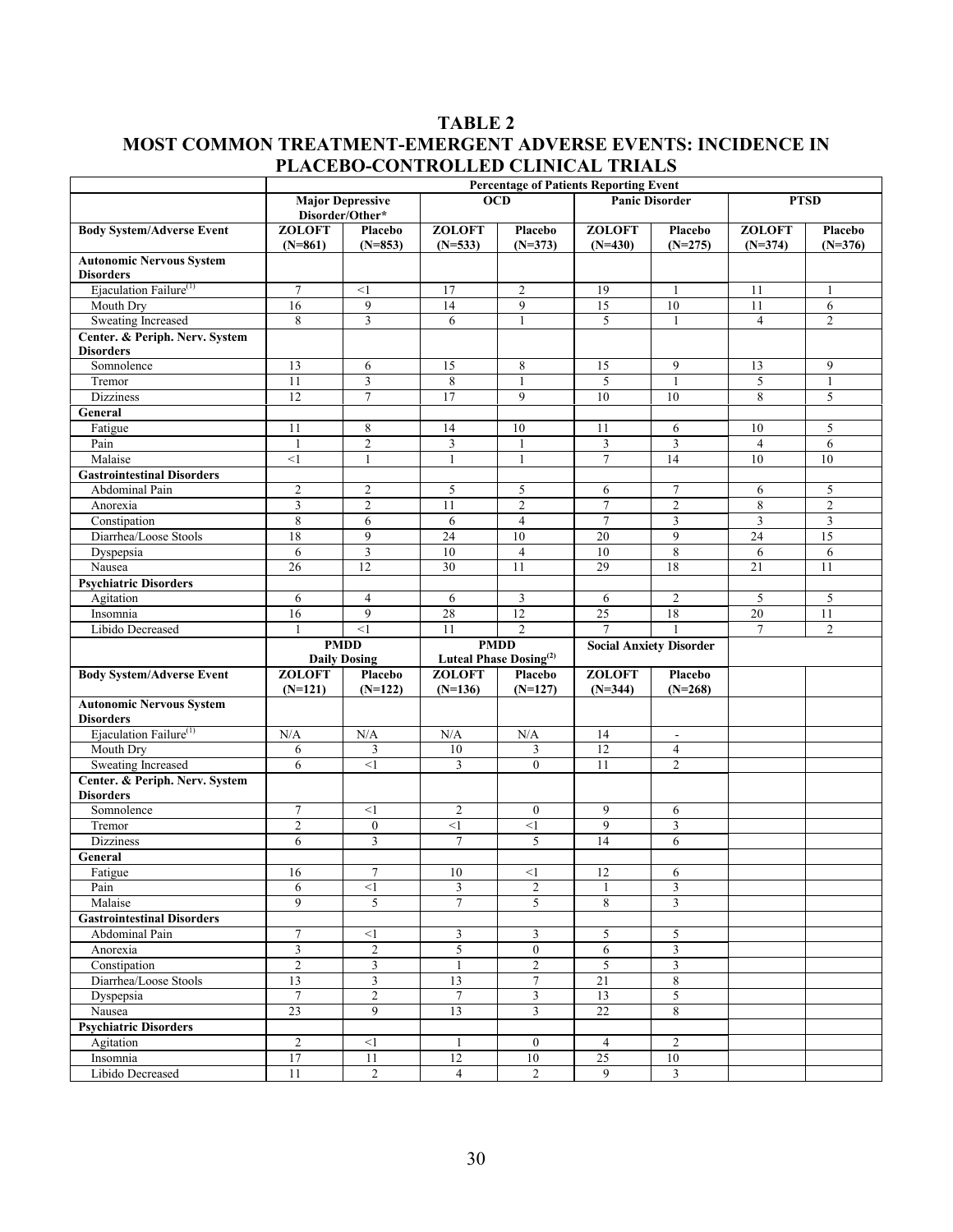$<sup>(1)</sup>$ Primarily ejaculatory delay. Denominator used was for male patients only (N=271 ZOLOFT major depressive</sup> disorder/other\*; N=271 placebo major depressive disorder/other\*; N=296 ZOLOFT OCD; N=219 placebo OCD; N=216 ZOLOFT panic disorder; N=134 placebo panic disorder; N=130 ZOLOFT PTSD; N=149 placebo PTSD; No male patients in PMDD studies; N=205 ZOLOFT social anxiety disorder; N=153 placebo social anxiety disorder). \*Major depressive disorder and other premarketing controlled trials.

<sup>(2)</sup>The luteal phase and daily dosing PMDD trials were not designed for making direct comparisons between the two dosing regimens. Therefore, a comparison between the two dosing regimens of the PMDD trials of incidence rates shown in Table 2 should be avoided.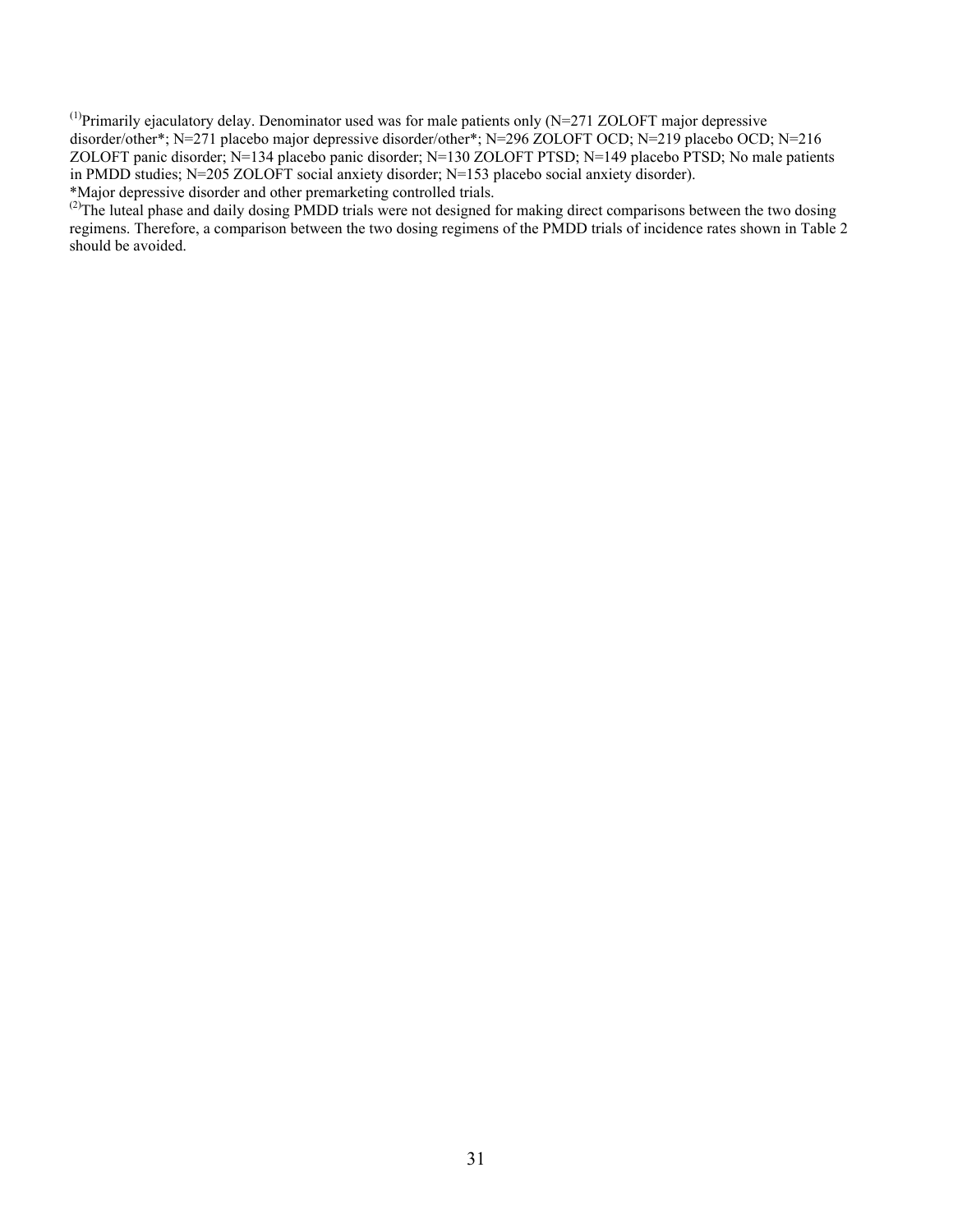#### **TABLE 3**

# **TREATMENT-EMERGENT ADVERSE EVENTS: INCIDENCE IN PLACEBO-CONTROLLED CLINICAL TRIALS Percentage of Patients Reporting Event Major Depressive Disorder/Other\*, OCD, Panic Disorder, PTSD, PMDD and Social Anxiety Disorder combined**

| <b>Body System/Adverse Event**</b>        | <b>ZOLOFT</b>   | Placebo        |
|-------------------------------------------|-----------------|----------------|
|                                           | $(N=2799)$      | $(N=2394)$     |
|                                           |                 |                |
| <b>Autonomic Nervous System Disorders</b> |                 |                |
| Ejaculation Failure <sup>(1)</sup>        | 14              | 1              |
| Mouth Dry                                 | 14              | 8              |
| <b>Sweating Increased</b>                 | 7               | $\overline{2}$ |
| Center. & Periph. Nerv. System Disorders  |                 |                |
| Somnolence                                | 13              | 7              |
| <b>Dizziness</b>                          | 12              | 7              |
| Headache                                  | $\overline{25}$ | 23             |
| Paresthesia                               | $\overline{2}$  |                |
| Tremor                                    | 8               | $\overline{2}$ |
| <b>Disorders of Skin and Appendages</b>   |                 |                |
| Rash                                      | 3               | $\overline{2}$ |
| <b>Gastrointestinal Disorders</b>         |                 |                |
| Anorexia                                  | 6               | $\overline{2}$ |
| Constipation                              | 6               | $\overline{4}$ |
| Diarrhea/Loose Stools                     | 20              | 10             |
| Dyspepsia                                 | 8               | $\overline{4}$ |
| Nausea                                    | $\overline{25}$ | 11             |
| Vomiting                                  | $\overline{4}$  | $\overline{2}$ |
| General                                   |                 |                |
| Fatigue                                   | 12              | $\overline{7}$ |
| <b>Psychiatric Disorders</b>              |                 |                |
| Agitation                                 | 5               | 3              |
| Anxiety                                   | 4               | 3              |
| Insomnia                                  | 21              | 11             |
| Libido Decreased                          | 6               | $\overline{2}$ |
| Nervousness                               | 5               | 4              |
| <b>Special Senses</b>                     |                 |                |
| Vision Abnormal                           | 3               | $\overline{2}$ |

(1)Primarily ejaculatory delay. Denominator used was for male patients only (N=1118 ZOLOFT; N=926 placebo). \*Major depressive disorder and other premarketing controlled trials.

\*\*Included are events reported by at least 2% of patients taking ZOLOFT except the following events, which had an incidence on placebo greater than or equal to ZOLOFT: abdominal pain, back pain, flatulence, malaise, pain, pharyngitis, respiratory disorder, upper respiratory tract infection.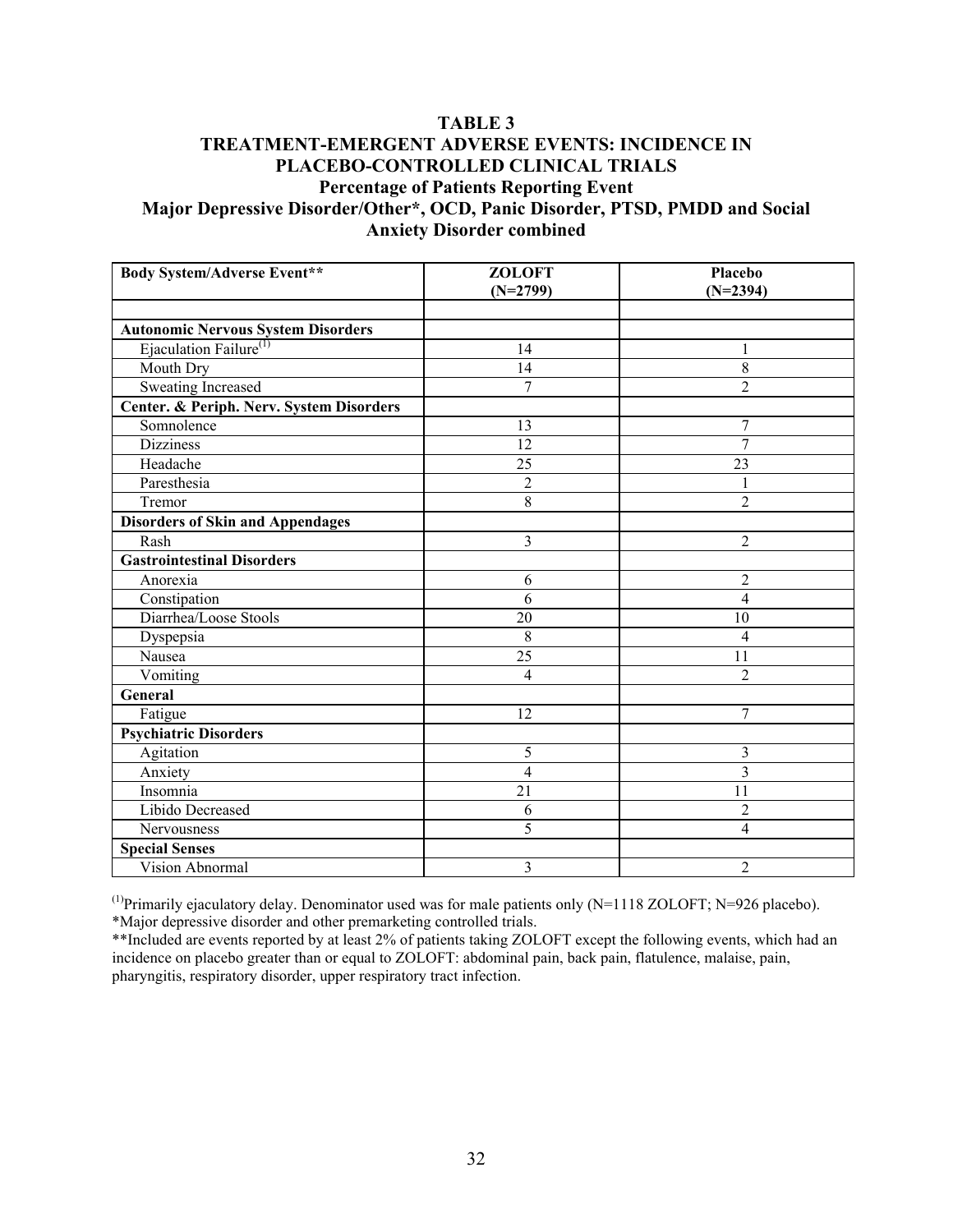## **Associated with Discontinuation in Placebo-Controlled Clinical Trials**

Table 4 lists the adverse events associated with discontinuation of ZOLOFT (sertraline hydrochloride) treatment (incidence at least twice that for placebo and at least 1% for ZOLOFT in clinical trials) in major depressive disorder/other\*, OCD, panic disorder, PTSD, PMDD and social anxiety disorder.

## **TABLE 4 MOST COMMON ADVERSE EVENTS ASSOCIATED WITH DISCONTINUATION IN PLACEBO-CONTROLLED CLINICAL TRIALS**

| <b>Adverse</b><br>Event            | <b>Major Depressive</b><br>Disorder/Other*,<br>OCD, Panic<br>Disorder, PTSD,<br><b>PMDD</b> and Social<br><b>Anxiety Disorder</b><br>combined<br>$(N=2799)$ | Major<br><b>Depressive</b><br>Disorder/<br>Other*<br>$(N=861)$ | <b>OCD</b><br>$(N=533)$  | Panic<br><b>Disorder</b><br>$(N=430)$ | <b>PTSD</b><br>$(N=374)$ | <b>PMDD</b><br><b>Daily</b><br><b>Dosing</b><br>$(N=121)$ | <b>PMDD</b><br>Luteal<br><b>Phase</b><br><b>Dosing</b><br>$(N=136)$ | <b>Social</b><br><b>Anxiety</b><br><b>Disorder</b><br>$(N=344)$ |
|------------------------------------|-------------------------------------------------------------------------------------------------------------------------------------------------------------|----------------------------------------------------------------|--------------------------|---------------------------------------|--------------------------|-----------------------------------------------------------|---------------------------------------------------------------------|-----------------------------------------------------------------|
| Abdominal                          |                                                                                                                                                             | $\overline{\phantom{0}}$                                       |                          | $\qquad \qquad -$                     |                          | $\equiv$                                                  |                                                                     | $1\%$                                                           |
| Pain                               |                                                                                                                                                             |                                                                |                          |                                       |                          |                                                           |                                                                     |                                                                 |
| Agitation                          |                                                                                                                                                             | $1\%$                                                          | $\qquad \qquad -$        | $2\%$                                 |                          | $\qquad \qquad -$                                         |                                                                     |                                                                 |
| Anxiety                            |                                                                                                                                                             | $\equiv$                                                       | $\equiv$                 | $\equiv$                              |                          | $\equiv$                                                  |                                                                     | 2%                                                              |
| Diarrhea/                          | $2\%$                                                                                                                                                       | $2\%$                                                          | $2\%$                    | $1\%$                                 | $\overline{\phantom{0}}$ | 2%                                                        | $\overline{\phantom{0}}$                                            | $\overline{\phantom{0}}$                                        |
| Loose Stools                       |                                                                                                                                                             |                                                                |                          |                                       |                          |                                                           |                                                                     |                                                                 |
| <b>Dizziness</b>                   | $\overline{\phantom{m}}$                                                                                                                                    | $\overline{\phantom{0}}$                                       | $1\%$                    | $\overline{\phantom{m}}$              |                          | $\overline{\phantom{m}}$                                  | $\qquad \qquad -$                                                   | $\overline{\phantom{0}}$                                        |
| Dry Mouth                          | $\overline{\phantom{m}}$                                                                                                                                    | $1\%$                                                          | $\overline{\phantom{m}}$ | $\equiv$                              | $\qquad \qquad -$        | $\overline{\phantom{0}}$                                  | $\overline{\phantom{0}}$                                            | $\qquad \qquad -$                                               |
| Dyspepsia                          | $\equiv$                                                                                                                                                    | $\overline{\phantom{0}}$                                       | $\overline{\phantom{0}}$ | $1\%$                                 | —                        |                                                           |                                                                     | $\overline{\phantom{0}}$                                        |
| Ejaculation<br>$F\$ {ailure}^{(1)} | $1\%$                                                                                                                                                       | $1\%$                                                          | $1\%$                    | $2\%$                                 |                          | N/A                                                       | N/A                                                                 | 2%                                                              |
| Fatigue                            | —                                                                                                                                                           | $\overline{\phantom{0}}$                                       | $\qquad \qquad -$        | $\overline{\phantom{m}}$              | $\overline{\phantom{0}}$ | $\qquad \qquad -$                                         | —                                                                   | $2\%$                                                           |
| Headache                           | $1\%$                                                                                                                                                       | $2\%$                                                          |                          | $\overline{\phantom{m}}$              | $1\%$                    | $\equiv$                                                  | $\qquad \qquad -$                                                   | 2%                                                              |
| Hot Flushes                        | $\overline{\phantom{m}}$                                                                                                                                    | $\overline{\phantom{m}}$                                       | $\qquad \qquad -$        | $\overline{\phantom{m}}$              | $\overline{\phantom{m}}$ | $\overline{\phantom{0}}$                                  | $1\%$                                                               | $\equiv$                                                        |
| Insomnia                           | $2\%$                                                                                                                                                       | $1\%$                                                          | 3%                       | $2\%$                                 | $\equiv$                 | $\equiv$                                                  | $1\%$                                                               | 3%                                                              |
| Nausea                             | 3%                                                                                                                                                          | 4%                                                             | 3%                       | 3%                                    | 2%                       | 2%                                                        | $1\%$                                                               | 2%                                                              |
| Nervousness                        | $\overline{\phantom{m}}$                                                                                                                                    | $\overline{\phantom{0}}$                                       | $\overline{\phantom{m}}$ | $\overline{\phantom{m}}$              | $\overline{\phantom{m}}$ | 2%                                                        | $\qquad \qquad -$                                                   | $\overline{\phantom{m}}$                                        |
| Palpitation                        | $\qquad \qquad -$                                                                                                                                           | $\overline{\phantom{m}}$                                       | $\qquad \qquad -$        | $\overline{\phantom{m}}$              |                          | $\overline{\phantom{m}}$                                  | 1%                                                                  | $\overline{\phantom{m}}$                                        |
| Somnolence                         | $1\%$                                                                                                                                                       | $1\%$                                                          | 2%                       | $2\%$                                 | —                        | $\qquad \qquad -$                                         | $\overline{\phantom{0}}$                                            | $\overline{\phantom{0}}$                                        |
| Tremor                             | $\qquad \qquad -$                                                                                                                                           | $2\%$                                                          | $\equiv$                 | $\overline{\phantom{m}}$              | $\overline{\phantom{0}}$ | $\overline{\phantom{0}}$                                  | $\overline{\phantom{m}}$                                            | $\qquad \qquad -$                                               |

<sup>(1)</sup>Primarily ejaculatory delay. Denominator used was for male patients only  $(N=271$  major depressive disorder/other\*; N=296 OCD; N=216 panic disorder; N=130 PTSD; No male patients in PMDD studies; N=205 social anxiety disorder).

\*Major depressive disorder and other premarketing controlled trials.

## **Male and Female Sexual Dysfunction with SSRIs**

Although changes in sexual desire, sexual performance and sexual satisfaction often occur as manifestations of a psychiatric disorder, they may also be a consequence of pharmacologic treatment. In particular, some evidence suggests that selective serotonin reuptake inhibitors (SSRIs) can cause such untoward sexual experiences. Reliable estimates of the incidence and severity of untoward experiences involving sexual desire, performance and satisfaction are difficult to obtain, however, in part because patients and physicians may be reluctant to discuss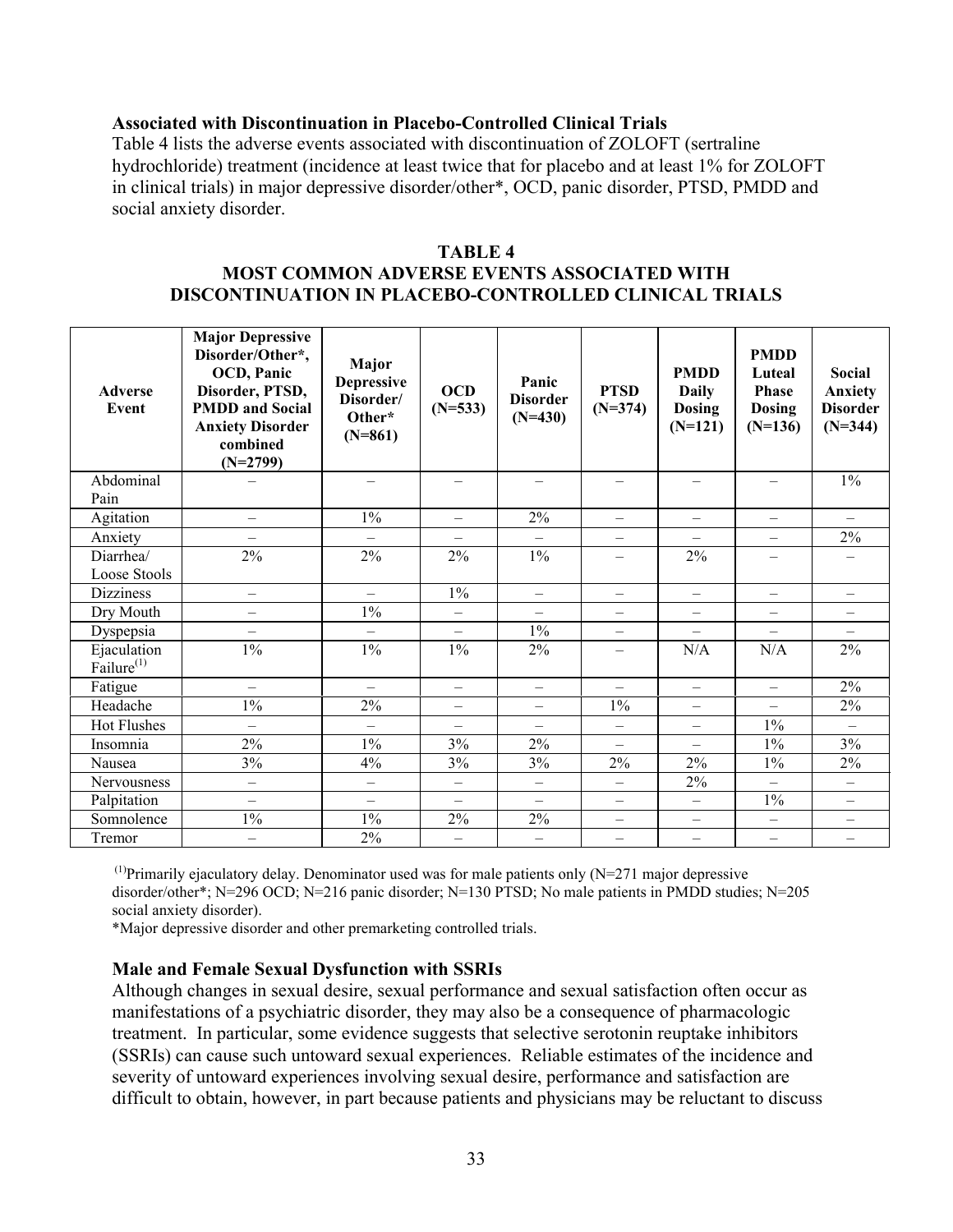them. Accordingly, estimates of the incidence of untoward sexual experience and performance cited in product labeling, are likely to underestimate their actual incidence.

Table 5 below displays the incidence of sexual side effects reported by at least 2% of patients taking ZOLOFT in placebo-controlled trials.

| Adverse Event                   | ZOLOFT | Placebo |
|---------------------------------|--------|---------|
| Ejaculation failure*            |        |         |
| (primarily delayed ejaculation) | 14%    | $1\%$   |
| Decreased libido**              | 6%     | $1\%$   |

# **TABLE 5**

 \*Denominator used was for male patients only (N=1118 ZOLOFT; N=926 placebo) \*\*Denominator used was for male and female patients (N=2799 ZOLOFT; N=2394 placebo)

There are no adequate and well-controlled studies examining sexual dysfunction with sertraline treatment.

Priapism has been reported with all SSRIs.

While it is difficult to know the precise risk of sexual dysfunction associated with the use of SSRIs, physicians should routinely inquire about such possible side effects.

**Other Adverse Events in Pediatric Patients–**In over 600 pediatric patients treated with ZOLOFT, the overall profile of adverse events was generally similar to that seen in adult studies. However, the following adverse events, from controlled trials, not appearing in Tables 2 and 3, were reported at an incidence of at least 2% and occurred at a rate of at least twice the placebo rate (N=281 patients treated with ZOLOFT): fever, hyperkinesia, urinary incontinence, aggressive reaction, sinusitis, epistaxis and purpura.

**Other Events Observed During the Premarketing Evaluation of ZOLOFT (sertraline hydrochloride)–**Following is a list of treatment-emergent adverse events reported during premarketing assessment of ZOLOFT in clinical trials (over 4000 adult subjects) except those already listed in the previous tables or elsewhere in labeling.

In the tabulations that follow, a World Health Organization dictionary of terminology has been used to classify reported adverse events. The frequencies presented, therefore, represent the proportion of the over 4000 adult individuals exposed to multiple doses of ZOLOFT who experienced an event of the type cited on at least one occasion while receiving ZOLOFT. All events are included except those already listed in the previous tables or elsewhere in labeling and those reported in terms so general as to be uninformative and those for which a causal relationship to ZOLOFT treatment seemed remote. It is important to emphasize that although the events reported occurred during treatment with ZOLOFT, they were not necessarily caused by it.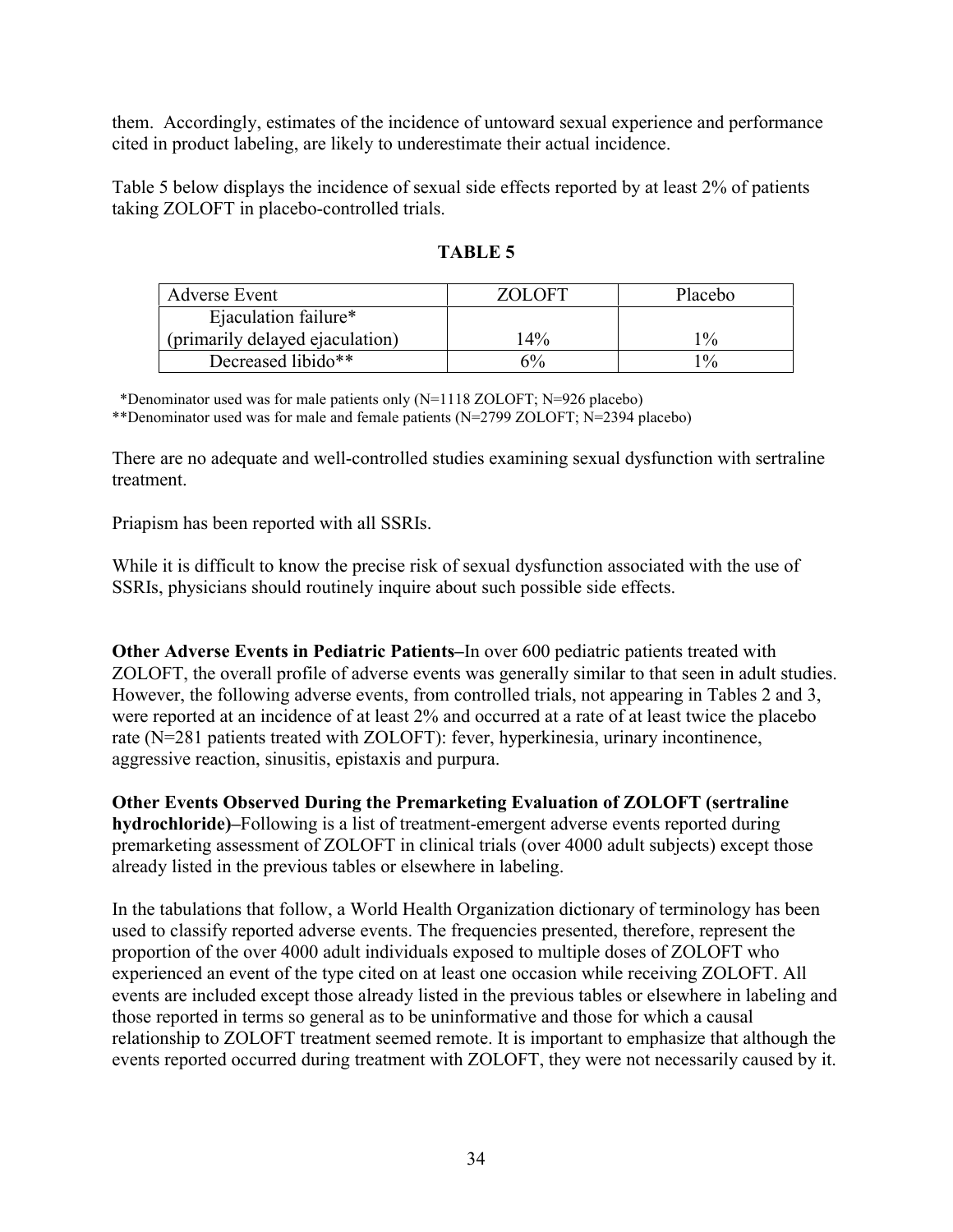Events are further categorized by body system and listed in order of decreasing frequency according to the following definitions: frequent adverse events are those occurring on one or more occasions in at least 1/100 patients; infrequent adverse events are those occurring in 1/100 to 1/1000 patients; rare events are those occurring in fewer than 1/1000 patients. Events of major clinical importance are also described in the PRECAUTIONS section.

**Autonomic Nervous System Disorders–***Frequent:* impotence; *Infrequent:* flushing, increased saliva, cold clammy skin, mydriasis; *Rare:* pallor, glaucoma, priapism, vasodilation.

**Body as a Whole–General Disorders–***Rare:* allergic reaction, allergy.

**Cardiovascular–***Frequent:* palpitations, chest pain; *Infrequent:* hypertension, tachycardia, postural dizziness, postural hypotension, periorbital edema, peripheral edema, hypotension, peripheral ischemia, syncope, edema, dependent edema; *Rare:* precordial chest pain, substernal chest pain, aggravated hypertension, myocardial infarction, cerebrovascular disorder.

**Central and Peripheral Nervous System Disorders–***Frequent:* hypertonia, hypoesthesia; *Infrequent:* twitching, confusion, hyperkinesia, vertigo, ataxia, migraine, abnormal coordination, hyperesthesia, leg cramps, abnormal gait, nystagmus, hypokinesia; *Rare:* dysphonia, coma, dyskinesia, hypotonia, ptosis, choreoathetosis, hyporeflexia.

**Disorders of Skin and Appendages–***Infrequent:* pruritus, acne, urticaria, alopecia, dry skin, erythematous rash, photosensitivity reaction, maculopapular rash; *Rare:* follicular rash, eczema, dermatitis, contact dermatitis, bullous eruption, hypertrichosis, skin discoloration, pustular rash.

**Endocrine Disorders–***Rare:* exophthalmos, gynecomastia.

**Gastrointestinal Disorders–***Frequent:* appetite increased; *Infrequent:* dysphagia, tooth caries aggravated, eructation, esophagitis, gastroenteritis; *Rare:* melena, glossitis, gum hyperplasia, hiccup, stomatitis, tenesmus, colitis, diverticulitis, fecal incontinence, gastritis, rectum hemorrhage, hemorrhagic peptic ulcer, proctitis, ulcerative stomatitis, tongue edema, tongue ulceration.

**General–***Frequent:* back pain, asthenia, malaise, weight increase; *Infrequent:* fever, rigors, generalized edema; *Rare:* face edema, aphthous stomatitis.

**Hearing and Vestibular Disorders–***Rare:* hyperacusis, labyrinthine disorder.

**Hematopoietic and Lymphatic–***Rare:* anemia, anterior chamber eye hemorrhage.

**Liver and Biliary System Disorders–***Rare:* abnormal hepatic function.

**Metabolic and Nutritional Disorders–***Infrequent:* thirst; *Rare:* hypoglycemia, hypoglycemia reaction.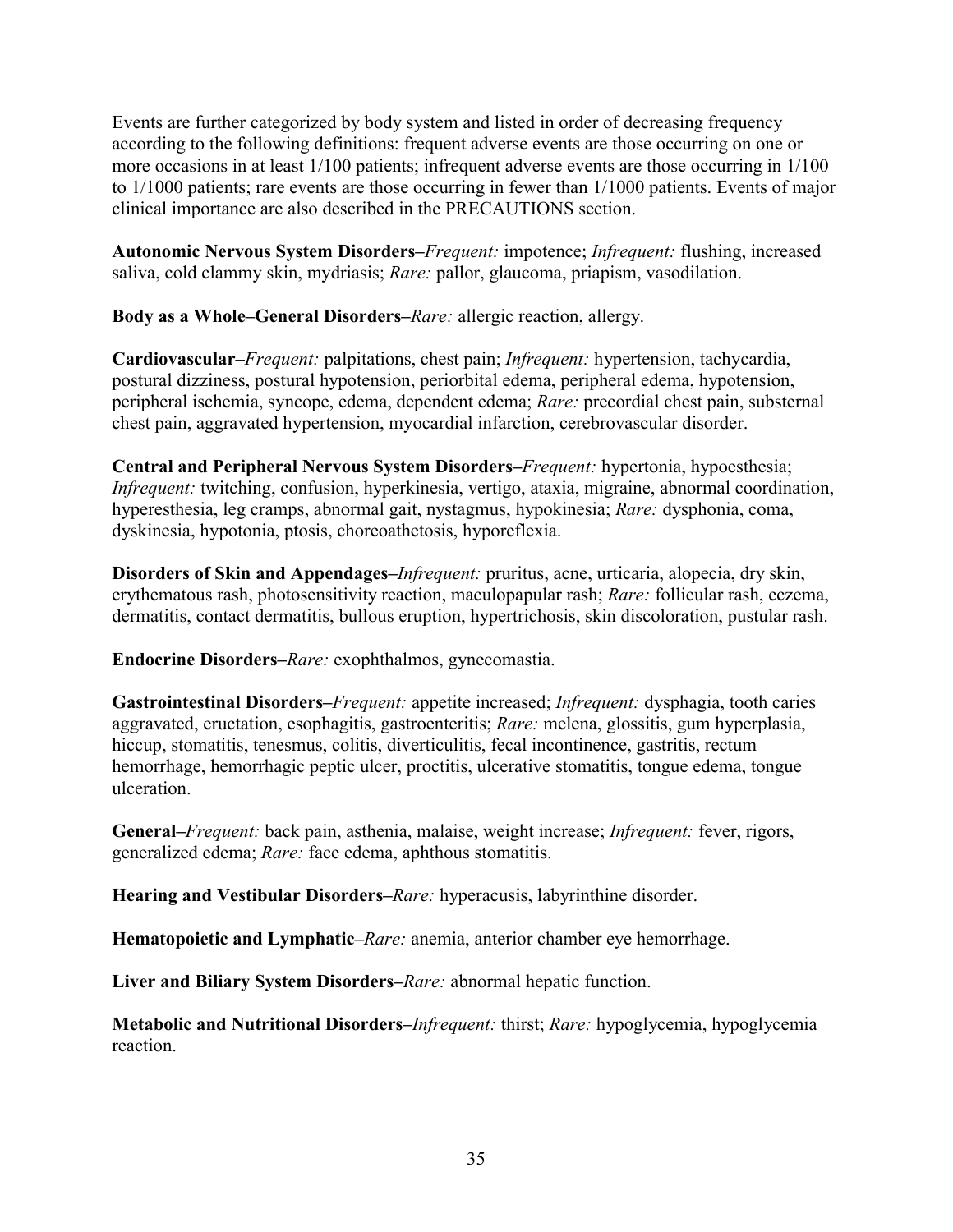**Musculoskeletal System Disorders–***Frequent:* myalgia; *Infrequent:* arthralgia, dystonia, arthrosis, muscle cramps, muscle weakness.

**Psychiatric Disorders–***Frequent:* yawning, other male sexual dysfunction, other female sexual dysfunction; *Infrequent:* depression, amnesia, paroniria, teeth-grinding, emotional lability, apathy, abnormal dreams, euphoria, paranoid reaction, hallucination, aggressive reaction, aggravated depression, delusions; *Rare:* withdrawal syndrome, suicide ideation, libido increased, somnambulism, illusion.

**Reproductive–***Infrequent:* menstrual disorder, dysmenorrhea, intermenstrual bleeding, vaginal hemorrhage, amenorrhea, leukorrhea; *Rare:* female breast pain, menorrhagia, balanoposthitis, breast enlargement, atrophic vaginitis, acute female mastitis.

**Respiratory System Disorders–***Frequent:* rhinitis; *Infrequent:* coughing, dyspnea, upper respiratory tract infection, epistaxis, bronchospasm, sinusitis; *Rare:* hyperventilation, bradypnea, stridor, apnea, bronchitis, hemoptysis, hypoventilation, laryngismus, laryngitis.

**Special Senses–***Frequent:* tinnitus; *Infrequent:* conjunctivitis, earache, eye pain, abnormal accommodation; *Rare:* xerophthalmia, photophobia, diplopia, abnormal lacrimation, scotoma, visual field defect.

**Urinary System Disorders–***Infrequent:* micturition frequency, polyuria, urinary retention, dysuria, nocturia, urinary incontinence; *Rare:* cystitis, oliguria, pyelonephritis, hematuria, renal pain, strangury.

**Laboratory Tests–**In man, asymptomatic elevations in serum transaminases (SGOT [or AST] and SGPT [or ALT]) have been reported infrequently (approximately 0.8%) in association with ZOLOFT (sertraline hydrochloride) administration. These hepatic enzyme elevations usually occurred within the first 1 to 9 weeks of drug treatment and promptly diminished upon drug discontinuation.

ZOLOFT therapy was associated with small mean increases in total cholesterol (approximately 3%) and triglycerides (approximately 5%), and a small mean decrease in serum uric acid (approximately 7%) of no apparent clinical importance.

The safety profile observed with ZOLOFT treatment in patients with major depressive disorder, OCD, panic disorder, PTSD, PMDD and social anxiety disorder is similar.

**Other Events Observed During the Post marketing Evaluation of ZOLOFT–**Reports of adverse events temporally associated with ZOLOFT that have been received since market introduction, that are not listed above and that may have no causal relationship with the drug, include the following: acute renal failure, anaphylactoid reaction, angioedema, blindness, optic neuritis, cataract, increased coagulation times, bradycardia, AV block, atrial arrhythmias, QT-interval prolongation, ventricular tachycardia (including torsade de pointes-type arrhythmias), cerebrovascular spasm (including reversible cerebral vasconstriction syndrome and Call-Fleming syndrome), hypothyroidism, agranulocytosis, aplastic anemia and pancytopenia,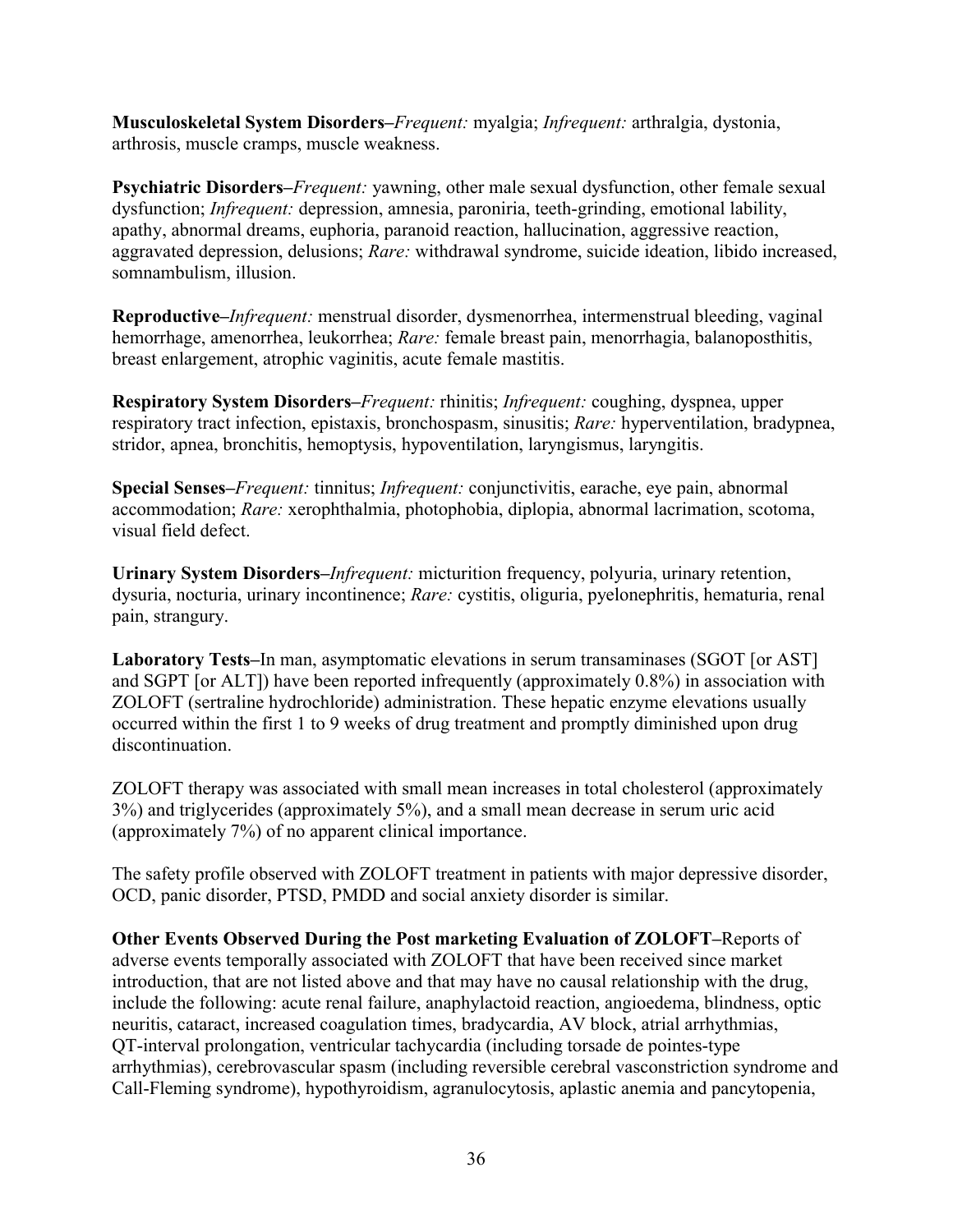leukopenia, thrombocytopenia, lupus-like syndrome, serum sickness, diabetes mellitus, hyperglycemia, , galactorrhea, hyperprolactinemia, extrapyramidal symptoms, oculogyric crisis, serotonin syndrome, psychosis, pulmonary hypertension, severe skin reactions, which potentially can be fatal, such as Stevens-Johnson syndrome, vasculitis, photosensitivity and other severe cutaneous disorders, rare reports of pancreatitis, and liver events—clinical features (which in the majority of cases appeared to be reversible with discontinuation of ZOLOFT) occurring in one or more patients include: elevated enzymes, increased bilirubin, hepatomegaly, hepatitis, jaundice, abdominal pain, vomiting, liver failure and death.

## **DRUG ABUSE AND DEPENDENCE**

**Controlled Substance Class–**ZOLOFT (sertraline hydrochloride) is not a controlled substance.

**Physical and Psychological Dependence–**In a placebo-controlled, double-blind, randomized study of the comparative abuse liability of ZOLOFT, alprazolam, and d-amphetamine in humans, ZOLOFT did not produce the positive subjective effects indicative of abuse potential, such as euphoria or drug liking, that were observed with the other two drugs. Premarketing clinical experience with ZOLOFT did not reveal any tendency for a withdrawal syndrome or any drug-seeking behavior. In animal studies ZOLOFT does not demonstrate stimulant or barbiturate-like (depressant) abuse potential. As with any CNS active drug, however, physicians should carefully evaluate patients for history of drug abuse and follow such patients closely, observing them for signs of ZOLOFT misuse or abuse (e.g., development of tolerance, incrementation of dose, drug-seeking behavior).

## **OVERDOSAGE**

**Human Experience–** Of 1,027 cases of overdose involving sertraline hydrochloride worldwide, alone or with other drugs, there were 72 deaths (circa 1999).

Among 634 overdoses in which sertraline hydrochloride was the only drug ingested, 8 resulted in fatal outcome, 75 completely recovered, and 27 patients experienced sequelae after overdosage to include alopecia, decreased libido, diarrhea, ejaculation disorder, fatigue, insomnia, somnolence and serotonin syndrome. The remaining 524 cases had an unknown outcome. The most common signs and symptoms associated with non-fatal sertraline hydrochloride overdosage were somnolence, vomiting, tachycardia, nausea, dizziness, agitation and tremor.

The largest known ingestion was 13.5 grams in a patient who took sertraline hydrochloride alone and subsequently recovered. However, another patient who took 2.5 grams of sertraline hydrochloride alone experienced a fatal outcome.

Other important adverse events reported with sertraline hydrochloride overdose (single or multiple drugs) include bradycardia, bundle branch block, coma, convulsions, delirium, hallucinations, hypertension, hypotension, manic reaction, pancreatitis, QT-interval prolongation, serotonin syndrome, stupor and syncope.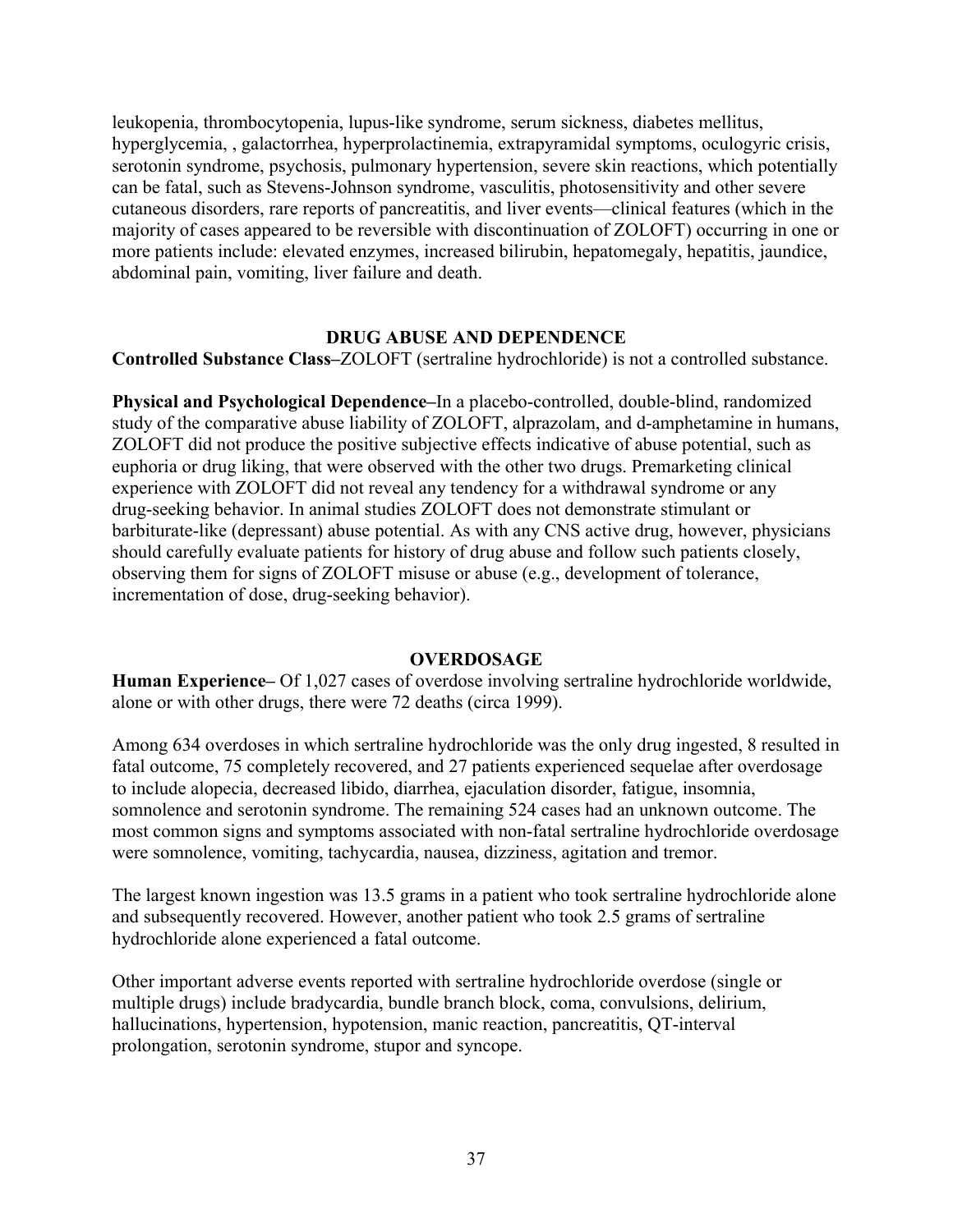**Overdose Management–**Treatment should consist of those general measures employed in the management of overdosage with any antidepressant.

Ensure an adequate airway, oxygenation and ventilation. Monitor cardiac rhythm and vital signs. General supportive and symptomatic measures are also recommended. Induction of emesis is not recommended. Gastric lavage with a large-bore orogastric tube with appropriate airway protection, if needed, may be indicated if performed soon after ingestion, or in symptomatic patients.

Activated charcoal should be administered. Due to large volume of distribution of this drug, forced diuresis, dialysis, hemoperfusion and exchange transfusion are unlikely to be of benefit. No specific antidotes for sertraline are known.

In managing overdosage, consider the possibility of multiple drug involvement. The physician should consider contacting a poison control center on the treatment of any overdose. Telephone numbers for certified poison control centers are listed in the *Physicians' Desk Reference®*  $(PDR^{\circledR})$ .

# **DOSAGE AND ADMINISTRATION**

**Initial Treatment**

**Dosage for Adults**

**Major Depressive Disorder and Obsessive-Compulsive Disorder–**ZOLOFT treatment should be administered at a dose of 50 mg once daily.

**Panic Disorder, Posttraumatic Stress Disorder and Social Anxiety Disorder–**ZOLOFT treatment should be initiated with a dose of 25 mg once daily. After one week, the dose should be increased to 50 mg once daily.

While a relationship between dose and effect has not been established for major depressive disorder, OCD, panic disorder, PTSD or social anxiety disorder, patients were dosed in a range of 50-200 mg/day in the clinical trials demonstrating the effectiveness of ZOLOFT for the treatment of these indications. Consequently, a dose of 50 mg, administered once daily, is recommended as the initial therapeutic dose. Patients not responding to a 50 mg dose may benefit from dose increases up to a maximum of 200 mg/day. Given the 24 hour elimination half-life of ZOLOFT, dose changes should not occur at intervals of less than 1 week.

**Premenstrual Dysphoric Disorder**–ZOLOFT treatment should be initiated with a dose of 50 mg/day, either daily throughout the menstrual cycle or limited to the luteal phase of the menstrual cycle, depending on physician assessment.

While a relationship between dose and effect has not been established for PMDD, patients were dosed in the range of 50-150 mg/day with dose increases at the onset of each new menstrual cycle (see Clinical Trials under CLINICAL PHARMACOLOGY). Patients not responding to a 50 mg/day dose may benefit from dose increases (at 50 mg increments/menstrual cycle) up to 150 mg/day when dosing daily throughout the menstrual cycle, or 100 mg/day when dosing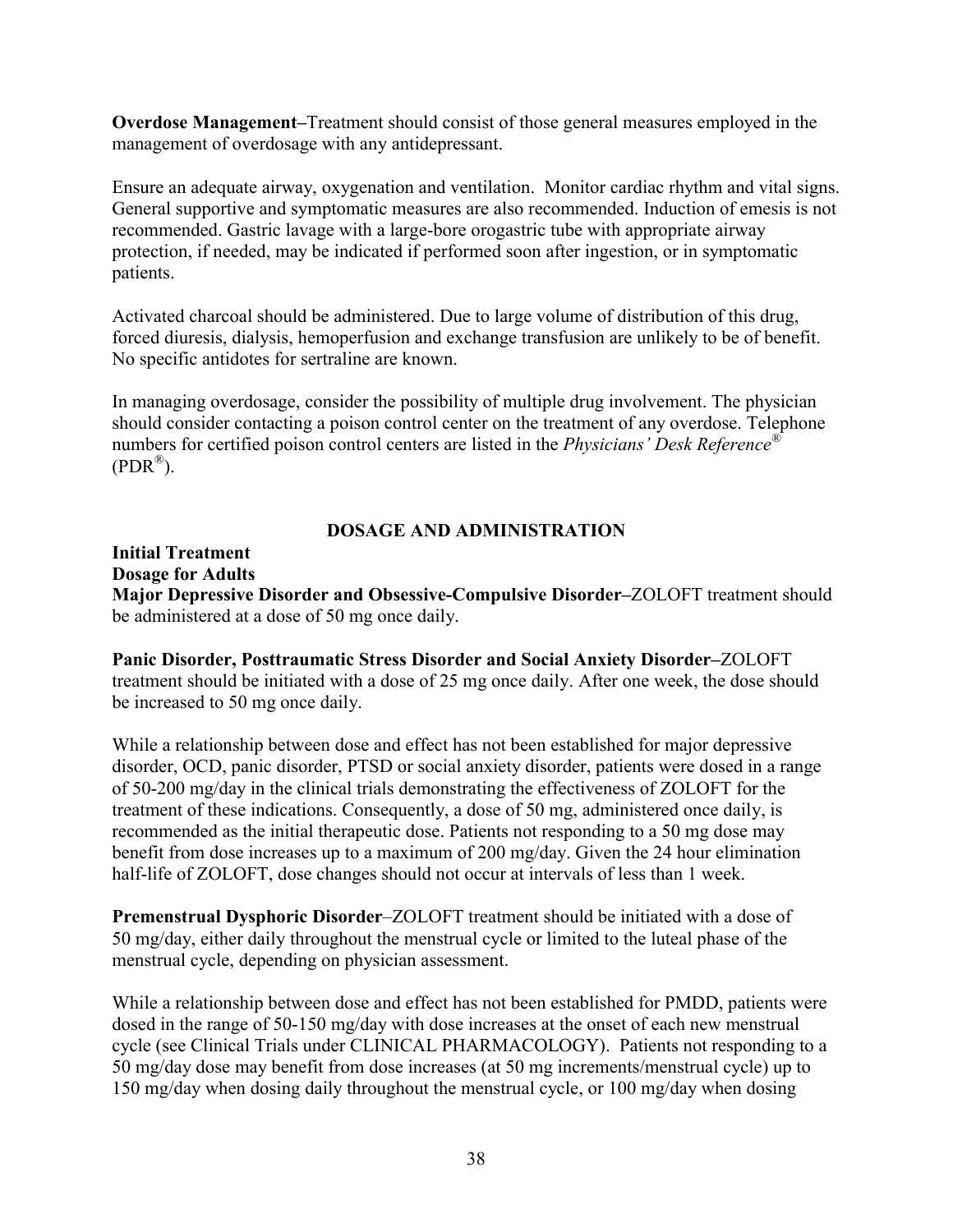during the luteal phase of the menstrual cycle. If a 100 mg/day dose has been established with luteal phase dosing, a 50 mg/day titration step for three days should be utilized at the beginning of each luteal phase dosing period.

ZOLOFT should be administered once daily, either in the morning or evening.

# **Dosage for Pediatric Population (Children and Adolescents)**

**Obsessive-Compulsive Disorder–**ZOLOFT treatment should be initiated with a dose of 25 mg once daily in children (ages 6-12) and at a dose of 50 mg once daily in adolescents (ages 13-17).

While a relationship between dose and effect has not been established for OCD, patients were dosed in a range of 25-200 mg/day in the clinical trials demonstrating the effectiveness of ZOLOFT for pediatric patients (6-17 years) with OCD. Patients not responding to an initial dose of 25 or 50 mg/day may benefit from dose increases up to a maximum of 200 mg/day. For children with OCD, their generally lower body weights compared to adults should be taken into consideration in advancing the dose, in order to avoid excess dosing. Given the 24 hour elimination half-life of ZOLOFT, dose changes should not occur at intervals of less than 1 week.

ZOLOFT should be administered once daily, either in the morning or evening.

# **Maintenance/Continuation/Extended Treatment**

**Major Depressive Disorder–**It is generally agreed that acute episodes of major depressive disorder require several months or longer of sustained pharmacologic therapy beyond response to the acute episode. Systematic evaluation of ZOLOFT has demonstrated that its antidepressant efficacy is maintained for periods of up to 44 weeks following 8 weeks of initial treatment at a dose of 50-200 mg/day (mean dose of 70 mg/day) (see Clinical Trials under CLINICAL PHARMACOLOGY). It is not known whether the dose of ZOLOFT needed for maintenance treatment is identical to the dose needed to achieve an initial response. Patients should be periodically reassessed to determine the need for maintenance treatment.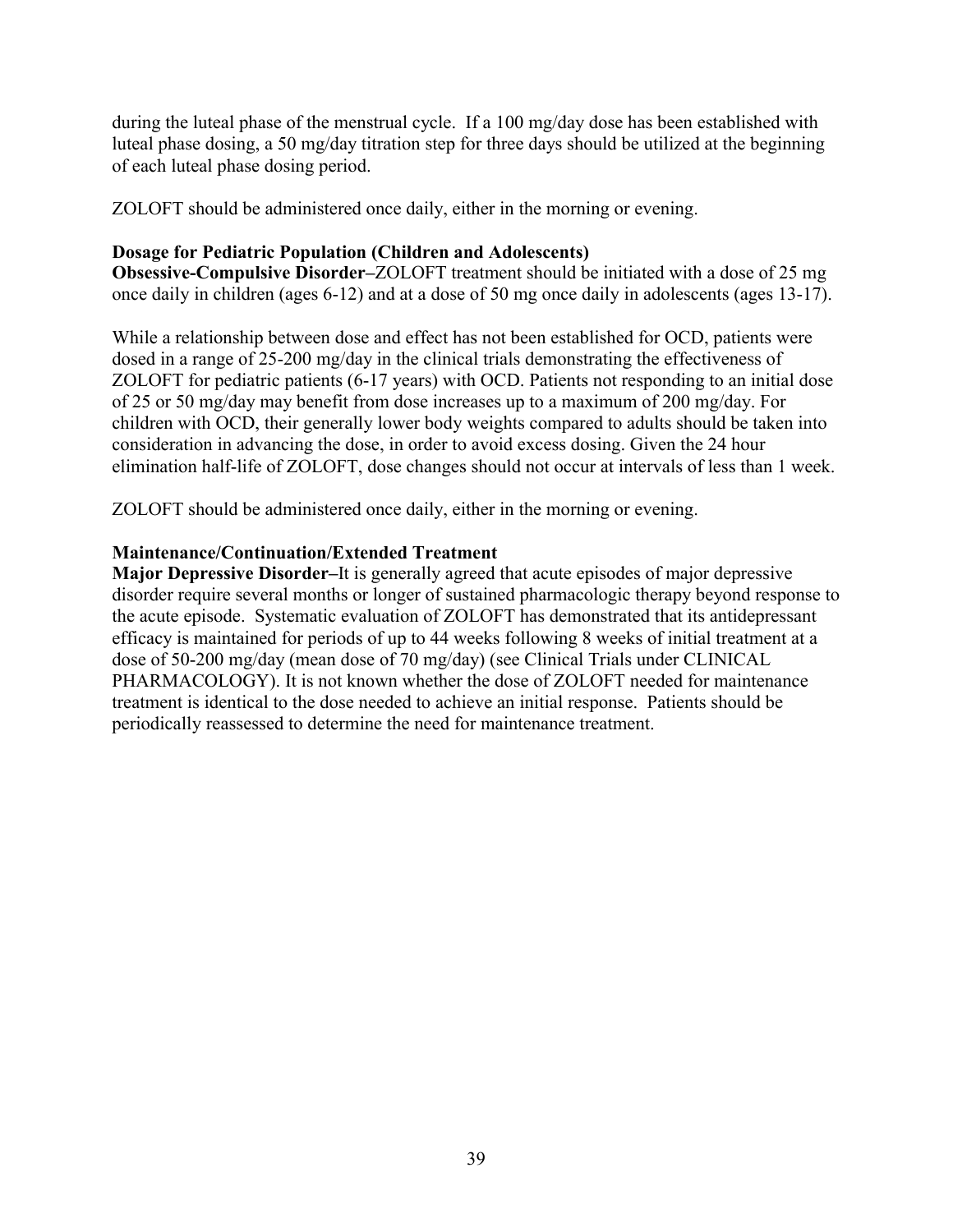**Posttraumatic Stress Disorder–**It is generally agreed that PTSD requires several months or longer of sustained pharmacological therapy beyond response to initial treatment. Systematic evaluation of ZOLOFT has demonstrated that its efficacy in PTSD is maintained for periods of up to 28 weeks following 24 weeks of treatment at a dose of 50-200 mg/day (see Clinical Trials under CLINICAL PHARMACOLOGY). It is not known whether the dose of ZOLOFT needed for maintenance treatment is identical to the dose needed to achieve an initial response. Patients should be periodically reassessed to determine the need for maintenance treatment.

**Social Anxiety Disorder–**Social anxiety disorder is a chronic condition that may require several months or longer of sustained pharmacological therapy beyond response to initial treatment. Systematic evaluation of ZOLOFT has demonstrated that its efficacy in social anxiety disorder is maintained for periods of up to 24 weeks following 20 weeks of treatment at a dose of 50-200 mg/day (see Clinical Trials under CLINICAL PHARMACOLOGY). Dosage adjustments should be made to maintain patients on the lowest effective dose and patients should be periodically reassessed to determine the need for long-term treatment.

**Obsessive-Compulsive Disorder and Panic Disorder–**It is generally agreed that OCD and Panic Disorder require several months or longer of sustained pharmacological therapy beyond response to initial treatment. Systematic evaluation of continuing ZOLOFT for periods of up to 28 weeks in patients with OCD and Panic Disorder who have responded while taking ZOLOFT during initial treatment phases of 24 to 52 weeks of treatment at a dose range of 50-200 mg/day has demonstrated a benefit of such maintenance treatment (see Clinical Trials under CLINICAL PHARMACOLOGY). It is not known whether the dose of ZOLOFT needed for maintenance treatment is identical to the dose needed to achieve an initial response. Nevertheless, patients should be periodically reassessed to determine the need for maintenance treatment.

**Premenstrual Dysphoric Disorder**–The effectiveness of ZOLOFT in long-term use, that is, for more than 3 menstrual cycles, has not been systematically evaluated in controlled trials. However, as women commonly report that symptoms worsen with age until relieved by the onset of menopause, it is reasonable to consider continuation of a responding patient. Dosage adjustments, which may include changes between dosage regimens (e.g., daily throughout the menstrual cycle versus during the luteal phase of the menstrual cycle), may be needed to maintain the patient on the lowest effective dosage and patients should be periodically reassessed to determine the need for continued treatment.

**Switching Patients to or from a Monoamine Oxidase Inhibitor–**At least 14 days should elapse between discontinuation of an MAOI and initiation of therapy with ZOLOFT. In addition, at least 14 days should be allowed after stopping ZOLOFT before starting an MAOI (see CONTRAINDICATIONS and WARNINGS).

## **Special Populations**

**Dosage for Hepatically Impaired Patients–**The use of sertraline in patients with liver disease should be approached with caution. The effects of sertraline in patients with moderate and severe hepatic impairment have not been studied. If sertraline is administered to patients with liver impairment, a lower or less frequent dose should be used (see CLINICAL PHARMACOLOGY and PRECAUTIONS).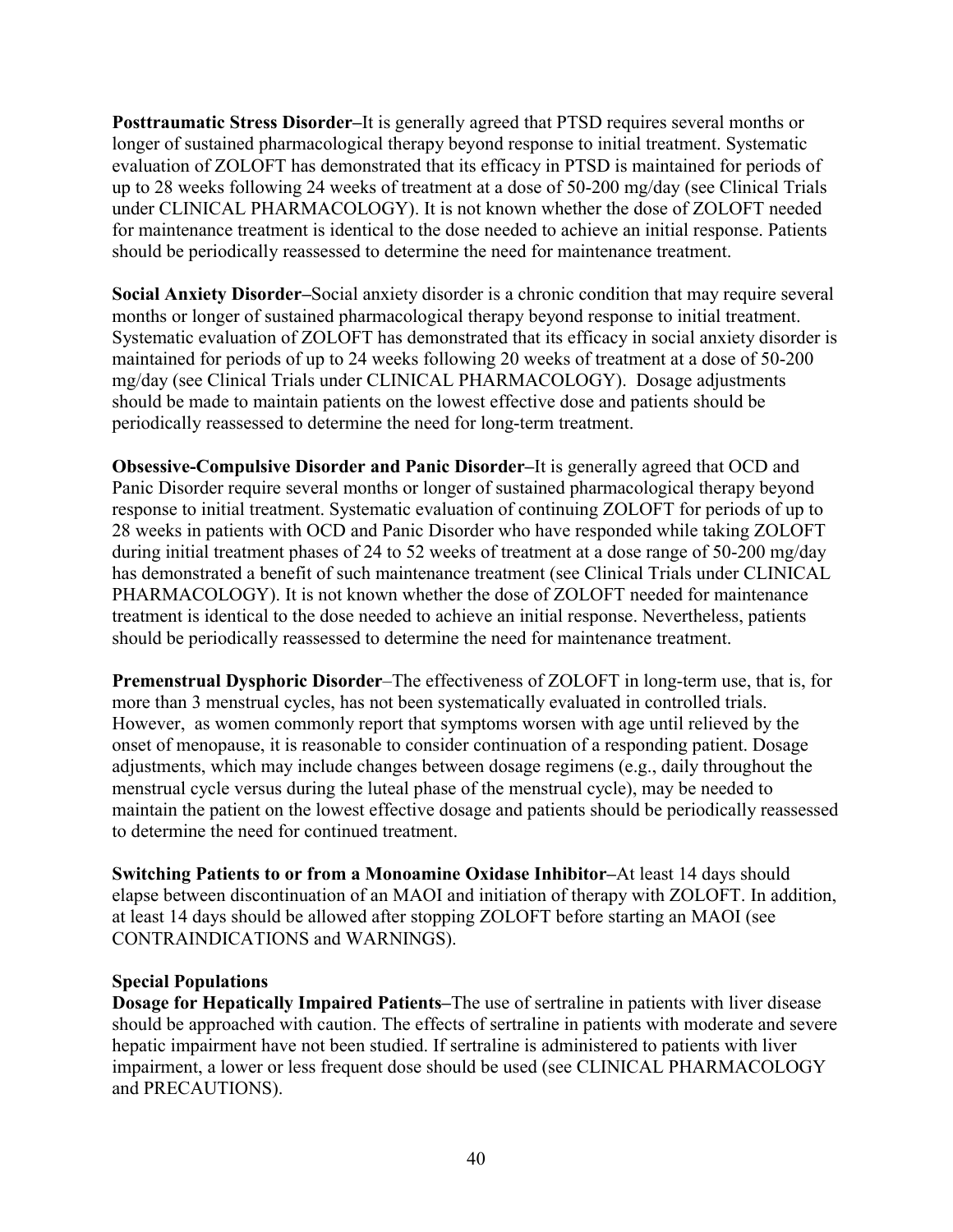**Treatment of Pregnant Women During the Third Trimester–**Neonates exposed to ZOLOFT and other SSRIs or SNRIs, late in the third trimester have developed complications requiring prolonged hospitalization, respiratory support, and tube feeding (see PRECAUTIONS). When treating pregnant women with ZOLOFT during the third trimester, the physician should carefully consider the potential risks and benefits of treatment. The physician may consider tapering ZOLOFT in the third trimester.

## **Discontinuation of Treatment with ZOLOFT**

Symptoms associated with discontinuation of ZOLOFT and other SSRIs and SNRIs, have been reported (see PRECAUTIONS). Patients should be monitored for these symptoms when discontinuing treatment. A gradual reduction in the dose rather than abrupt cessation is recommended whenever possible. If intolerable symptoms occur following a decrease in the dose or upon discontinuation of treatment, then resuming the previously prescribed dose may be considered. Subsequently, the physician may continue decreasing the dose but at a more gradual rate.

# **ZOLOFT Oral Concentrate**

ZOLOFT Oral Concentrate contains 20 mg/mL of sertraline (as the hydrochloride) as the active ingredient and 12% alcohol. ZOLOFT Oral Concentrate must be diluted before use. Just before taking, use the dropper provided to remove the required amount of ZOLOFT Oral Concentrate and mix with 4 oz (1/2 cup) of water, ginger ale, lemon/lime soda, lemonade or orange juice ONLY. Do not mix ZOLOFT Oral Concentrate with anything other than the liquids listed. The dose should be taken immediately after mixing. Do not mix in advance. At times, a slight haze may appear after mixing; this is normal. Note that caution should be exercised for patients with latex sensitivity, as the dropper dispenser contains dry natural rubber.

ZOLOFT Oral Concentrate is contraindicated with ANTABUSE (disulfiram) due to the alcohol content of the concentrate.

## **HOW SUPPLIED**

ZOLOFT (sertraline hydrochloride) capsular-shaped scored tablets, containing sertraline hydrochloride equivalent to 25, 50 and 100 mg of sertraline, are packaged in bottles.

ZOLOFT 25 mg Tablets: light green film coated tablets engraved on one side with ZOLOFT and on the other side scored and engraved with 25 mg.

| NDC 0049-4960-30 | Bottles of 30 |
|------------------|---------------|
| NDC 0049-4960-50 | Bottles of 50 |

ZOLOFT 50 mg Tablets: light blue film coated tablets engraved on one side with ZOLOFT and on the other side scored and engraved with 50 mg.

NDC 0049-4900-30 Bottles of 30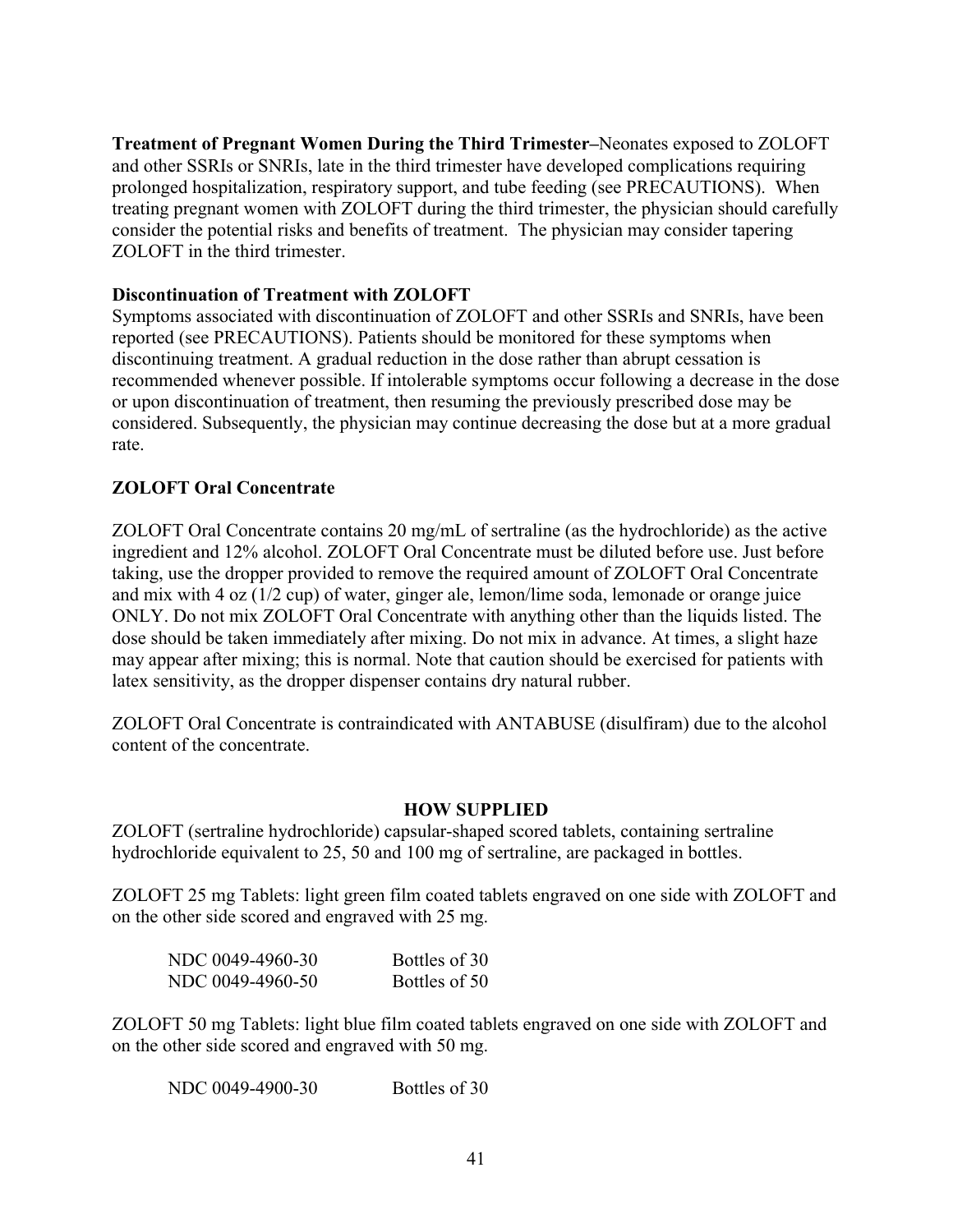| NDC 0049-4900-66 | Bottles of 100            |
|------------------|---------------------------|
| NDC 0049-4900-73 | Bottles of 500            |
| NDC 0049-4900-94 | Bottles of 5000           |
| NDC 0049-4900-41 | Unit Dose Packages of 100 |

ZOLOFT 100 mg Tablets: light yellow film coated tablets engraved on one side with ZOLOFT and on the other side scored and engraved with 100 mg.

| NDC 0049-4910-30 | Bottles of 30             |
|------------------|---------------------------|
| NDC 0049-4910-66 | Bottles of 100            |
| NDC 0049-4910-73 | Bottles of 500            |
| NDC 0049-4910-94 | Bottles of 5000           |
| NDC 0049-4910-41 | Unit Dose Packages of 100 |

Store at 25 $\rm{^{\circ}C}$  (77 $\rm{^{\circ}F}$ ); excursions permitted to 15 $\rm{^{\circ}}$  - 30 $\rm{^{\circ}C}$  (59 $\rm{^{\circ}}$  - 86 $\rm{^{\circ}F}$ ) [see USP Controlled Room Temperature].

ZOLOFT Oral Concentrate: ZOLOFT Oral Concentrate is a clear, colorless solution with a menthol scent containing sertraline hydrochloride equivalent to 20 mg of sertraline per mL and 12% alcohol. It is supplied as a 60 mL bottle with an accompanying calibrated dropper.

NDC 0049-4940-23 Bottles of 60 mL

Store at  $25^{\circ}$ C (77°F); excursions permitted to  $15^{\circ}$  - 30°C (59° - 86°F) [see USP Controlled Room Temperature].

**Rx only**

Distributed by

Roerig Division of Pfizer Inc, NY, NY 10017

LAB-0218-26.0 Revised May 2012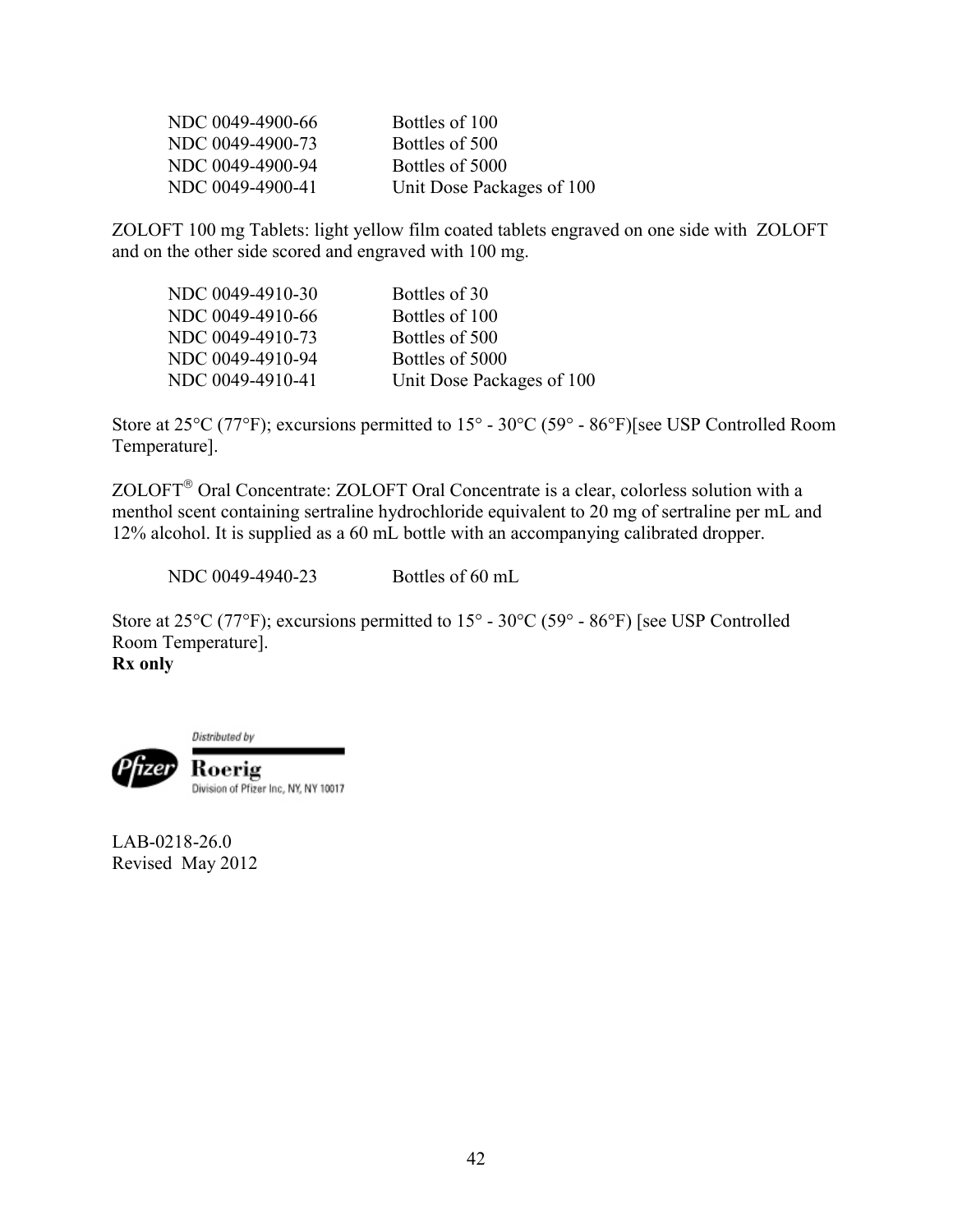#### **Medication Guide**

#### **ZOLOFT (ZOH-loft) (sertraline hydrochloride) (Tablets and Oral Concentrate (solution))**

Read the Medication Guide that comes with ZOLOFT before you start taking it and each time you get a refill. There may be new information. This Medication Guide does not take the place of talking to your healthcare provider about your medical condition or treatment. Talk with your healthcare provider if there is something you do not understand or want to learn more about.

#### **What is the most important information I should know about ZOLOFT?**

ZOLOFT and other antidepressant medicines may cause serious side effects, including:

#### **1. Suicidal thoughts or actions:**

- **ZOLOFT and other antidepressant medicines may increase suicidal thoughts or actions** in some children, teenagers, or young adults within the **first few months of treatment or when the dose is changed.**
- Depression or other serious mental illnesses are the most important causes of suicidal thoughts or actions.
- Watch for these changes and call your healthcare provider right away if you notice:
	- New or sudden changes in mood, behavior, actions, thoughts, or feelings, especially if severe.
	- Pay particular attention to such changes when ZOLOFT is started or when the dose is changed.

Keep all follow-up visits with your healthcare provider and call between visits if you are worried about symptoms.

**Call your healthcare provider right away if you have any of the following symptoms, or call 911 if an emergency, especially if they are new, worse, or worry you:**

- attempts to commit suicide
- acting on dangerous impulses
- acting aggressive or violent
- thoughts about suicide or dying
- new or worse depression
- new or worse anxiety or panic attacks
- feeling agitated, restless, angry or irritable
- trouble sleeping
- an increase in activity or talking more than what is normal for you
- other unusual changes in behavior or mood

**Call your healthcare provider right away if you have any of the following symptoms, or call 911 if an emergency. ZOLOFT may be associated with these serious side effects:**

#### **2. Serotonin Syndrome or Neuroleptic Malignant Syndrome-like reactions**. **This condition can be life-threatening and may include**:

- agitation, hallucinations, coma or other changes in mental status
- coordination problems or muscle twitching (overactive reflexes)
- racing heartbeat, high or low blood pressure
- sweating or fever
- nausea, vomiting, or diarrhea
- muscle rigidity
- **3. Severe allergic reactions:** 
	- trouble breathing
	- swelling of the face, tongue, eyes or mouth
	- rash, itchy welts (hives) or blisters, alone or with fever or joint pain
- **4. Abnormal bleeding**: ZOLOFT and other antidepressant medicines may increase your risk of bleeding or bruising, especially if you take the blood thinner warfarin (Coumadin® , Jantoven® ), a non-steroidal antiinflammatory drug (NSAIDs, like ibuprofen or naproxen), or aspirin.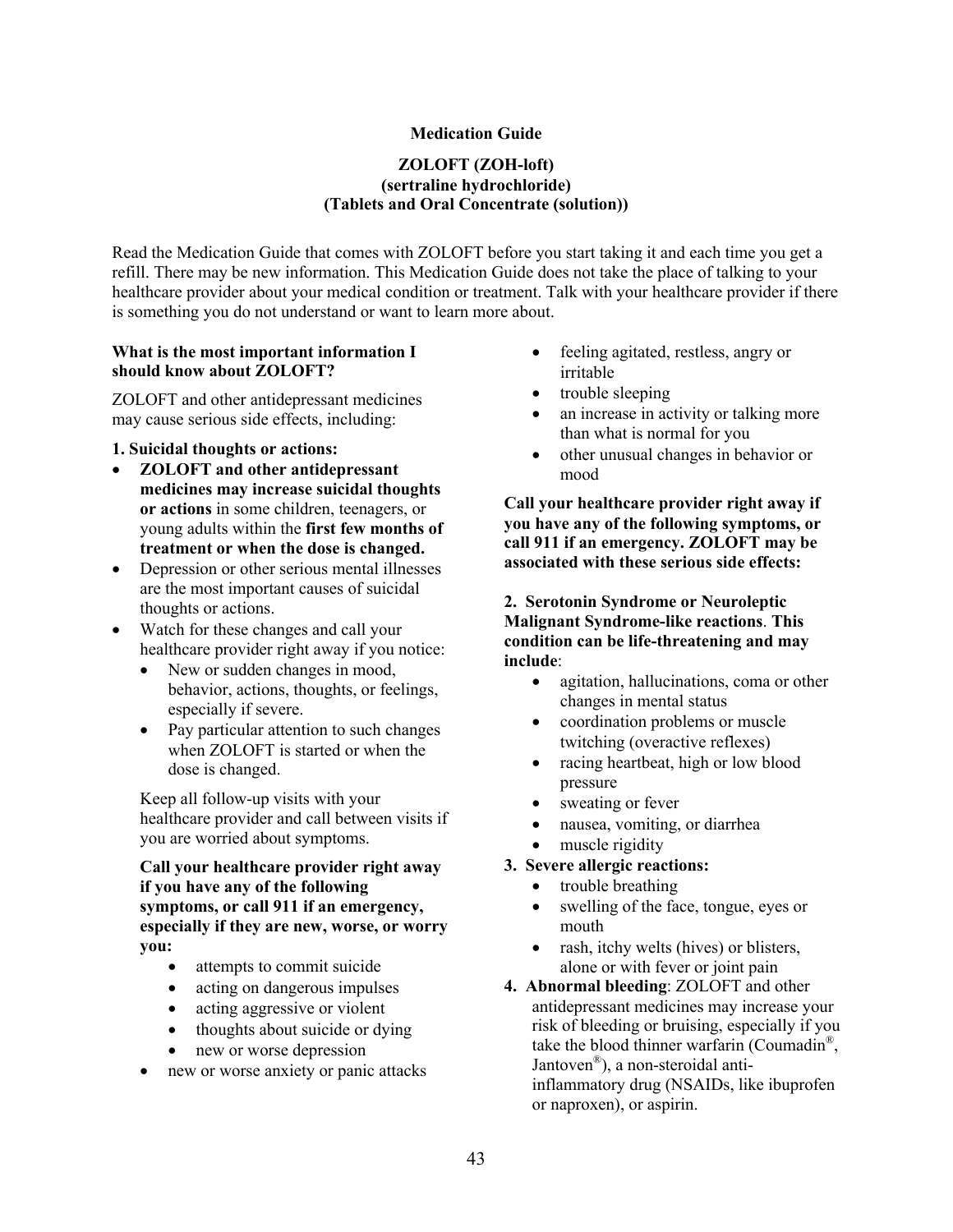#### **5. Seizures or convulsions**

## **6. Manic episodes:**

- greatly increased energy
- severe trouble sleeping
- racing thoughts
- reckless behavior
- unusually grand ideas
- excessive happiness or irritability
- talking more or faster than usual
- **7. Changes in appetite or weight.** Children and adolescents should have height and weight monitored during treatment.
- **8. Low salt (sodium) levels in the blood.**  Elderly people may be at greater risk for this. Symptoms may include:
	- headache
	- weakness or feeling unsteady
	- confusion, problems concentrating or thinking or memory problems

#### **Do not stop ZOLOFT without first talking to your healthcare provider**. Stopping ZOLOFT too quickly may cause serious symptoms including:

- anxiety, irritability, high or low mood, feeling restless or changes in sleep habits
- headache, sweating, nausea, dizziness
- electric shock-like sensations, shaking, confusion

# **What is ZOLOFT?**

ZOLOFT is a prescription medicine used to treat depression. It is important to talk with your healthcare provider about the risks of treating depression and also the risks of not treating it. You should discuss all treatment choices with your healthcare provider. ZOLOFT is also used to treat:

- Major Depressive Disorder (MDD)
- Obsessive Compulsive Disorder (OCD)
- Panic Disorder
- Posttraumatic Stress Disorder (PTSD)
- Social Anxiety Disorder
- Premenstrual Dysphoric Disorder (PMDD)

Talk to your healthcare provider if you do not think that your condition is getting better with ZOLOFT treatment.

## **Who should not take ZOLOFT?**

Do not take ZOLOFT if you:

- are allergic to sertraline or any of the ingredients in ZOLOFT. See the end of this Medication Guide for a complete list of ingredients in ZOLOFT.
- **take the antipsychotic medicine pimozide (Orap® ) because this can cause serious heart problems.**
- take Antabuse® (disulfiram) (if you are taking the liquid form of ZOLOFT) due to the alcohol content.
- take a Monoamine Oxidase Inhibitor (MAOI). Ask your healthcare provider or pharmacist if you are not sure if you take an MAOI, including the antibiotic linezolid.
- Do not take an MAOI within 2 weeks of stopping ZOLOFT.
- Do not start ZOLOFT if you stopped taking an MAOI in the last 2 weeks.

#### **People who take ZOLOFT close in time to an MAOI may have serious or even lifethreatening side effects. Get medical help right away if you have any of these symptoms:**

- high fever
- uncontrolled muscle spasms
- stiff muscles
- rapid changes in heart rate or blood pressure
- confusion
- loss of consciousness (pass out)

## **What should I tell my healthcare provider before taking ZOLOFT? Ask if you are not sure.**

- Before starting ZOLOFT, tell your healthcare provider if you:
- Are taking certain drugs such as:
- Medicines used to treat migraine headaches such as:
- triptans
- Medicines used to treat mood, anxiety, psychotic or thought disorders, such as:
	- o tricyclic antidepressants
	- o lithium
	- o diazepam
	- o SSRIs
	- o SNRIs
	- o antipsychotic drugs
	- o valproate
	- Medicines used to treat seizures such as: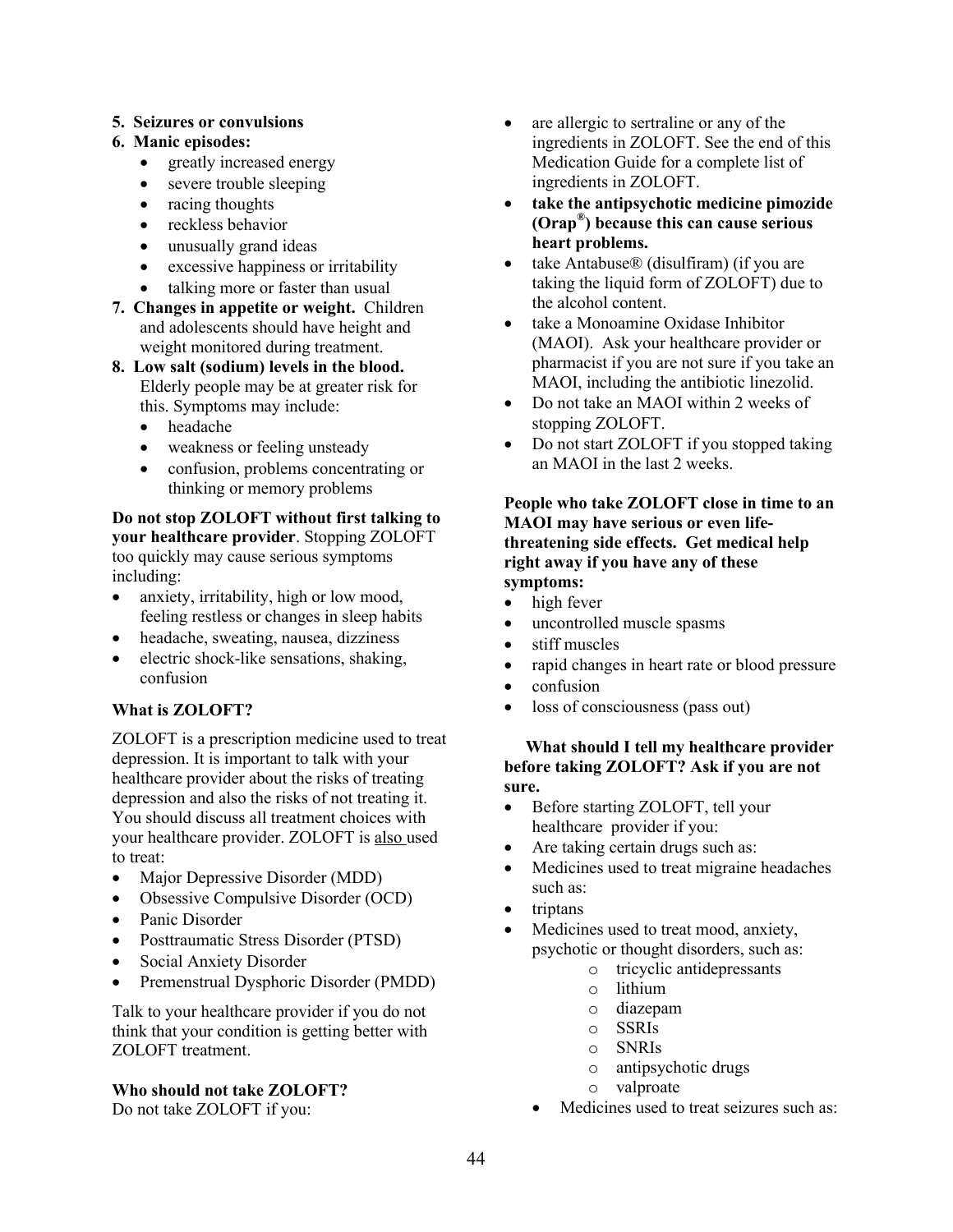- o phenytoin
- Medicines used to treat pain such as:
	- o tramadol
- Medicines used to thin your blood such as:
	- o warfarin
- Medicines used to control your heartbeat such as :
	- o propafenone
	- o flecainide
	- o digitoxin
- Medicines used to treat type II diabetes such as:
	- o tolbutamide
- Cimetidine used to treat heartburn
- Over-the-counter medicines or supplements such as:
	- o Aspirin or other NSAIDs
	- o tryptophan
	- o St. John's Wort
- have liver problems
- have kidney problems.
- have heart problems
- have or had seizures or convulsions
- have bipolar disorder or mania
- have low sodium levels in your blood
- have a history of a stroke
- have high blood pressure
- have or had bleeding problems
- are pregnant or plan to become pregnant. It is not known if ZOLOFT will harm your unborn baby. Talk to your healthcare provider about the benefits and risks of treating depression during pregnancy.
- are breast-feeding or plan to breast-feed. Some ZOLOFT may pass into your breast milk. Talk to your healthcare provider about the best way to feed your baby while taking ZOLOFT.

#### **Tell your healthcare provider about all the**  medicines **that you take,** including prescription and non-prescription medicines, vitamins, and herbal supplements. ZOLOFT and some medicines may interact with each other, may not work as well, or may cause serious side effects.

Your healthcare provider or pharmacist can tell you if it is safe to take ZOLOFT with your other medicines. Do not start or stop any medicine

while taking ZOLOFT without talking to your healthcare provider first.

If you take ZOLOFT, you should not take any other medicines that contain sertraline (sertraline HCl, sertraline hydrochloride, etc.).

## **How should I take ZOLOFT?**

- Take ZOLOFT exactly as prescribed. Your healthcare provider may need to change the dose of ZOLOFT until it is the right dose for you.
- ZOLOFT Tablets may be taken with or without food.
- ZOLOFT Oral Concentrate must be diluted before use:
	- o Follow the instructions carefully
	- o When diluting ZOLOFT Oral Concentrate, use ONLY water, ginger ale, lemon/lime soda, lemonade, or orange juice.
	- o If you are sensitive to latex, be careful when using the dropper to dispense the Oral Concentrate.
- If you miss a dose of ZOLOFT, take the missed dose as soon as you remember. If it is almost time for the next dose, skip the missed dose and take your next dose at the regular time. Do not take two doses of ZOLOFT at the same time.
- If you take too much ZOLOFT, call your healthcare provider or poison control center right away, or get emergency treatment.

#### **What should I avoid while taking ZOLOFT?**

ZOLOFT can cause sleepiness or may affect your ability to make decisions, think clearly, or react quickly. You should not drive, operate heavy machinery, or do other dangerous activities until you know how ZOLOFT affects you. Do not drink alcohol while using ZOLOFT.

### **What are the possible side effects of ZOLOFT?**

ZOLOFT may cause serious side effects, including:

• See "What is the most important information I should know about ZOLOFT?"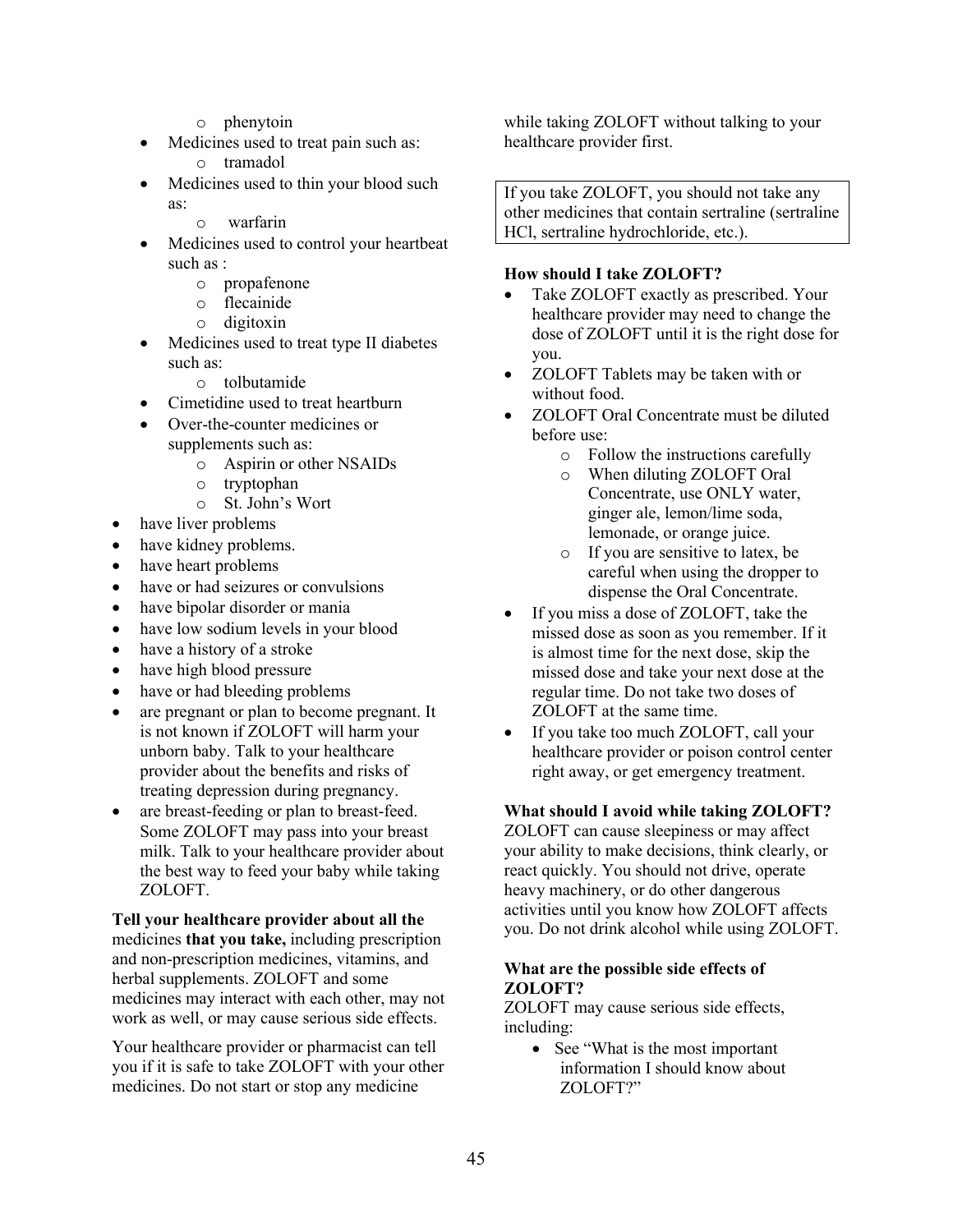#### **Feeling anxious or trouble sleeping**

Common possible side effects in people who take ZOLOFT include:

- nausea, loss of appetite, diarrhea or indigestion
- change in sleep habits including increased sleepiness or insomnia
- increased sweating
- sexual problems including decreased libido and ejaculation failure
- tremor or shaking
- feeling tired or fatigued
- agitation

Other side effects in children and adolescents include:

- abnormal increase in muscle movement or agitation
- nose bleed
- urinating more often
- urinary incontinence
- aggressive reaction
- heavy menstrual periods
- possible slowed growth rate and weight change. Your child's height and weight should be monitored during treatment with ZOLOFT.

Tell your healthcare provider if you have any side effect that bothers you or that does not go away. These are not all the possible side effects of ZOLOFT. For more information, ask your healthcare provider or pharmacist.

#### **CALL YOUR DOCTOR FOR MEDICAL ADVICE ABOUT SIDE EFFECTS. YOU MAY REPORT SIDE EFFECTS TO THE**  FDA AT 1-800-FDA-1088.

## **How should I store ZOLOFT?**

- Store ZOLOFT at room temperature, between 59°F and 86°F (15°C to 30°C).
- Keep ZOLOFT bottle closed tightly.

### **Keep ZOLOFT and all medicines out of the reach of children.**

## **General information about ZOLOFT**

Medicines are sometimes prescribed for purposes other than those listed in a Medication Guide. Do not use ZOLOFT for a condition for

which it was not prescribed.Do not give ZOLOFT to other people, even if they have the same condition. It may harm them.

This Medication Guide summarizes the most important information about ZOLOFT. If you would like more information, talk with your healthcare provider. You may ask your healthcare provider or pharmacist for information about ZOLOFT that is written for healthcare professionals.

For more information about ZOLOFT call 1-800-438-1985 or go to [www.pfizer.com](http://www.pfizer.com/)

### **What are the ingredients in ZOLOFT?**

Active ingredient: sertraline hydrochloride Inactive ingredients

- **Tablets:** dibasic calcium phosphate dihydrate, D&C Yellow #10 aluminum lake (in 25 mg tablet), FD&C Blue #1 aluminum lake (in 25 mg tablet), FD&C Red #40 aluminum lake (in 25 mg tablet), FD&C Blue #2 aluminum lake (in 50 mg tablet), hydroxypropyl cellulose, hypromellose, magnesium stearate, microcrystalline cellulose, polyethylene glycol, polysorbate 80, sodium starch glycolate, synthetic yellow iron oxide (in 100 mg tablet), and titanium dioxide
- **Oral concentration:** glycerin, alcohol (12%), menthol, butylated hydroxytoluene (BHT)

 This Medication Guide has been approved by the U.S. Food and Drug Administration